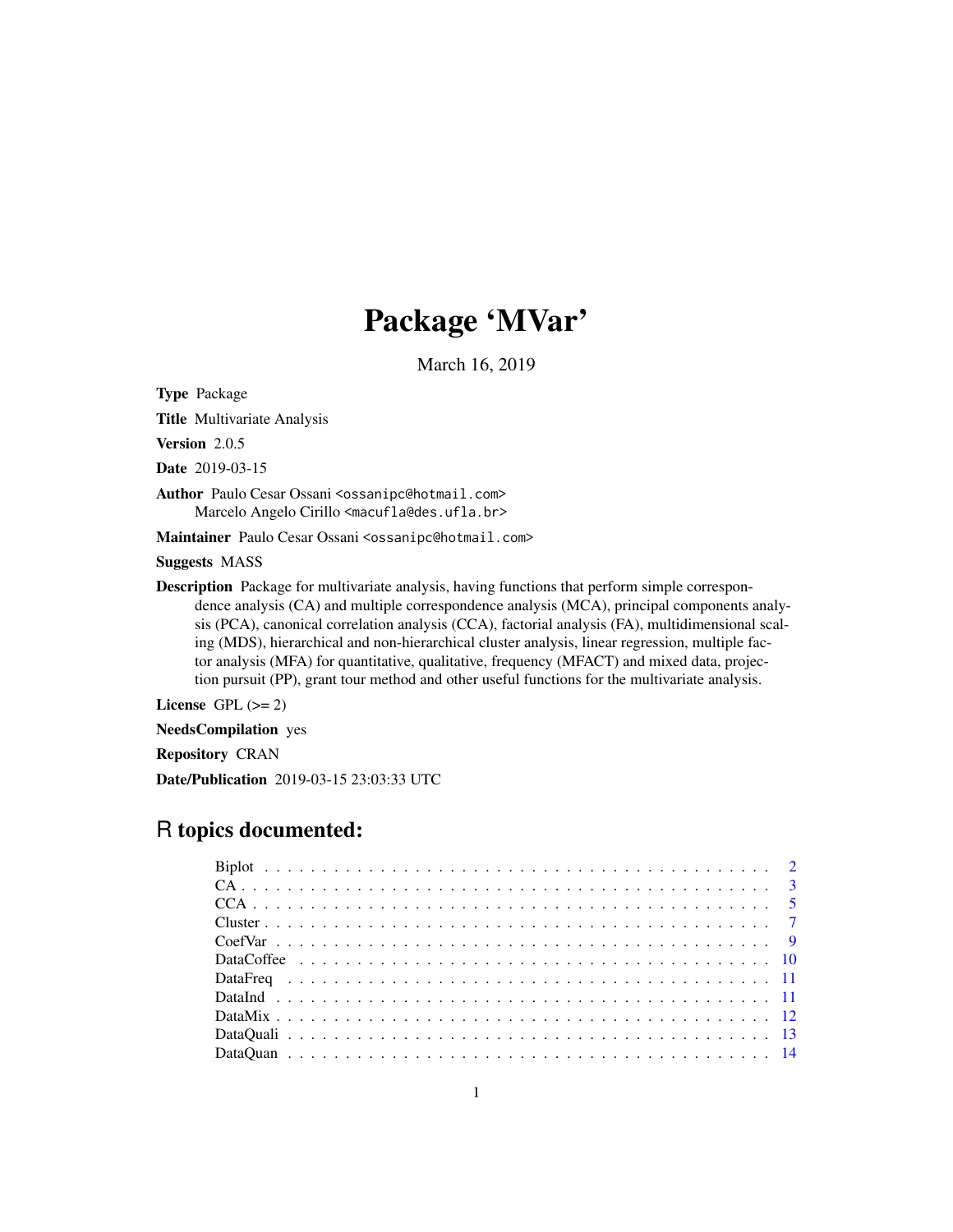<span id="page-1-0"></span>

| ~<br>. . | <b>Biplot</b> |
|----------|---------------|
|          | ____          |

| FA              |
|-----------------|
|                 |
| -18             |
| 19              |
|                 |
| -21             |
| 22              |
| 24              |
| 28              |
|                 |
| 30              |
| -31             |
| - 33            |
| -34             |
| -35<br>Plot.MFA |
| 36<br>Plot.PCA  |
| -37<br>Plot PP  |
| 40<br>Plot.Regr |
| 41<br>PP Index  |
| 44              |
| 47<br>Regr      |
|                 |

#### **Index a** set of the contract of the contract of the contract of the contract of the contract of the contract of the contract of the contract of the contract of the contract of the contract of the contract of the contrac

Biplot *Biplot graph.*

# Description

Plots the Biplot graph.

# Usage

```
Biplot(Data, alpha = 0.5, Title = NA, xlabel = NA, ylabel = NA,
      Color = TRUE, Obs = TRUE, LinLab = NA)
```
# Arguments

| Data   | Data for plotting.                                                                                                           |
|--------|------------------------------------------------------------------------------------------------------------------------------|
| alpha  | Representativeness of the individuals (alpha), representativeness of the variables<br>$(1 - alpha)$ , being 0.5 the default. |
| Title  | Titles of the graphics, if not set, assumes the default text.                                                                |
| xlabel | Names the X axis, if not set, assumes the default text.                                                                      |
| ylabel | Names the Y axis, if not set, assumes the default text.                                                                      |
| Color  | Colored graphics (default $=$ TRUE).                                                                                         |
| 0bs    | Adds the observations to the graph (default $= TRUE$ ).                                                                      |
| LinLab | Vector with the labels for the observations, if not set, assumes the default text.                                           |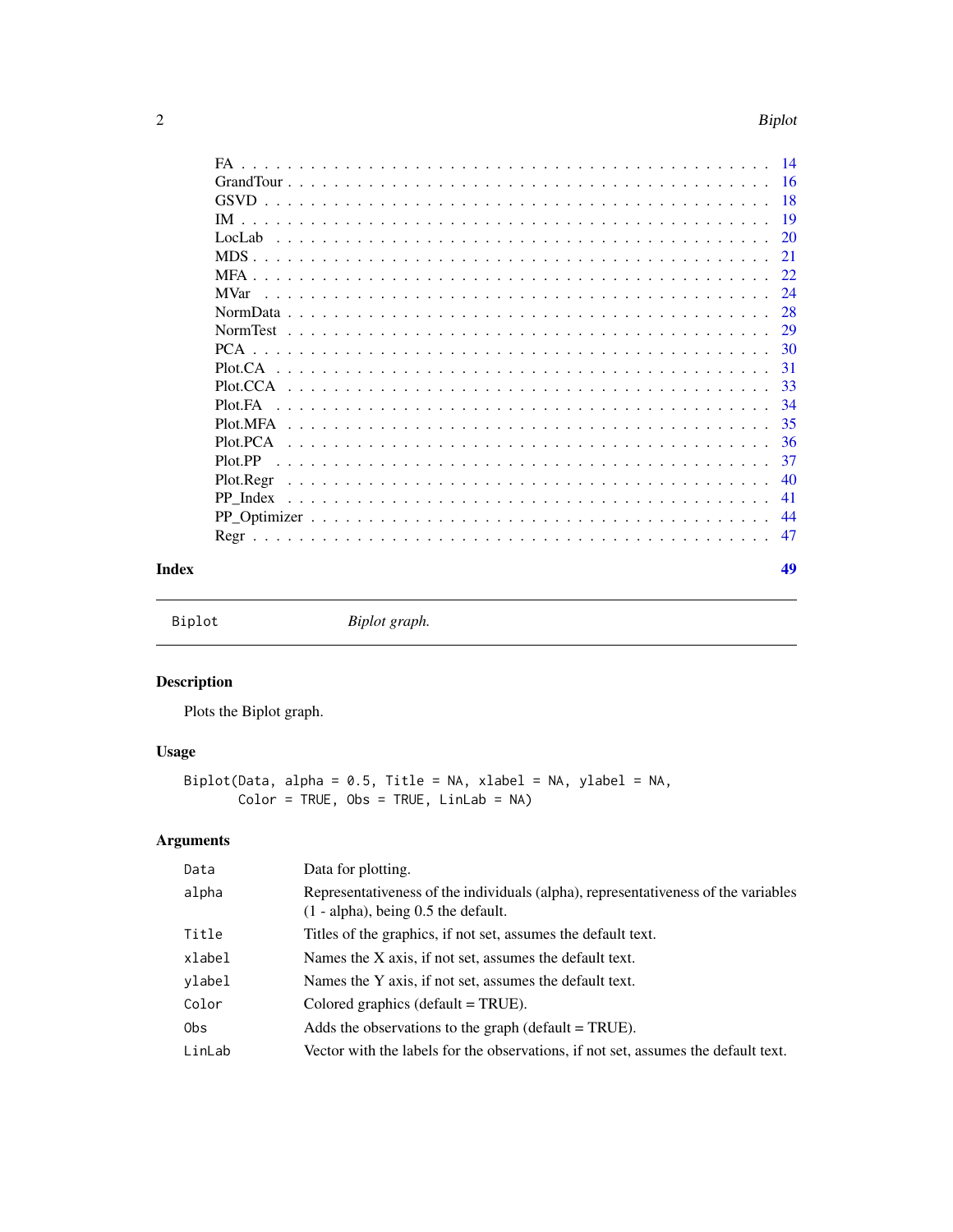# <span id="page-2-0"></span>Value

| Biplot   | Biplot graph.                           |
|----------|-----------------------------------------|
| Md       | Matrix eigenvalues.                     |
| Mu       | Matrix U (eigenvectors).                |
| Mv       | Matrix V (eigenvectors).                |
| Coor I   | Coordinates of the individuals.         |
| $Coor_V$ | Coordinates of the variables.           |
| PVar     | Proportion of the principal components. |

# Author(s)

Paulo Cesar Ossani Marcelo Angelo Cirillo

#### References

RENCHER, A. C. *Methods of Multivariate Analysis.* 2th. ed. New York: J.Wiley, 2002. 708 p.

# Examples

```
data(DataQuan) # set of quantitative data
Data <- DataQuan[,2:ncol(DataQuan)]
rownames(Data) <- DataQuan[,1]
Biplot(Data)
LinNames <- paste("C",1:nrow(Data), sep="")
Biplot(Data, alpha = 0.6, Title = "Biplot of data valuing individuals",
       xlabel = "X Axis", ylabel = "Y Axis", Color = TRUE, Obs = TRUE,
       LinLab = LinNames)
Biplot(Data, alpha = 0.4, Title = "Graph valuing the variables",
       xlabel = "", ylabel = "", Color = FALSE, Obs = FALSE)
```
<span id="page-2-1"></span>

| e. | ×<br>п. |  |
|----|---------|--|
|    |         |  |
| M. | ۰.<br>v |  |
|    |         |  |

A *Correspondence Analysis (CA).* 

# Description

Performs simple correspondence analysis (CA) and multiple (MCA) in a data set.

#### Usage

```
CA(Data, TypeData = "f", TypeMatrix = "I")
```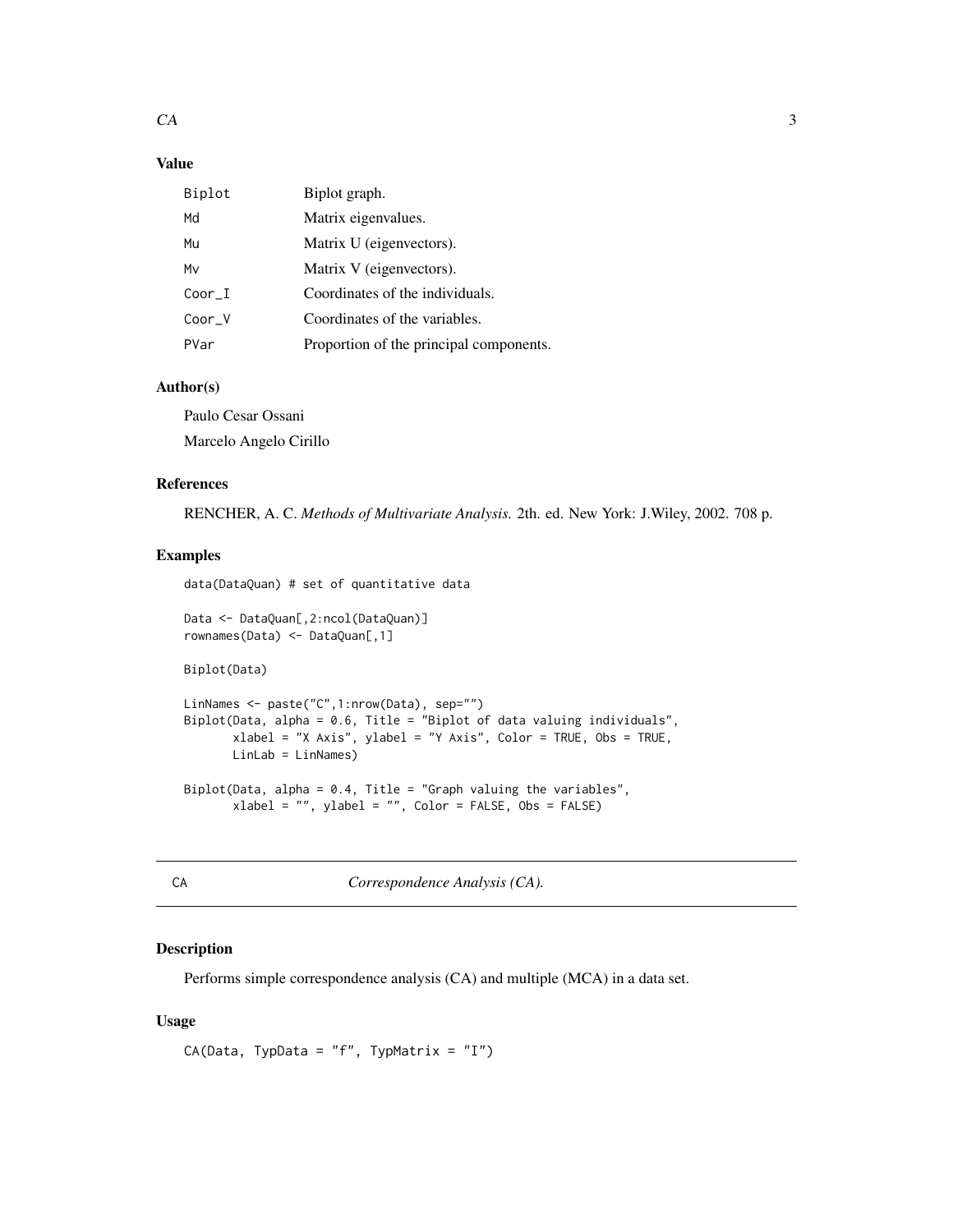# <span id="page-3-0"></span>Arguments

| Data      | Data to be analyzed (contingency table).                                                                            |
|-----------|---------------------------------------------------------------------------------------------------------------------|
| TypData   | "f" for frequency data (default),<br>"c" for qualitative data.                                                      |
| TypMatrix | Matrix used for calculations when $TypData = "c".$<br>"I" for indicator matrix (default),<br>"B" for Burt's matrix. |

# Value

| DepData       | Verify if the rows and columns are dependent, or independent by the chi-square<br>test, at the 5% significance level. |
|---------------|-----------------------------------------------------------------------------------------------------------------------|
| TypData       | Data type: "F" frequency or "C" qualitative.                                                                          |
| NumCood       | Number of principal components.                                                                                       |
| MatrixP       | Matrix of the relative frequency.                                                                                     |
| VectorR       | Vector with sums of the rows.                                                                                         |
| VectorC       | Vector with sums of the columns.                                                                                      |
| MatrixPR      | Matrix with profile of the rows.                                                                                      |
| MatrixPC      | Matrix with profile of the columns                                                                                    |
| MatrixZ       | Matrix Z.                                                                                                             |
| MatrixU       | Matrix with the eigenvectors U.                                                                                       |
| MatrixV       | Matrix with the eigenvectors V.                                                                                       |
| MatrixL       | Matrix with eigenvalues.                                                                                              |
| MatrixX       | Matrix with the principal coordinates of the rows.                                                                    |
| MatrixY       | Matrix with the principal coordinates of the columns.                                                                 |
| MatrixAutoVlr | Matrix of the inertias (variances), with the proportions and proportions accumu-<br>lated.                            |

# Author(s)

Paulo Cesar Ossani Marcelo Angelo Cirillo

# References

MINGOTI, S. A. *Analise de dados atraves de metodos de estatistica multivariada:* uma abordagem aplicada. Belo Horizonte: UFMG, 2005. 297 p.

RENCHER, A. C. *Methods of Multivariate Analysis.* 2th. ed. New York: J.Wiley, 2002. 708 p.

# See Also

[Plot.CA](#page-30-1)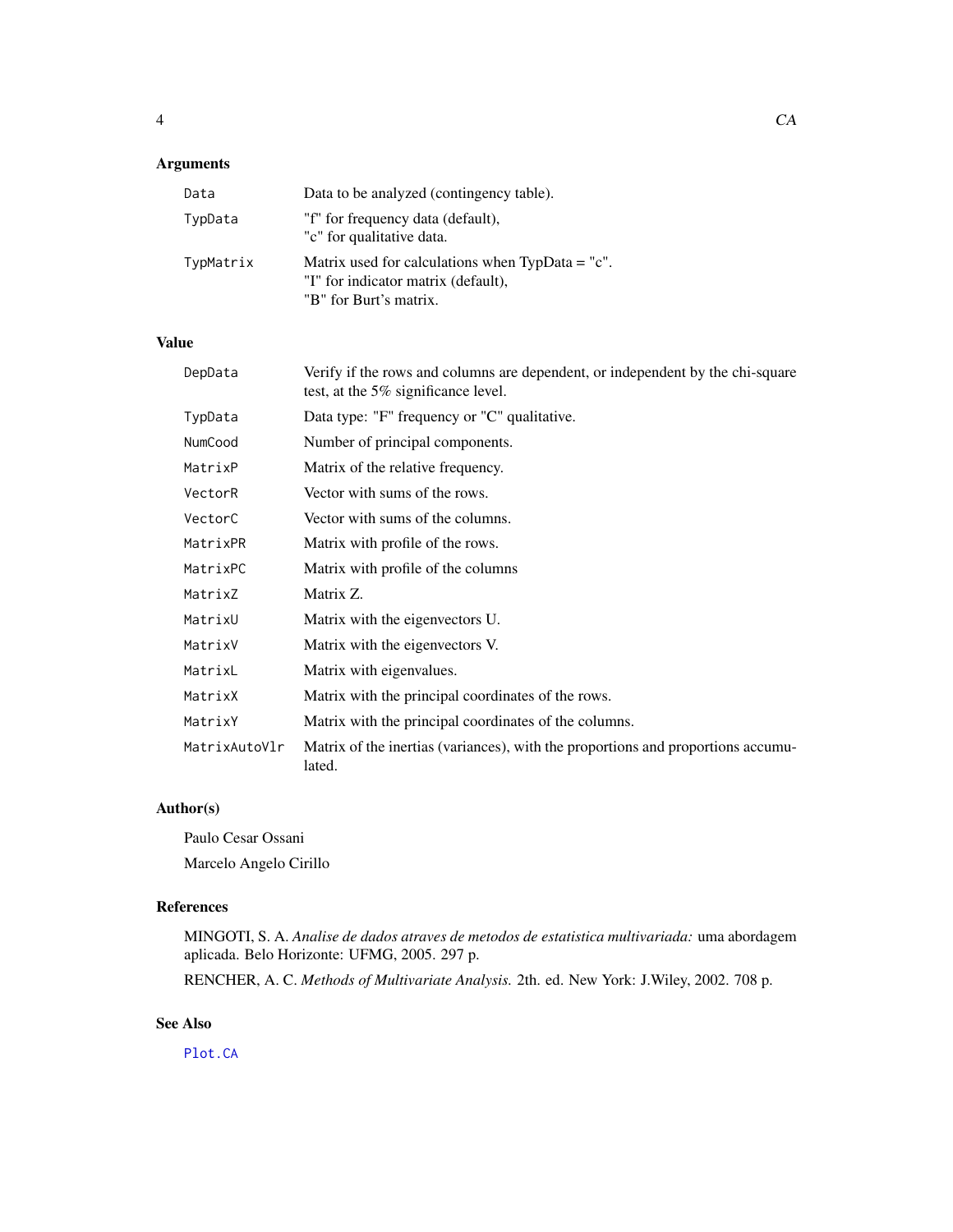# <span id="page-4-0"></span> $CCA$  5

# Examples

```
data(DataFreq) # frequency data set
Data <- DataFreq[,2:ncol(DataFreq)]
rownames(Data) <- as.character(t(DataFreq[1:nrow(DataFreq),1]))
Resp <- CA(Data, "f") # performs CA
print("Is there dependency between rows and columns?"); Resp$DepData
print("Number of principal coordinates:"); Resp$NumCood
print("Principal coordinates of the rows:"); round(Resp$MatrixX,2)
print("Principal coordinates of the columns:"); round(Resp$MatrixY,2)
print("Inertia of the principal components:"); round(Resp$MatrixAutoVlr,2)
```
#### <span id="page-4-1"></span>CCA *Canonical Correlation Analysis(CCA).*

# Description

Perform Canonical Correlation Analysis (CCA) on a data set.

#### Usage

 $CCA(X = NULL, Y = NULL, Type = 1, Test = "Bartlett", Sign = 0.05)$ 

## Arguments

| X    | First group of variables of a data set.                                                               |
|------|-------------------------------------------------------------------------------------------------------|
|      | Second group of variables of a data set.                                                              |
| Type | 1 for analysis using the covariance matrix (default),<br>2 for analysis using the correlation matrix. |
| Test | Test of significance of the relationship between the group X and Y:<br>"Bartlett" (default) or "Rao". |
| Sign | Test significance level (default $5\%$ ).                                                             |
|      |                                                                                                       |

#### Value

| Cxx | Covariance matrix or correlation Cxx. |
|-----|---------------------------------------|
| Cvv | Covariance matrix or correlation Cyy. |
| Cxv | Covariance matrix or correlation Cxy. |
| Сух | Covariance matrix or correlation Cyx. |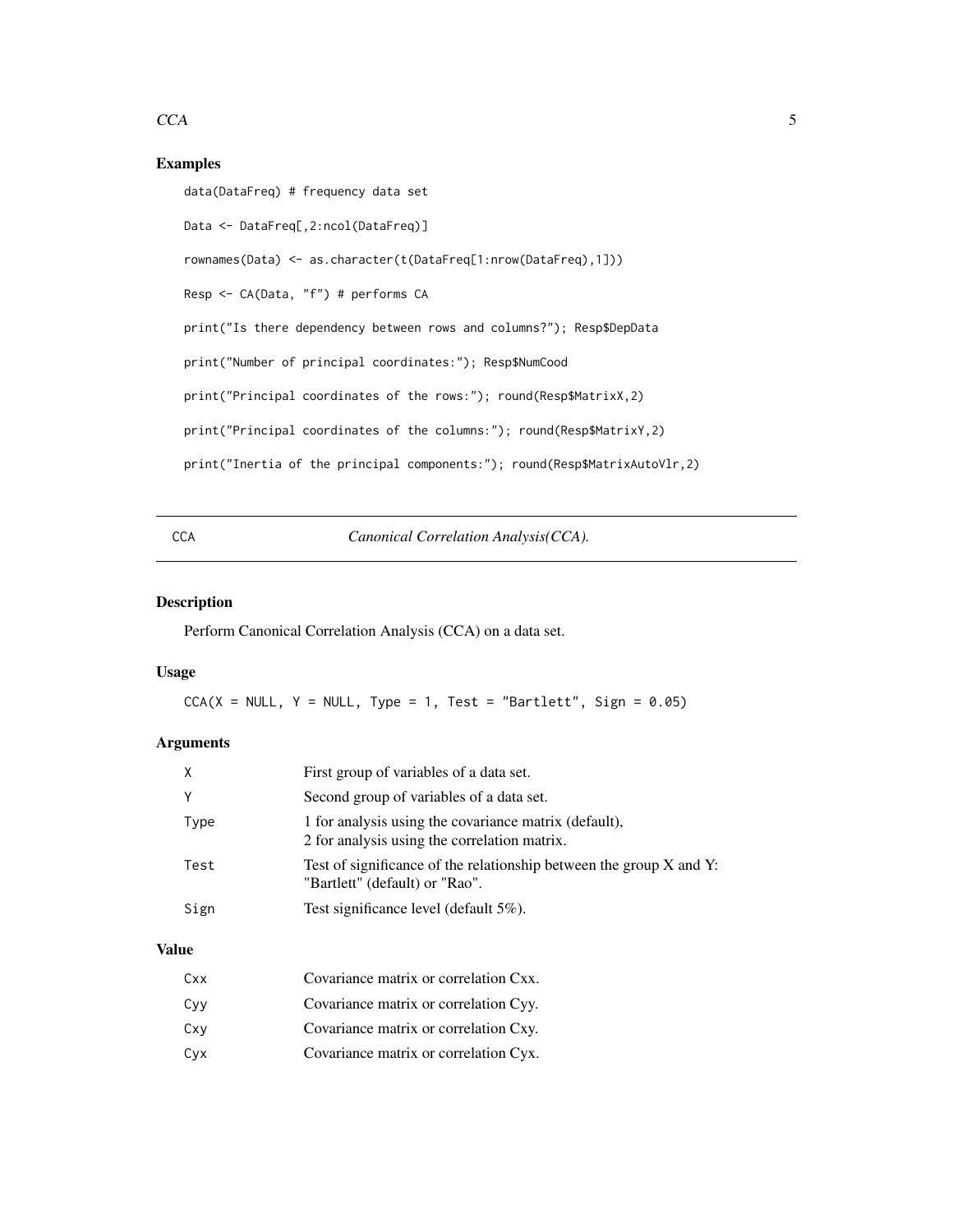<span id="page-5-0"></span>

| Var.UV  | Matrix with eigenvalues (variances) of the canonical pairs U and V.                                        |
|---------|------------------------------------------------------------------------------------------------------------|
| Corr.UV | Matrix of the correlation of the canonical pairs U and V.                                                  |
| Coef.X  | Matrix of the canonical coefficients of the group X.                                                       |
| Coef.Y  | Matrix of the canonical coefficients of the group Y.                                                       |
| Coor.X  | Matrix of the correlations between canonical variables and the original variables<br>of the group $X$ .    |
| Coor.Y  | Matrix of the correlations between the canonical variables and the original vari-<br>ables of the group Y. |
| Score.X | Matrix with the scores of the group X.                                                                     |
| Score.Y | Matrix with the scores of the group Y.                                                                     |
| SigTest | Returns the significance test of the relationship between group X and Y: "Bartlett"<br>(default) or "Rao". |

#### Author(s)

Paulo Cesar Ossani Marcelo Angelo Cirillo

#### References

MINGOTI, S. A. *Analise de dados atraves de metodos de estatistica multivariada:* uma abordagem aplicada. Belo Horizonte: UFMG, 2005. 297 p.

FERREIRA, D. F. *Estatistica Multivariada.* 2a ed. revisada e ampliada. Lavras: Editora UFLA, 2011. 676 p.

RENCHER, A. C. *Methods of Multivariate Analysis.* 2th. ed. New York: J.Wiley, 2002. 708 p.

LATTIN, J.; CARROL, J. D.; GREEN, P. E. *Analise de dados multivariados.* 1th. ed. Sao Paulo: Cengage Learning, 2011. 455 p.

#### See Also

[Plot.CCA](#page-32-1)

# Examples

```
data(DataMix) # data set
```
Data <- DataMix[,2:ncol(DataMix)]

rownames(Data) <- DataMix[,1]

X <- as.data.frame(NormData(Data[,1:2],2))

Y <- as.data.frame(NormData(Data[,5:6],2))

Resp  $\leq$  CCA(X, Y, Type = 1, Test = "Bartlett", Sign = 0.05)

print("Matrix with eigenvalues (variances) of the canonical pairs U and V:"); round(Resp\$Var.UV,3)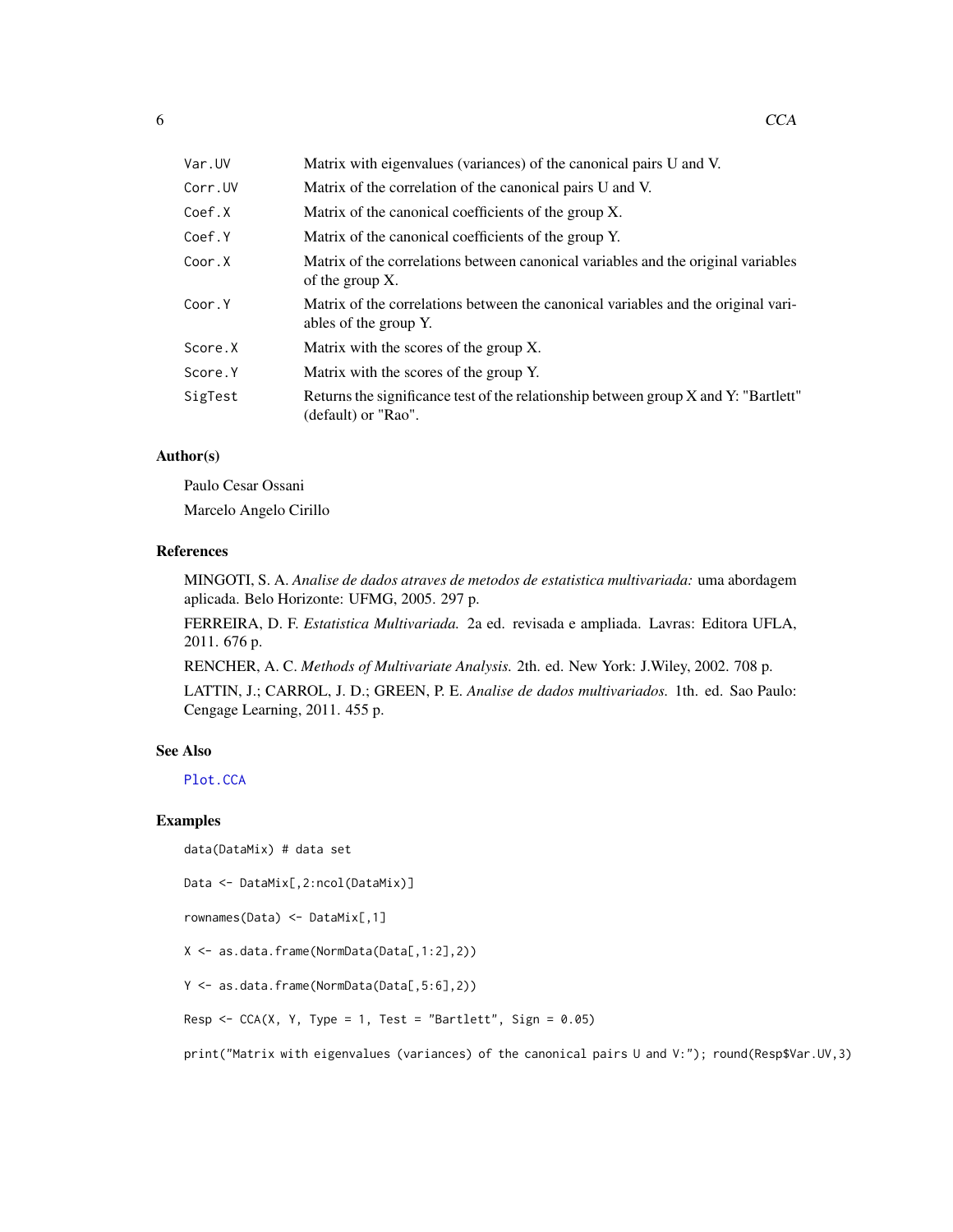#### <span id="page-6-0"></span>Cluster 7 and 2008 and 2008 and 2008 and 2008 and 2008 and 2008 and 2008 and 2008 and 2008 and 2008 and 2008 and 2008 and 2008 and 2008 and 2008 and 2008 and 2008 and 2008 and 2008 and 2008 and 2008 and 2008 and 2008 and 2

```
print("Matrix of the correlation of the canonical pairs U and V:"); round(Resp$Corr.UV,3)
print("Matrix of the canonical coefficients of the group X:"); round(Resp$Coef.X,3)
print("Matrix of the canonical coefficients of the group Y:"); round(Resp$Coef.Y,3)
print("Matrix of the correlations between the canonical
      variables and the original variables of the group X:"); round(Resp$Coor.X,3)
print("Matrix of the correlations between the canonical
      variables and the original variables of the group Y:"); round(Resp$Coor.Y,3)
print("Matrix with the scores of the group X:"); round(Resp$Score.X,3)
print("Matrix with the scores of the group Y:"); round(Resp$Score.Y,3)
print("Test of significance of the canonical pairs:"); Resp$SigTest
```
Cluster *Cluster Analysis.*

#### Description

Performs hierarchical and non-hierarchical cluster analysis in a data set.

#### Usage

```
Cluster(Data, Titles = NA, Hierarquico = TRUE, Analise = "Obs",
        CorAbs = FALSE, Normaliza = FALSE, Distance = "euclidean",
        Method = "complete", Horizontal = FALSE, NumGrupos = \theta,
        Casc = TRUE)
```
#### Arguments

| Data        | Data to be analyzed.                                                                                                                                                                                                                         |
|-------------|----------------------------------------------------------------------------------------------------------------------------------------------------------------------------------------------------------------------------------------------|
| Titles      | Titles of the graphics, if not set, assumes the default text.                                                                                                                                                                                |
| Hierarquico | Hierarchical groupings (default = TRUE), for non-hierarchical groupings (Method<br>K-Means), only for case Analysis $=$ "Obs".                                                                                                               |
| Analise     | "Obs" for analysis on observations (default), "Var" for analysis on variables.                                                                                                                                                               |
| CorAbs      | Matrix of absolute correlation case Analyze = "Var" (default = FALSE).                                                                                                                                                                       |
| Normaliza   | Normalizes the data only for case Analyze = "Obs" (default = $TRUE$ ).                                                                                                                                                                       |
| Distance    | Metric of the distances in case of hierarchical groupings: "euclidean" (default),<br>"maximum", "manhattan", "canberra", "binary" or "minkowski". Case Analysis<br>$=$ "Var" the metric will be the correlation matrix, according to CorAbs. |
| Method      | Method for analyzing hierarchical groupings: "complete" (default), "ward.D",<br>"ward.D2", "single", "average", "mcquitty", "median" or "centroid".                                                                                          |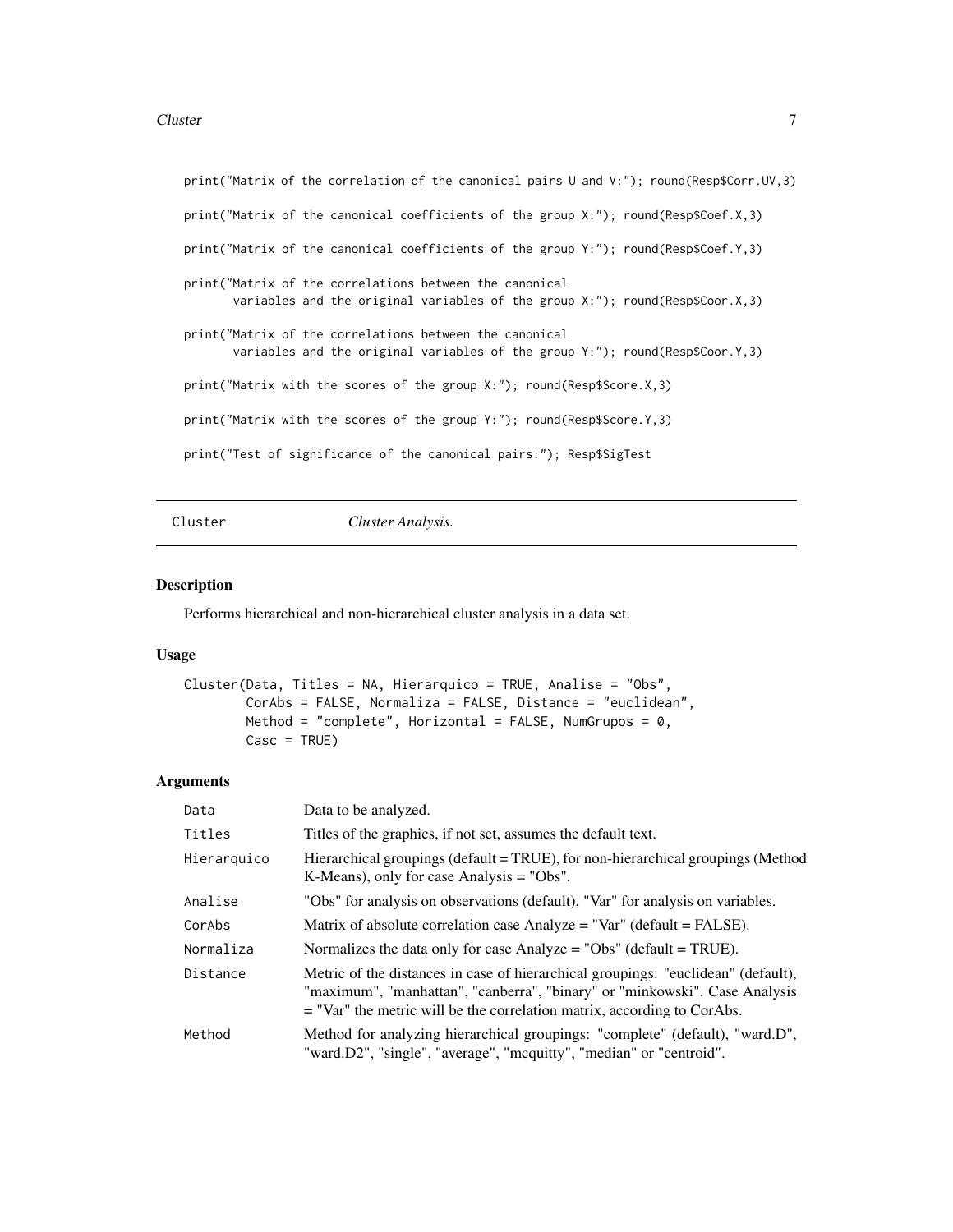8 and 2012 and 2012 and 2012 and 2012 and 2012 and 2012 and 2012 and 2012 and 2012 and 2012 and 2012 and 2012 and 2012 and 2012 and 2012 and 2012 and 2012 and 2012 and 2012 and 2012 and 2012 and 2012 and 2012 and 2012 and

| Horizontal | Horizontal dendrogram (default = FALSE).                               |
|------------|------------------------------------------------------------------------|
| NumGrupos  | Number of groups to be formed.                                         |
| Casc       | Cascade effect in the presentation of the graphics (default $=$ TRUE). |

#### Value

Several graphics.

| TabRes     | Table with similarities and distances of the groups formed. |
|------------|-------------------------------------------------------------|
| Groups     | Original data with groups formed.                           |
| ResGroups  | Results of the groups formed.                               |
| <b>SOT</b> | Total sum of squares.                                       |
| MatrixD    | Matrix of the distances.                                    |

#### Author(s)

Paulo Cesar Ossani Marcelo Angelo Cirillo

#### References

MINGOTI, S. A. *Analise de dados atraves de Methods de estatistica multivariada:* uma abordagem aplicada. Belo Horizonte: UFMG, 2005. 297 p.

FERREIRA, D. F. *Estatistica Multivariada.* 2a ed. revisada e ampliada. Lavras: Editora UFLA, 2011. 676 p.

RENCHER, A. C. *Methods of Multivariate Analysis.* 2th. ed. New York: J.Wiley, 2002. 708 p.

# Examples

```
data(DataQuan) # set of quantitative data
Data <- DataQuan[,2:8]
rownames(Data) <- DataQuan[1:nrow(DataQuan),1]
Res <- Cluster(Data, Hierarquico = TRUE, Analise = "Obs", CorAbs = FALSE,
              Normaliza = FALSE, Distance = "euclidean", Method = "ward.D",
              Horizontal = FALSE, NumGrupos = 2)
print("Table with similarities and distances:"); Res$TabRes
print("Groups formed:"); Res$Groups
print("Table with the results of the groups:"); Res$ResGroups
print("Total sum of squares:"); Res$SQT
print("Distance Matrix:"); Res$MatrixD
write.table(file=file.path(tempdir(),"SimilarityTable.csv"), Res$TabRes, sep=";",
           dec=",",row.names = FALSE)
write.table(file=file.path(tempdir(),"GroupedData.csv"), Res$Groups, sep=";",
           dec=",",row.names = TRUE)
```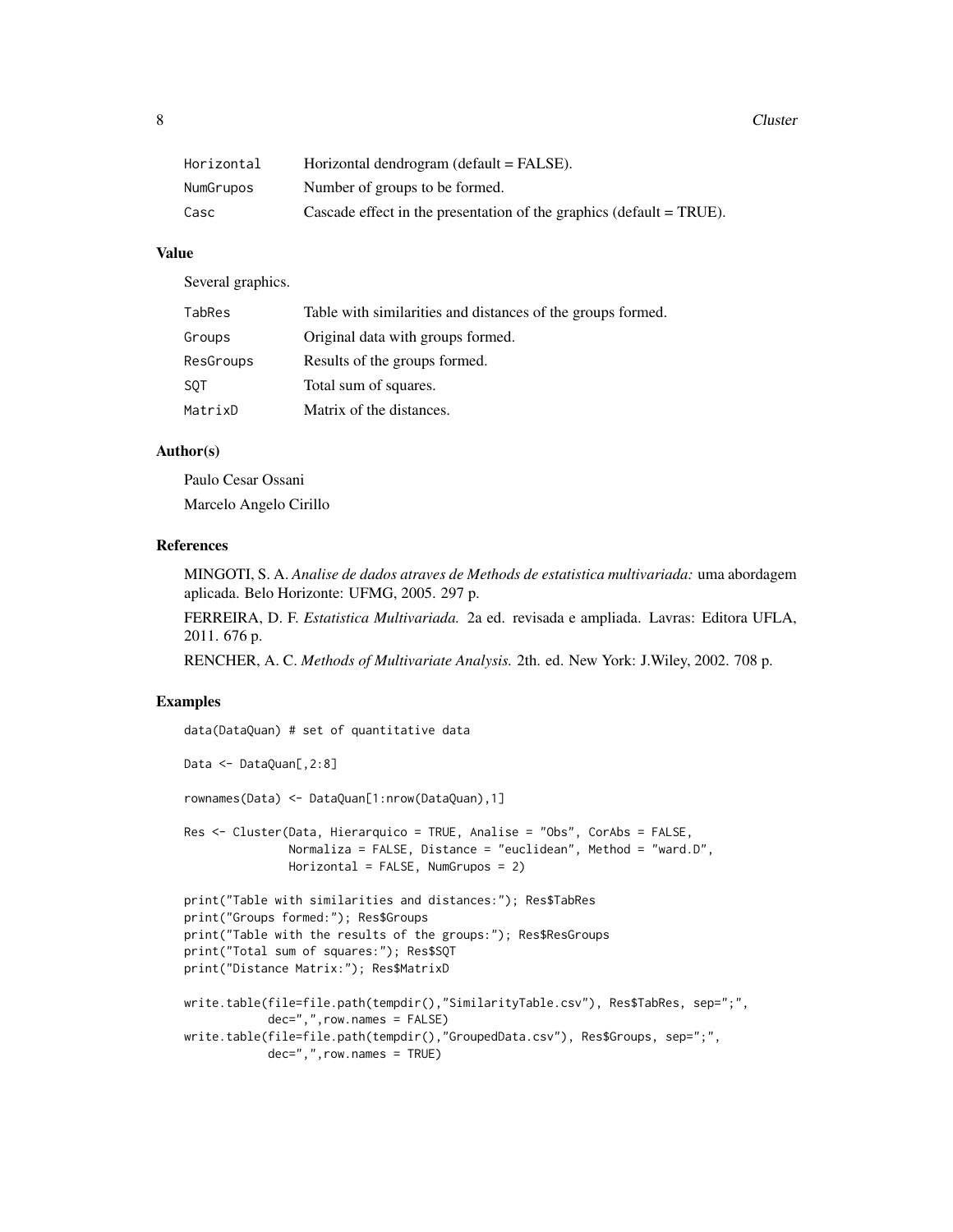#### <span id="page-8-0"></span>CoefVar 9

```
write.table(file=file.path(tempdir(),"GroupResults.csv"), Res$ResGroups, sep=";",
            dec=",",row.names = TRUE)
```
# CoefVar *Coefficient of variation of the data.*

# Description

Find the coefficient of variation of the data, either overall or per column.

# Usage

CoefVar(Data, Type = 1)

#### Arguments

| Data | Data to be analyzed.                          |
|------|-----------------------------------------------|
| Type | 1 Coefficient of overall variation (default). |
|      | 2 Coefficient of variation per column.        |

#### Value

Coefficient of variation, either overall or per column.

#### Author(s)

```
Paulo Cesar Ossani
Marcelo Angelo Cirillo
```
### References

FERREIRA, D. F.; *Estatistica Basica.* 2 ed. rev. Lavras: UFLA, 2009. 664 p.

# Examples

data(DataQuan) # data set

Data <- DataQuan[,2:8]

Resp <- CoefVar(Data, Type = 1) # Coefficient of overall variation round(Resp,2)

Resp <- CoefVar(Data, Type = 2) # Coefficient of variation per column round(Resp,2)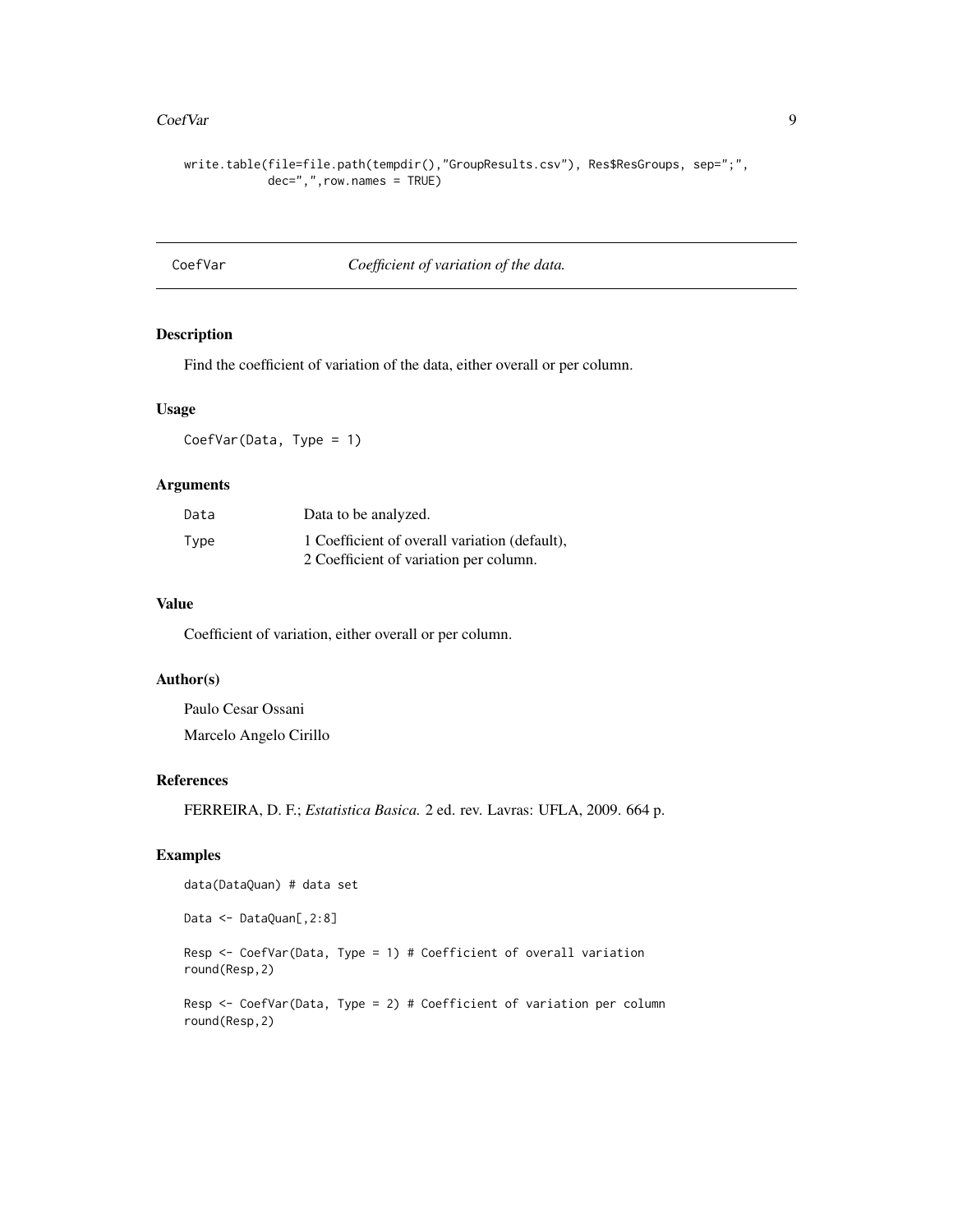<span id="page-9-0"></span>

#### Description

Set of data categorized by coffees, on sensorial abilities in the consumption of special coffees.

#### Usage

data(DataCoffee)

#### Format

Data set of a research done with the purpose of evaluating the concordance between the responses of different groups of consumers with different sensorial abilities. The experiment relates the sensorial analysis of special coffees defined by (A) Yellow Bourbon, cultivated at altitudes greater than 1200 m; (D) idem to (A) differing only in the preparation of the samples; (B) Acaia cultivated at an altitude of less than 1,100 m; (C) identical to (B) but differentiating the sample preparation. Here the data are categorized by coffees. The example given demonstrates the results found in OSSANI et al. (2017).

#### References

OSSANI, P. C.; CIRILLO, M. A.; BOREM, F. M.; RIBEIRO, D. E.; CORTEZ, R. M.. Quality of specialty coffees: a sensory evaluation by consumers using the MFACT technique. *Revista Ciencia Agronomica (UFC. Online)*, v. 48, p. 92-100, 2017.

OSSANI, P. C. *Qualidade de cafes especiais e nao especiais por meio da analise de multiplos fatores para tabelas de contingencias.* 2015. 107 p. Dissertacao (Mestrado em Estatistica e Experimentacao Agropecuaria) - Universidade Federal de Lavras, Lavras, 2015.

#### Examples

data(DataCoffee) # categorized data set

Data <- DataCoffee[,2:ncol(DataCoffee)]

rownames(Data) <- as.character(t(DataCoffee[1:nrow(DataCoffee),1]))

GroupNames = c("Coffee A", "Coffee B", "Coffee C", "Coffee D")

MF <- MFA(Data, c(16,16,16,16), c(rep("f",4)), GroupNames)

print("Principal components variances:"); round(MF\$MatrixA,2)

print("Matrix of the Partial Inertia / Score of the Variables:"); round(MF\$MatrixEscVar,2)

Tit = c("Scree-plot","Individuals","Individuals / Types coffees","Inercias Groups")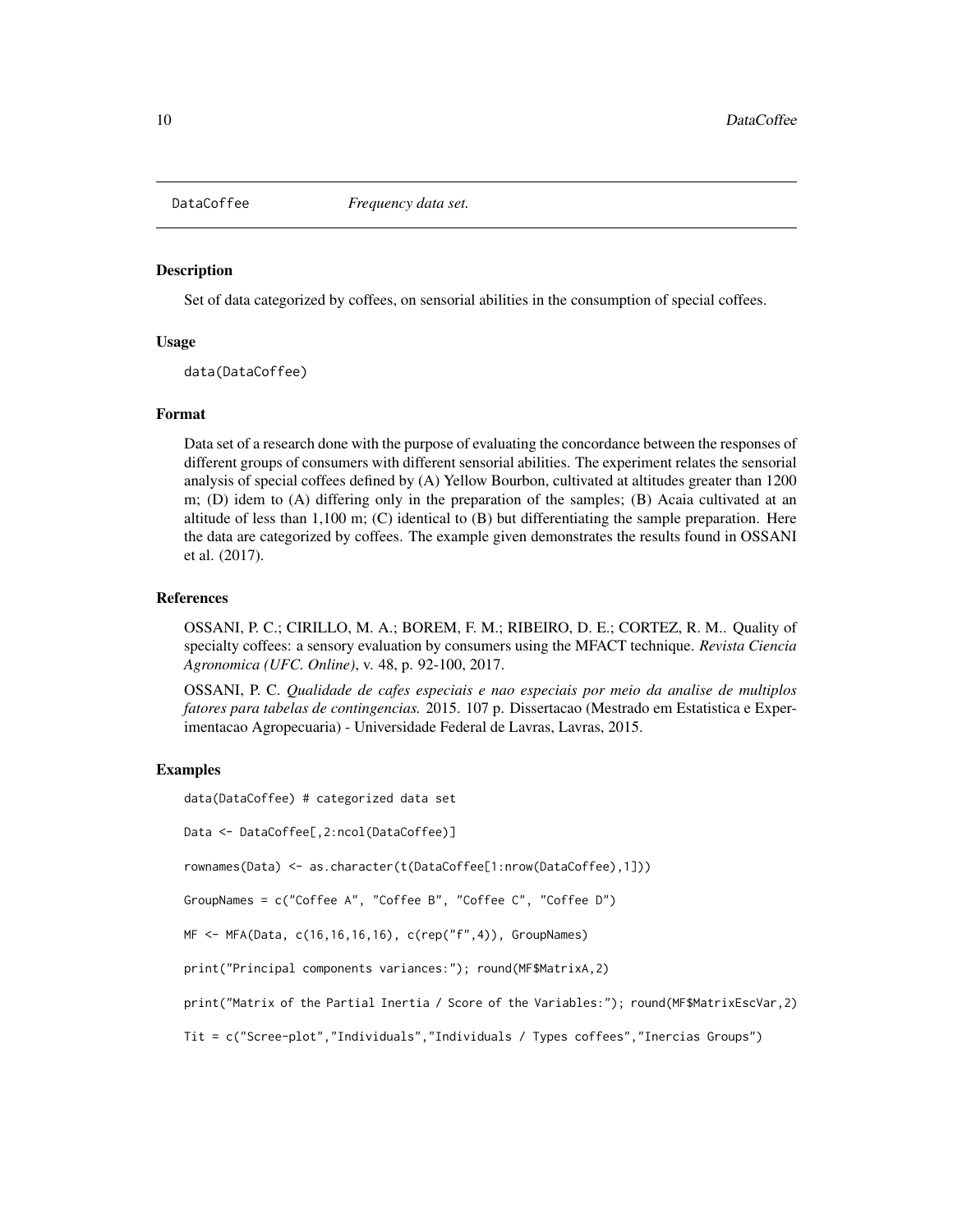#### <span id="page-10-0"></span>DataFreq 11

```
Plot.MFA(MF, Titles = Tit, xlabel = NA, ylabel = NA,
         PosLeg = 2, BoxLeg = FALSE, Color = TRUE,
       NamArr = FALSE, LinLab = NA, Casc = FALSE) # plotting several graphs on the screen
```
DataFreq *Frequency data set.* 

# Description

Simulated data set with the weekly frequency of the number of coffee cups consumed weekly in some world capitals.

#### Usage

data(DataFreq)

# Format

Set of data with 6 rows and 9 columns. There are 6 observations described by 9 variables: Group by sex and age, Sao Paulo - Cafe Bourbon, London - Cafe Bourbon, Athens - Cafe Bourbon, London - Cafe Acaia, Athens - Cafe Catuai, Sao Paulo - Cafe Catuai, Athens - Cafe Catuai.

#### Author(s)

Paulo Cesar Ossani Marcelo Angelo Cirillo

#### Examples

data(DataFreq) DataFreq

DataInd *Frequency data set.*

#### Description

Set of data categorized by coffees, on sensorial abilities in the consumption of special coffees.

#### Usage

data(DataInd)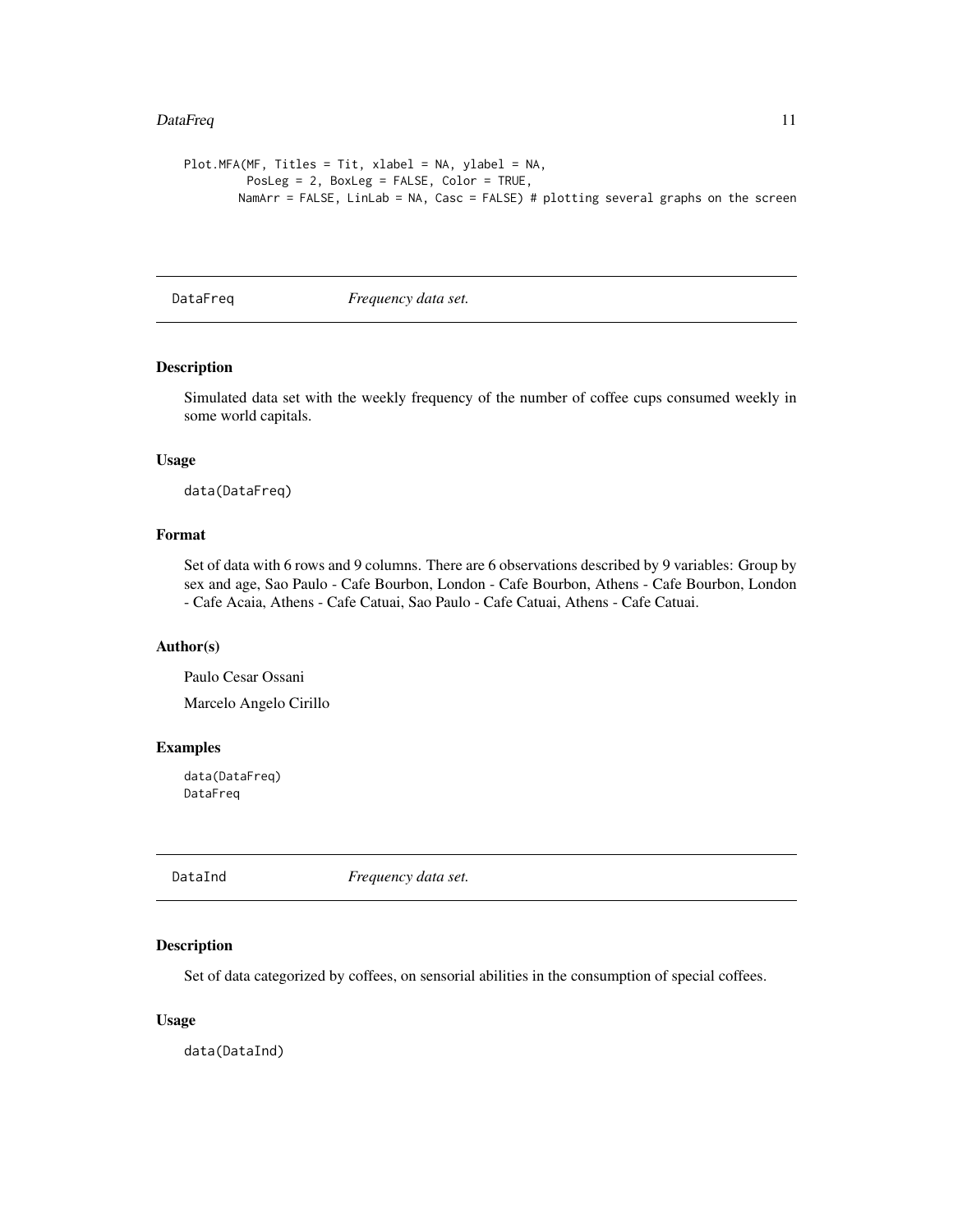#### <span id="page-11-0"></span>Format

Data set of a research done with the purpose of evaluating the concordance between the responses of different groups of consumers with different sensorial abilities. The experiment relates the sensorial analysis of special coffees defined by (A) Yellow Bourbon, cultivated at altitudes greater than 1200 m; (D) idem to (A) differing only in the preparation of the samples; (B) Acaia cultivated at an altitude of less than 1,100 m; (C) identical to (B) but differentiating the sample preparation. Here the data are categorized by coffees. The example given demonstrates the results found in OSSANI et al. (2017).

# References

OSSANI, P. C.; CIRILLO, M. A.; BOREM, F. M.; RIBEIRO, D. E.; CORTEZ, R. M.. Quality of specialty coffees: a sensory evaluation by consumers using the MFACT technique. *Revista Ciencia Agronomica (UFC. Online)*, v. 48, p. 92-100, 2017.

OSSANI, P. C. *Qualidade de cafes especiais e nao especiais por meio da analise de multiplos fatores para tabelas de contingencias.* 2015. 107 p. Dissertacao (Mestrado em Estatistica e Experimentacao Agropecuaria) - Universidade Federal de Lavras, Lavras, 2015.

#### Examples

```
data(DataInd) # categorized data set
Data <- DataInd[,2:ncol(DataInd)]
rownames(Data) <- as.character(t(DataInd[1:nrow(DataInd),1]))
GroupNames = c("Group 1", "Group 2", "Group 3", "Group 4")
MF <- MFA(Data, c(16,16,16,16), c(rep("f",4)), GroupNames)
print("Principal components variances:"); round(MF$MatrixA,2)
print("Matrix of the Partial Inertia / Score of the Variables:"); round(MF$MatrixEscVar,2)
Tit = c("Scree-plot","Individuals","Individuals / Types coffees","Inercias Groups")
Plot.MFA(MF, Titles = Tit, xlabel = NA, ylabel = NA,
         PosLeg = 2, BoxLeg = FALSE, Color = TRUE,
        NamArr = FALSE, LinLab = NA, Casc = FALSE) # plotting several graphs on the screen
```
DataMix *Mixed data set.*

# Description

Simulated set of mixed data on consumption of coffee.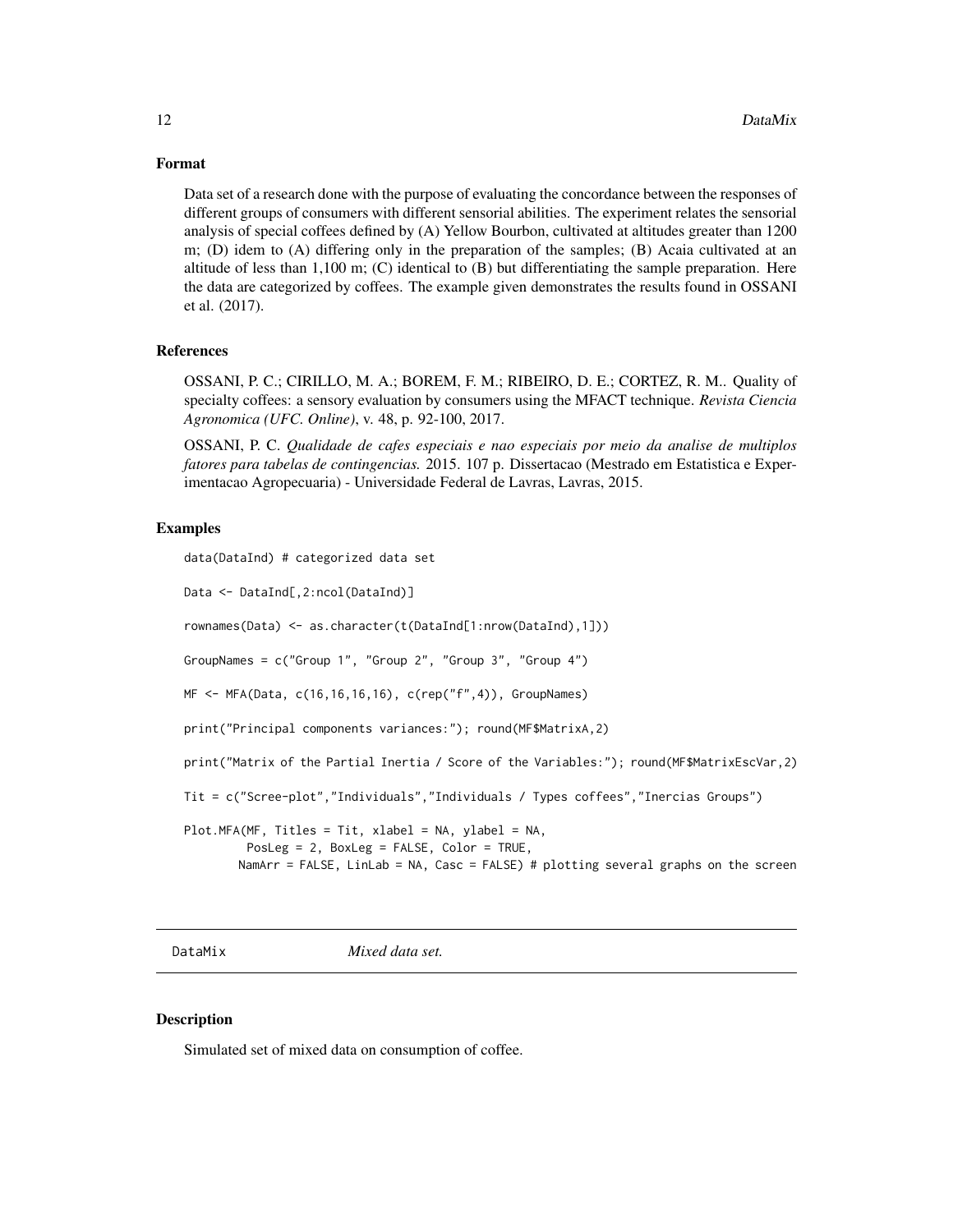# <span id="page-12-0"></span>DataQuali 13

# Usage

data(DataMix)

# Format

Data set with 10 rows and 7 columns. Being 10 observations described by 7 variables: Cooperatives/Tasters, Average grades given to analyzed coffees, Years of work as a taster, Taster with technical training, Taster exclusively dedicated, Average frequency of the coffees Classified as special, Average frequency of the coffees as commercial.

#### Author(s)

Paulo Cesar Ossani Marcelo Angelo Cirillo

# Examples

data(DataMix) DataMix

DataQuali *Qualitative data set*

# Description

Set simulated of qualitative data on consumption of coffee.

# Usage

data(DataQuali)

#### Format

Data set simulated with 12 rows and 6 columns. Being 12 observations described by 6 variables: Sex, Age, Smoker, Marital status, Sportsman, Study.

# Author(s)

Paulo Cesar Ossani

Marcelo Angelo Cirillo

#### Examples

data(DataQuali) DataQuali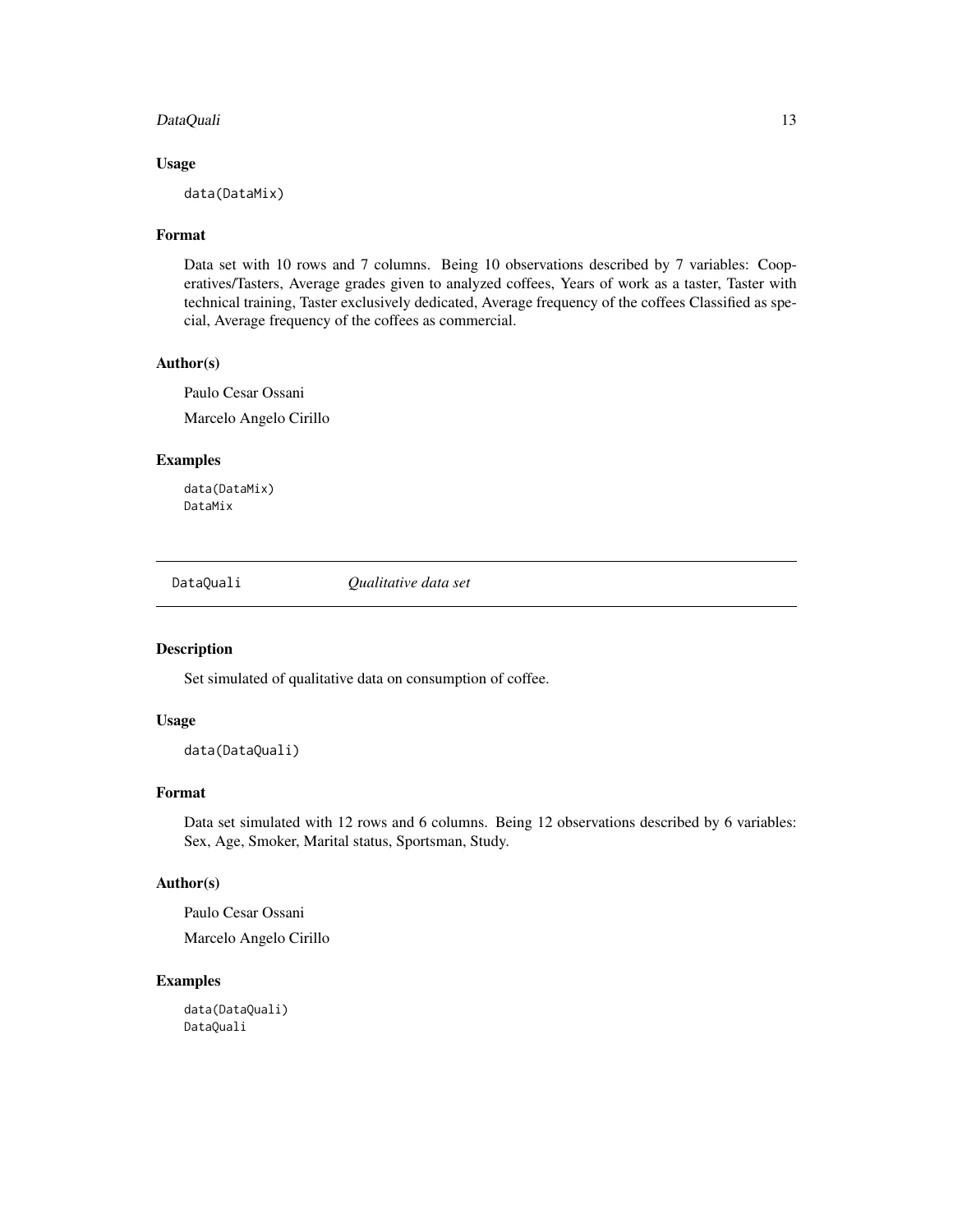<span id="page-13-0"></span>

# Description

Set simulated of quantitative data on grades given to some sensory characteristics of coffees.

#### Usage

data(DataQuan)

# Format

Data set with 6 rows and 11 columns. Being 6 observations described by 11 variables: Coffee, Chocolate, Caramelised, Ripe, Sweet, Delicate, Nutty, Caramelised, Chocolate, Spicy, Caramelised.

# Author(s)

Paulo Cesar Ossani

Marcelo Angelo Cirillo

# Examples

data(DataQuan) DataQuan

<span id="page-13-1"></span>FA *Factor Analysis (FA).*

# Description

Performs factorial analysis (FA) in a data set.

#### Usage

```
FA(Data, Method = "PC", Type = 2, NFactor = 1, Rotation = "None",
   ScoresObs = "Bartlett", Converg = 1e-5, Iteracao = 1000,
   TestFit = TRUE)
```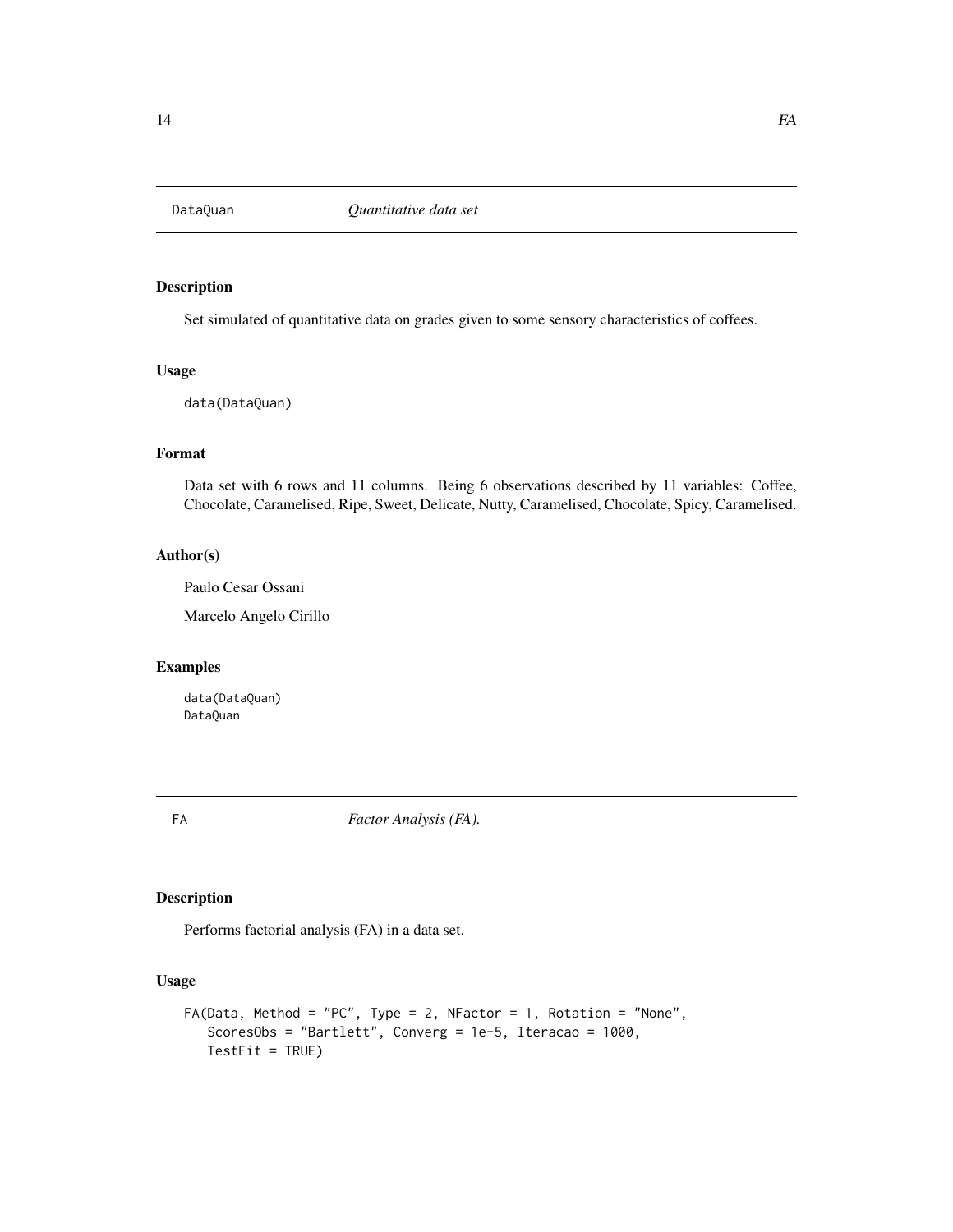# Arguments

| Data      | Data to be analyzed.                                                                                                     |
|-----------|--------------------------------------------------------------------------------------------------------------------------|
| Method    | Method of analysis:<br>"PC" - Principal Components (default),<br>"PF" - Principal Factor,<br>"ML" - Maximum Likelihood.  |
| Type      | 1 for analysis using the covariance matrix,<br>2 for analysis using the correlation matrix (default).                    |
| Rotation  | Type of rotation: "None" (default) and "Varimax".                                                                        |
| NFactor   | Number of factors (default $= 1$ ).                                                                                      |
| ScoresObs | Type of scores for the observations: "Bartlett" (default) or "Regression".                                               |
| Converg   | Limit value for convergence to sum of the squares of the residuals for Maximum<br>likelihood method (default $= 1e-5$ ). |
| Iteracao  | Maximum number of iterations for Maximum Likelihood method (default $=$<br>1000).                                        |
| TestFit   | Tests the model fit to the method of Maximum Likelihood (default = TRUE).                                                |

# Value

| MatrixMC      | Matrix of correlation / covariance.                        |
|---------------|------------------------------------------------------------|
| MatrixAutoVlr | Matrix of eigenvalues.                                     |
| MatrixAutoVec | Matrix of eigenvectors.                                    |
| MatrixVar     | Matrix of variances and proportions.                       |
| MatrixCarga   | Matrix of factor loadings.                                 |
| MatrixVarEsp  | Matrix of specific variances.                              |
| MatrixComuna  | Matrix of commonalities.                                   |
| MatrixResiduo | Matrix of residues.                                        |
| VlrSORS       | Upper limit value for sum of squares of the residues.      |
| VlrSQR        | Sum of squares of the residues.                            |
| MatrixResult  | Matrix with all associated results.                        |
| MatrixScores  | Matrix with scores of the observations.                    |
| CoefScores    | Matrix with the scores of the coefficients of the factors. |

# Author(s)

Paulo Cesar Ossani Marcelo Angelo Cirillo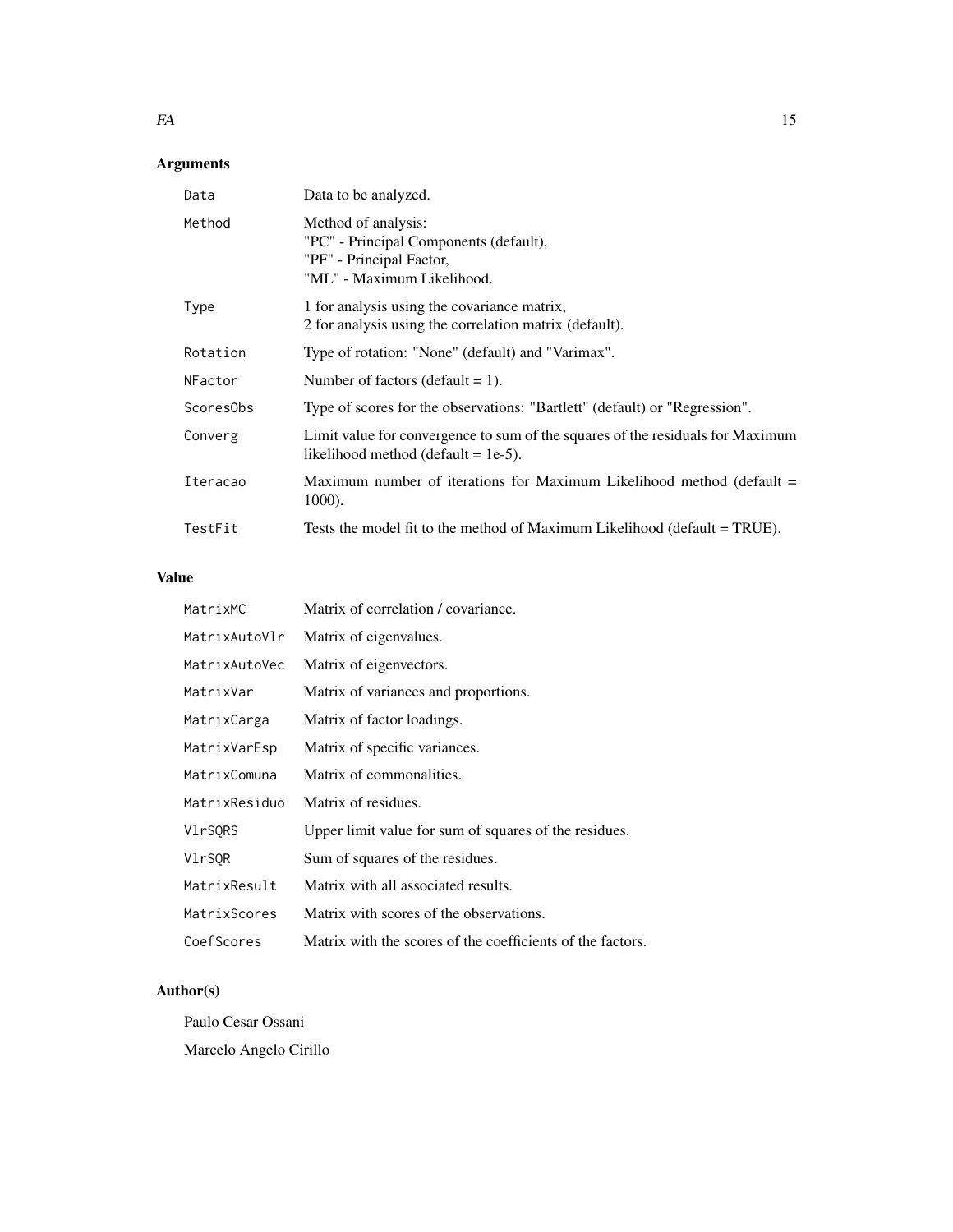#### References

MINGOTI, S. A. *Analise de dados atraves de metodos de estatistica multivariada:* uma abordagem aplicada. Belo Horizonte: UFMG, 2005. 297 p.

Kaiser, H. F.*The varimax criterion for analytic rotation in factor analysis.* Psychometrika 23, 187- 200, 1958.

RENCHER, A. C. *Methods of Multivariate Analysis.* 2th. ed. New York: J.Wiley, 2002. 708 p.

FERREIRA, D. F. *Estatistica Multivariada.* 2a ed. revisada e ampliada. Lavras: Editora UFLA, 2011. 676 p.

# See Also

[Plot.FA](#page-33-1)

#### Examples

data(DataQuan) # data set

Data <- DataQuan[,2:ncol(DataQuan)]

rownames(Data) <- DataQuan[,1]

```
Resp <- FA(Data, Method = "PC", Type = 2, NFactor = 3, Rotation = "None",
          ScoresObs = "Bartlett", Converg = 1e-5, Iteracao = 1000,
          TestFit = TRUE)
```
print("Matrix with all associated results:"); round(Resp\$MatrixResult,3)

print("Sum of squares of the residues:"); round(Resp\$VlrSQR,3)

print("Matrix of the factor loadings.:"); round(Resp\$MatrixCarga,3)

print("Matrix with scores of the observations:"); round(Resp\$MatrixScores,3)

print("Matrix with the scores of the coefficients of the factors:"); round(Resp\$CoefScores,3)

GrandTour *Animation technique Grand Tour.*

#### Description

Performs the exploration of the data through the technique of animation Grand Tour.

#### Usage

```
GrandTour(Data, Method = "Interpolation", Title = NA,
          xlabel = NA, ylabel = NA, Color = TRUE, Label = FALSE,
          LinLab = NA, AxisVar = TRUE, Axis = FALSE,
          NumRot = 200, ChoiceRot = NA, SavePicture = FALSE)
```
<span id="page-15-0"></span>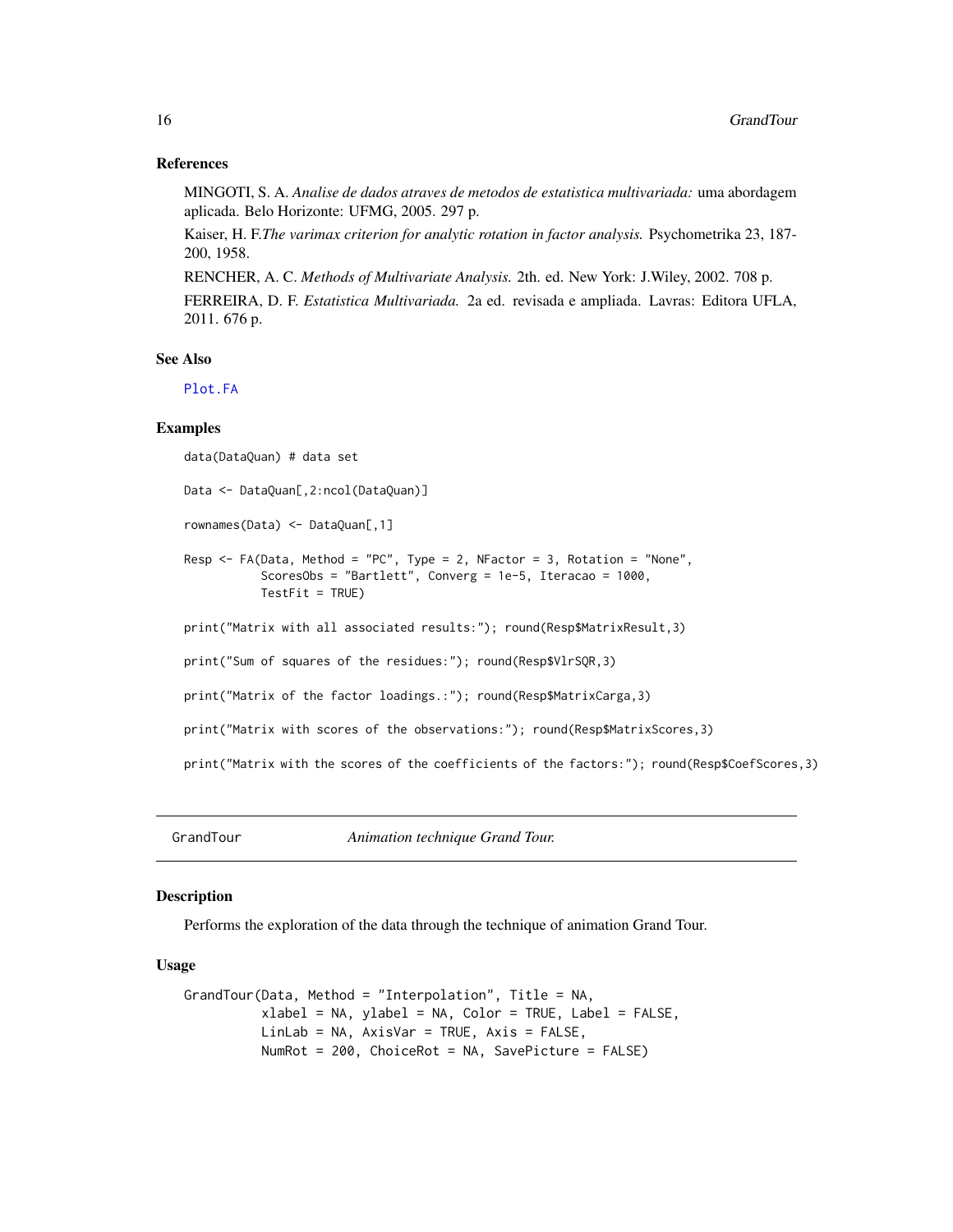#### GrandTour 17

# Arguments

| Data        | Numerical data set.                                                                                                                                |
|-------------|----------------------------------------------------------------------------------------------------------------------------------------------------|
| Method      | Method used for rotations:<br>"Interpolation" - Interpolation method (default),<br>"Torus" - Torus method,<br>"Pseudo" - Pseudo Grand Tour method. |
| Title       | Titles of the graphics, if not set, assumes the default text.                                                                                      |
| xlabel      | Names the X axis, if not set, assumes the default text.                                                                                            |
| ylabel      | Names the Y axis, if not set, assumes the default text.                                                                                            |
| Color       | Colored graphics (default $=$ TRUE).                                                                                                               |
| Label       | Puts the labels of the observations (default = FALSE).                                                                                             |
| LinLab      | Vector with the labels for the observations, if not set, assumes the default text.                                                                 |
| AxisVar     | Puts axes of rotation of the variables (default $= TRUE$ ).                                                                                        |
| Axis        | Plots the X and Y axes (default = TRUE).                                                                                                           |
| NumRot      | Number of rotations (default $= 200$ ). If Method $=$ "Interpolation", NumRot rep-<br>resents the angle of rotation.                               |
| ChoiceRot   | Choose specific rotation and display on the screen, or save the image if SavePic-<br>$ture = TRUE.$                                                |
| SavePicture | Saves graphics images to files (default = FALSE).                                                                                                  |

#### Value

Graphs with rotations.

| Proj.Data  | Projected data.            |
|------------|----------------------------|
| Vector.Opt | Vector projection.         |
| Method     | Method used on Grand Tour. |

#### Author(s)

Paulo Cesar Ossani Marcelo Angelo Cirillo

#### References

ASIMOV, D. The Grand Tour: A Tool for Viewing Multidimensional Data. *SIAM Journal of Scientific and Statistical Computing*, 6(1), 128-143, 1985.

ASIMOV, D.; BUJA, A. The grand tour via geodesic interpolation of 2-frames. in Visual Data Exploration and Analysis. *Symposium on Electronic Imaging Science and Technology*, IS&T/SPIE. 1994.

BUJA, A. ; ASIMOV, D. Grand tour methods: An outline. *Computer Science and Statistics*, 17:63- 67. 1986.

BUJA, A.; COOK, D.; ASIMOV, D.; HURLEY, C. Computational Methods for High-Dimensional Rotations in Data Visualization, in C. R. Rao, E. J. Wegman & J. L. Solka, eds, *"Handbook of*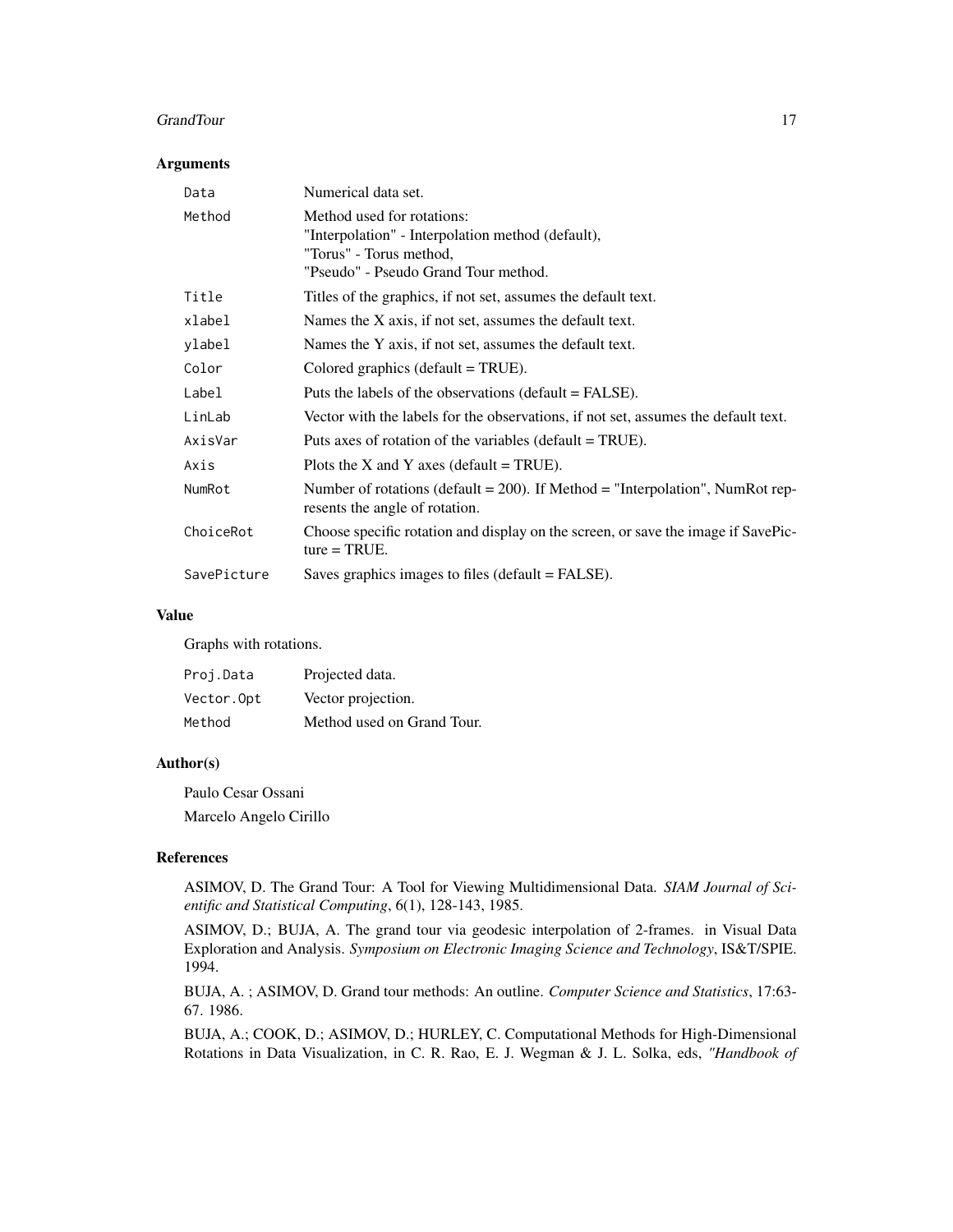*Statistics: Data Mining and Visualization"*, Elsevier/North Holland, http://www.elsevier.com, pp. 391-413. 2005.

HURLEY, C.; BUJA, A. Analyzing high-dimensional data with motion graphics, *SIAM Journal of Scientific and Statistical Computing*, 11 (6), 1193-1211. 1990.

MARTINEZ, W. L., MARTINEZ, A. R., SOLKA, J.; *Exploratory Data Analysis with MATLAB*, 2th. ed. New York: Chapman & Hall/CRC, 2010. 499 p.

YOUNG, F. W.; RHEINGANS P. Visualizing structure in high-dimensional multivariate data, *IBM Journal of Research and Development*, 35:97-107, 1991.

YOUNG, F. W.; FALDOWSKI R. A.; McFARLANE M. M. *Multivariate statistical visualization, in Handbook of Statistics*, Vol 9, C. R. Rao (ed.), The Netherlands: Elsevier Science Publishers, 959-998, 1993.

#### Examples

```
data(iris) # database
Data <- as.data.frame(NormData(iris[,1:4],2))
Res <- GrandTour(Data, Method = "Interpolation", Title = NA, Color = TRUE,
                 Label = FALSE, LinLab = NA, AxisVar = TRUE, Axis = TRUE,
                 NumRot = 10, ChoiceRot = NA, SavePicture = FALSE)
print("Projected data:"); Res$Proj.Data
print("Projection vectors:"); Res$Vector.Opt
print("Grand Tour projection method:"); Res$Method
```
GSVD *Generalized Singular Value Decomposition (GSVD).*

#### **Description**

Given the matrix  $A$  of order  $nxm$ , the generalized singular value decomposition (GSVD) involves the use of two sets of positive square matrices of order  $nxn$  and  $mxm$  respectively. These two matrices express constraints imposed, respectively, on the lines and columns of A.

#### Usage

GSVD(Data, PLin = NULL, PCol = NULL)

#### Arguments

| Data | Matrix used for decomposition. |
|------|--------------------------------|
| PLin | Weight for rows.               |
| PCol | Weight for columns             |

<span id="page-17-0"></span>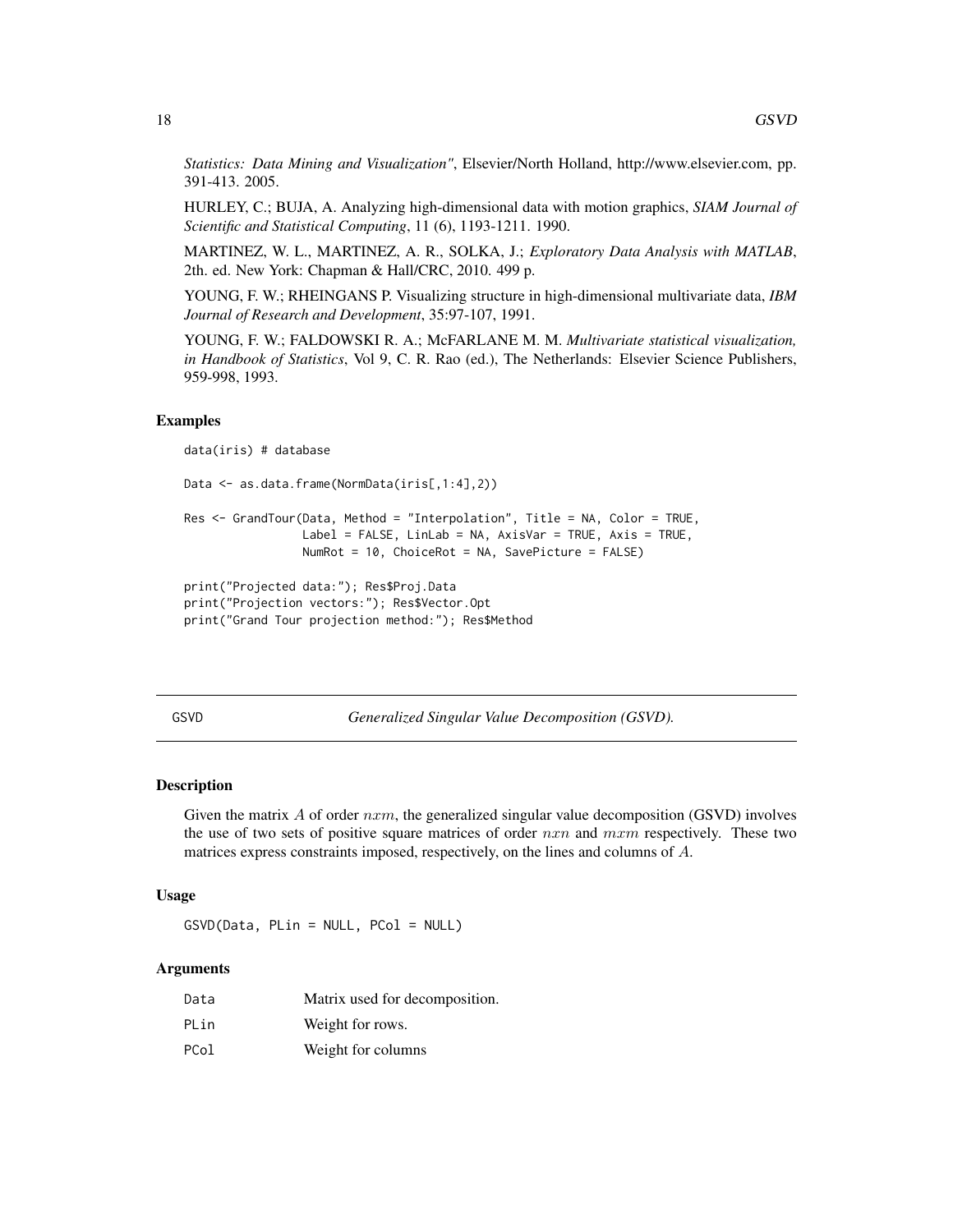# <span id="page-18-0"></span>Details

If PLin or PCol is not used, it will be calculated as the usual singular value decomposition.

#### Value

| Eigenvalues, that is, line vector with singular values of the decomposition. |
|------------------------------------------------------------------------------|
| Eigenvectors referring rows.                                                 |
| Eigenvectors referring columns.                                              |

# Author(s)

Paulo Cesar Ossani Marcelo Angelo Cirillo

# References

ABDI, H. Singular Value Decomposition (SVD) and Generalized Singular Value Decomposition (GSVD). In: SALKIND, N. J. (Ed.). *Encyclopedia of measurement and statistics.* Thousand Oaks: Sage, 2007. p. 907-912.

#### Examples

 $M = matrix(c(1, 2, 3, 4, 5, 6, 7, 8, 9, 10, 11, 12),$  nrow = 4, ncol = 3) svd(M) # Usual Singular Value Decomposition GSVD(M) # GSVD with the same previous results # GSVD with weights for rows and columns GSVD(M, PLin =  $c(0.1, 0.5, 2, 1.5)$ , PCol =  $c(1.3, 2, 0.8)$ )

IM *Indicator matrix.*

#### Description

In the indicator matrix the elements are arranged in the form of *dummy* variables, in other words, 1 for a category chosen as a response variable and 0 for the other categories of the same variable.

#### Usage

IM(Data, Names = TRUE)

#### Arguments

| Data  | Categorical data.                                                                                |
|-------|--------------------------------------------------------------------------------------------------|
| Names | Include the names of the variables in the levels of the Indicator Matrix (default<br>$= TRUE$ ). |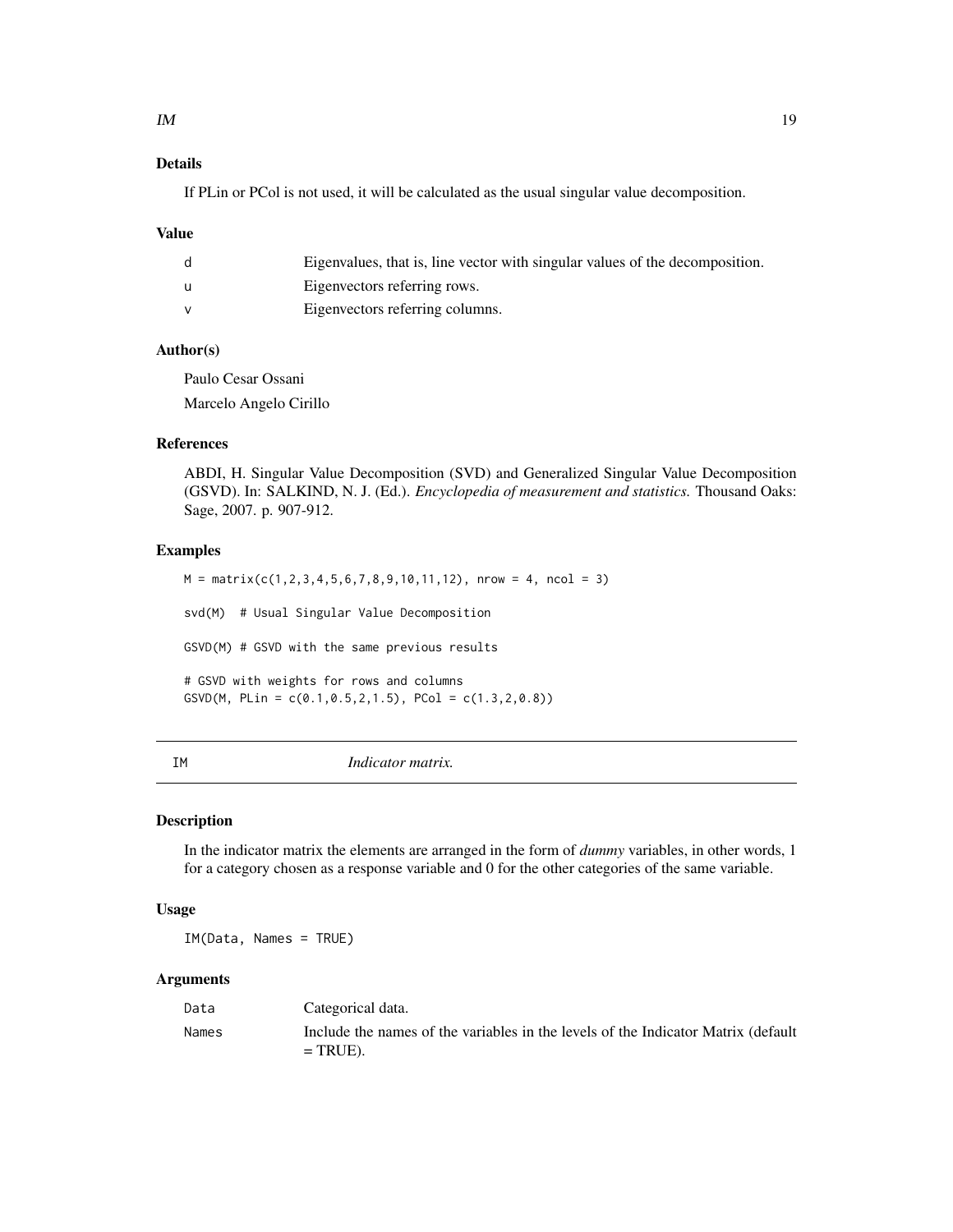### <span id="page-19-0"></span>Value

Dados Returns converted data in the indicator matrix.

#### Author(s)

Paulo Cesar Ossani Marcelo Angelo Cirillo

#### References

RENCHER, A. C. *Methods of Multivariate Analysis.* 2th. ed. New York: J.Wiley, 2002. 708 p.

#### Examples

```
Data <- matrix(c("S","S","N","N",1,2,3,4,"N","S","T","N"), nrow = 4, ncol = 3)
IM(Data, Names = FALSE)
data(DataQuali) # qualitative data set
IM(DataQuali, Names = TRUE)
```
LocLab *Function for better position of the labels in the graphs.*

## Description

Function for better position of the labels in the graphs.

# Usage

```
LocLab(x, y = NULL, labels = seq(along = x), cex = 1,
      method = c("SANN", "GA"), allowSmallOverlap = FALSE,
      trace = FALSE, shadotext = FALSE,
      doPlot = TRUE, ...
```
# Arguments

x Coordinate x y Coordinate y labels The labels cex cex method Not used allowSmallOverlap Boolean trace Boolean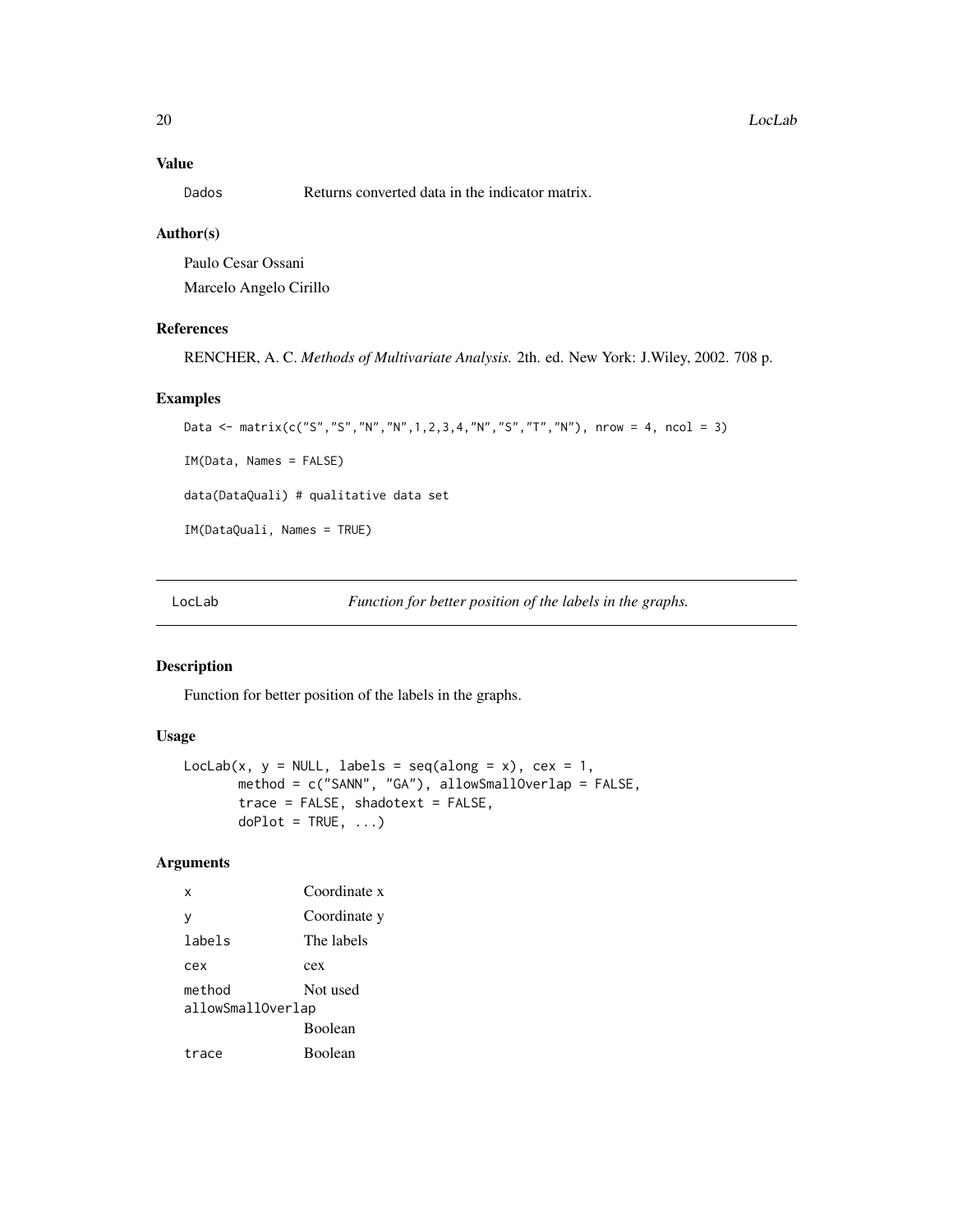#### <span id="page-20-0"></span> $MDS$  21

| shadotext               | <b>Boolean</b>                                  |
|-------------------------|-------------------------------------------------|
| doPlot                  | <b>Boolean</b>                                  |
| $\cdot$ $\cdot$ $\cdot$ | Other arguments passed to or from other methods |

# Value

See the text of the function.

MDS *Multidimensional Scaling (MDS).*

# Description

Performs Multidimensional Scaling (MDS) on a data set.

#### Usage

```
MDS(Data, Distance = "euclidean", Axis = TRUE, Title = NA,
    xlabel = NA, ylabel = NA, Color = TRUE, LinLab = NA
```
# Arguments

| Data     | Data to be analyzed.                                                                                             |
|----------|------------------------------------------------------------------------------------------------------------------|
| Distance | Metric of the distance: "euclidean" (default), "maximum", "manhattan", "can-<br>berra", "binary" or "minkowski". |
| Color    | Colored graphics (default $=$ TRUE).                                                                             |
| Axis     | Plot the X and Y axes (default $=$ TRUE).                                                                        |
| Title    | Titles of the graphics, if not set, assumes the default text.                                                    |
| xlabel   | Names the X axis, if not set, assumes the default text.                                                          |
| vlabel   | Names the Y axis, if not set, assumes the default text.                                                          |
| LinLab   | Vector with the labels for the observations, if not set, assumes the default text.                               |

#### Value

Multidimensional Scaling.

MatrixD Matrix of the distances.

# Author(s)

Paulo Cesar Ossani Marcelo Angelo Cirillo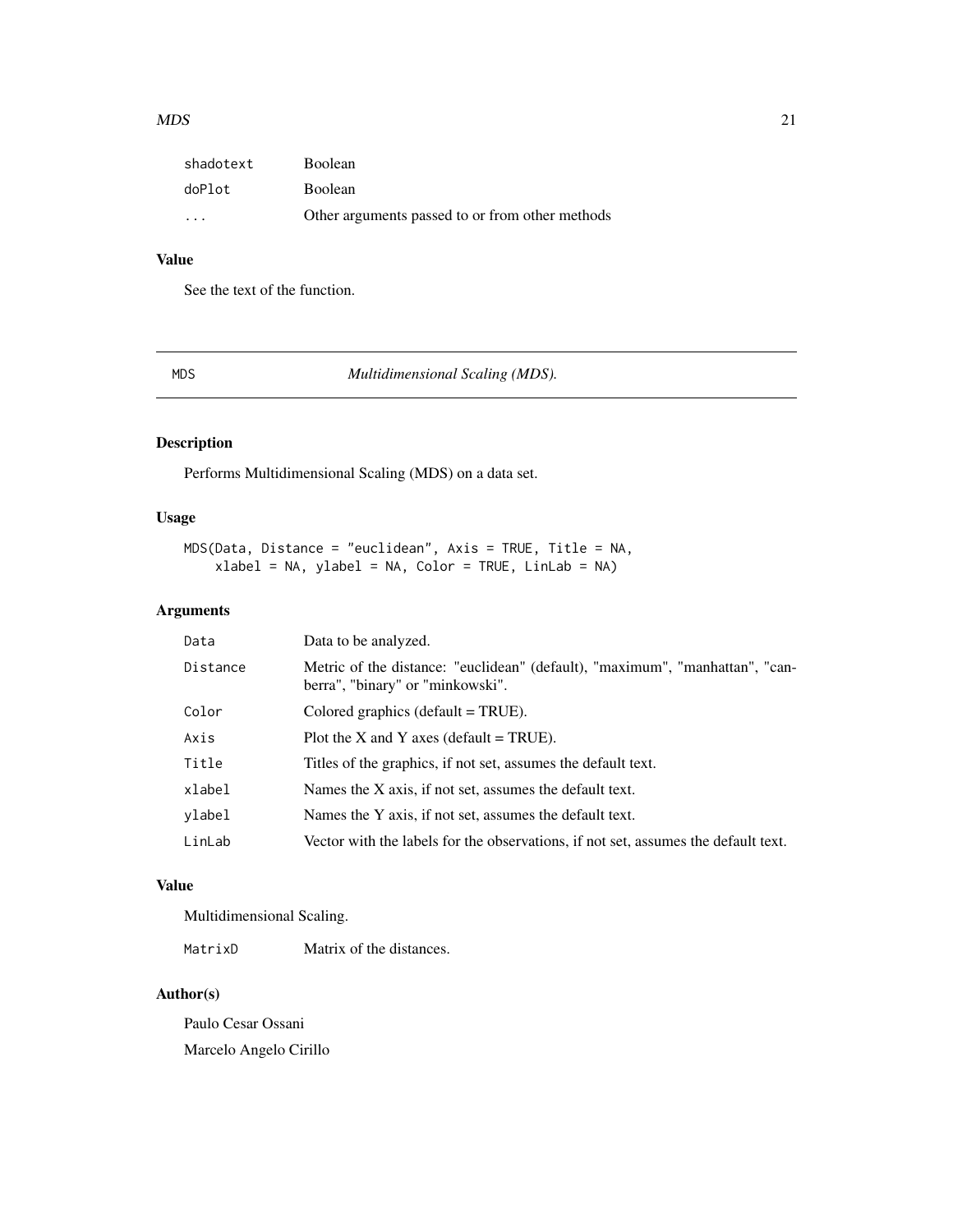# <span id="page-21-0"></span>References

MINGOTI, S. A. *Analise de dados atraves de metodos de estatistica multivariada:* uma abordagem aplicada. Belo Horizonte: UFMG, 2005. 297 p.

RENCHER, A. C. *Methods of Multivariate Analysis.* 2th. ed. New York: J.Wiley, 2002. 708 p.

# Examples

```
data(DataQuan) # set of quantitative data
Data <- DataQuan[,2:8]
rownames(Data) <- DataQuan[1:nrow(DataQuan),1]
MD <- MDS(Data, Distance = "euclidean", Axis = TRUE, Title = NA,
          xlabel = NA, ylabel = NA, Color = TRUE, LinLab = NA)
print("Matrix of the distances:"); MD$MatrixD
```
<span id="page-21-1"></span>MFA *Multiple Factor Analysis (MFA).*

# Description

Perform Multiple Factor Analysis (MFA) on groups of variables. The groups of variables can be quantitative, qualitative, frequency (MFACT) data, or mixed data.

#### Usage

MFA(Data, Groups, TypeGroups = rep("n",length(Groups)), NameGroups = NULL)

# Arguments

| Data       | Data to be analyzed.                                                                                        |
|------------|-------------------------------------------------------------------------------------------------------------|
| Groups     | Number of columns for each group in order following the order of data in 'Data'.                            |
| TypeGroups | Type of group:<br>"n" for numerical data (default),<br>"c" for categorical data,<br>"f" for frequency data. |
| NameGroups | Names for each group.                                                                                       |

#### Value

| VectorG    | Vector with the sizes of each group.                                |
|------------|---------------------------------------------------------------------|
| VectorNG   | Vector with the names of each group.                                |
| VectorPLin | Vector with the values used to balance the lines of the Z matrix.   |
| VectorPCol | Vector with the values used to balance the columns of the Z matrix. |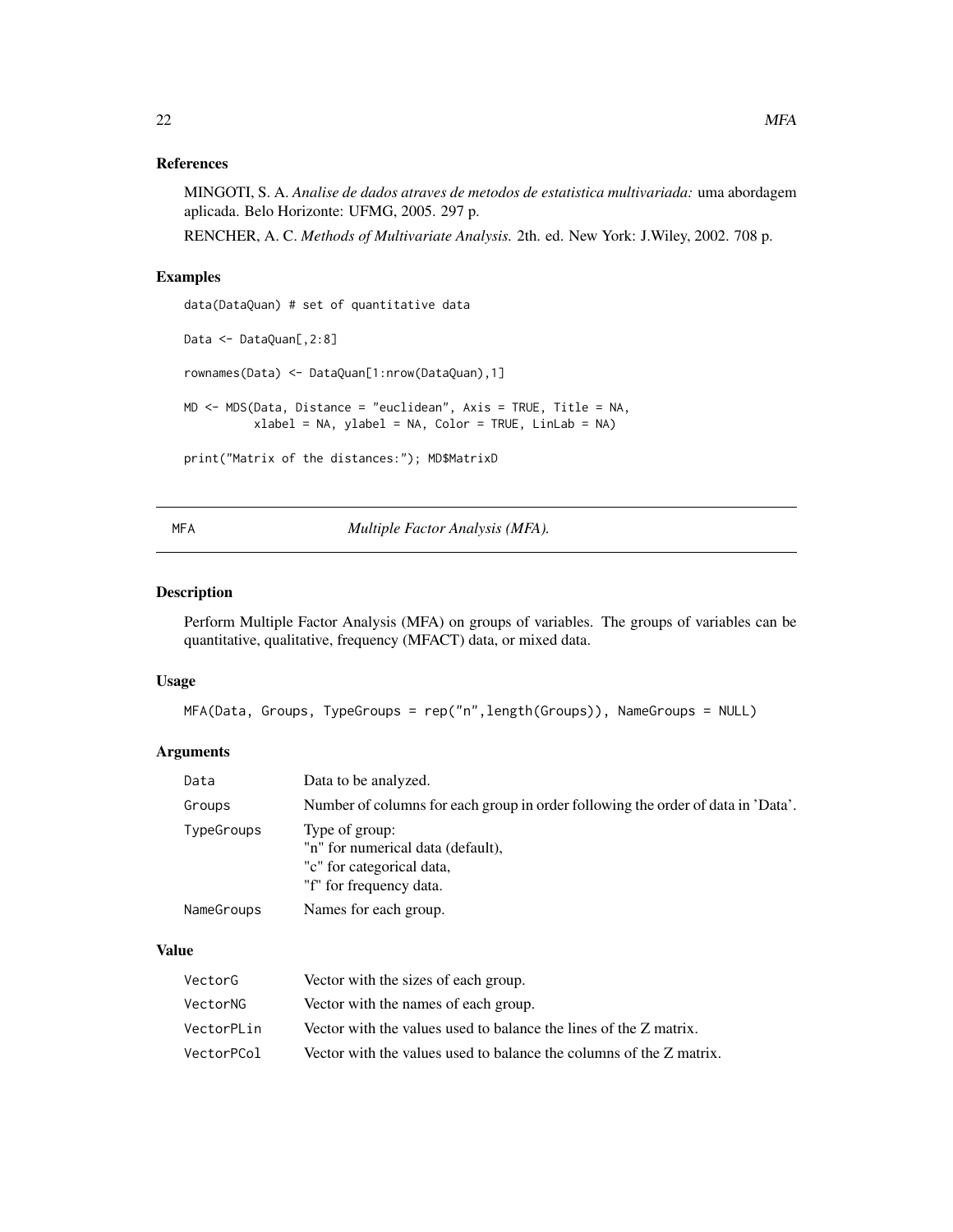| MatrixZ      | Matrix concatenated and balanced.                                                                   |
|--------------|-----------------------------------------------------------------------------------------------------|
| MatrixA      | Matrix of the eigenvalues (variances) with the proportions and proportions ac-<br>cumulated.        |
| MatrixU      | Matrix U of the singular decomposition of the matrix Z.                                             |
| MatrixV      | Matrix V of the singular decomposition of the matrix Z.                                             |
| MatrixF      | Matrix global factor scores where the lines are the observations and the columns<br>the components. |
| MatrixEFG    | Matrix of the factor scores by group.                                                               |
| MatrixCCP    | Matrix of the correlation of the principal components with original variables.                      |
| MatrixEscVar | Matrix of the partial inertias / scores of the variables                                            |

#### Author(s)

Paulo Cesar Ossani

Marcelo Angelo Cirillo

#### References

ABDESSEMED, L.; ESCOFIER, B. Analyse factorielle multiple de tableaux de frequencies: comparaison avec l'analyse canonique des correspondences. *Journal de la Societe de Statistique de Paris*, Paris, v. 137, n. 2, p. 3-18, 1996..

ABDI, H. Singular Value Decomposition (SVD) and Generalized Singular Value Decomposition (GSVD). In: SALKIND, N. J. (Ed.). *Encyclopedia of measurement and statistics.* Thousand Oaks: Sage, 2007. p. 907-912.

ABDI, H.; VALENTIN, D. Multiple factor analysis (MFA). In: SALKIND, N. J. (Ed.). *Encyclopedia of measurement and statistics.* Thousand Oaks: Sage, 2007. p. 657-663.

ABDI, H.; WILLIAMS, L. Principal component analysis. *WIREs Computational Statatistics*, New York, v. 2, n. 4, p. 433-459, July/Aug. 2010.

ABDI, H.; WILLIAMS, L.; VALENTIN, D. Multiple factor analysis: principal component analysis for multitable and multiblock data sets. *WIREs Computational Statatistics*, New York, v. 5, n. 2, p. 149-179, Feb. 2013.

BECUE-BERTAUT, M.; PAGES, J. A principal axes method for comparing contingency tables: MFACT. *Computational Statistics & Data Analysis*, New York, v. 45, n. 3, p. 481-503, Feb. 2004

BECUE-BERTAUT, M.; PAGES, J. Multiple factor analysis and clustering of a mixture of quantitative, categorical and frequency data. *Computational Statistics & Data Analysis*, New York, v. 52, n. 6, p. 3255-3268, Feb. 2008.

BENZECRI, J. Analyse de l'inertie intraclasse par l'analyse d'un tableau de contingence: intraclassinertia analysis through the analysis of a contingency table. *Les Cahiers de l'Analyse des Donnees*, Paris, v. 8, n. 3, p. 351-358, 1983.

ESCOFIER, B. Analyse factorielle en reference a un modele: application a l'analyse d'un tableau d'echanges. *Revue de Statistique Appliquee*, Paris, v. 32, n. 4, p. 25-36, 1984.

ESCOFIER, B.; DROUET, D. Analyse des differences entre plusieurs tableaux de frequence. *Les Cahiers de l'Analyse des Donnees*, Paris, v. 8, n. 4, p. 491-499, 1983.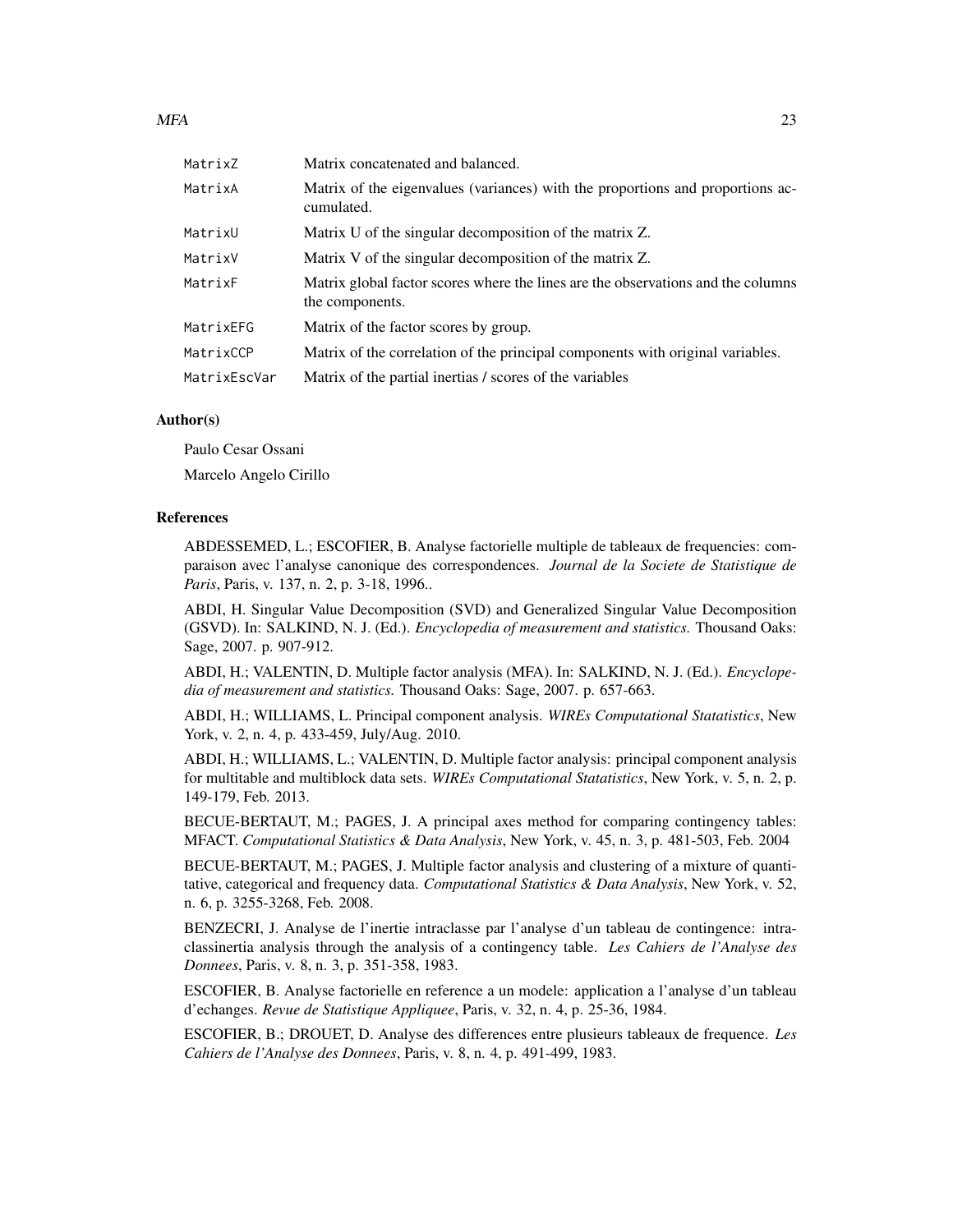<span id="page-23-0"></span>ESCOFIER, B.; PAGES, J. *Analyse factorielles simples et multiples.* Paris: Dunod, 1990. 267 p.

ESCOFIER, B.; PAGES, J. *Analyses factorielles simples et multiples:* objectifs, methodes et interpretation. 4th ed. Paris: Dunod, 2008. 318 p.

ESCOFIER, B.; PAGES, J. *Comparaison de groupes de variables definies sur le meme ensemble* d'individus: un exemple d'applications. Le Chesnay: Institut National de Recherche en Informatique et en Automatique, 1982. 121 p.

ESCOFIER, B.; PAGES, J. Multiple factor analysis (AFUMULT package). *Computational Statistics & Data Analysis*, New York, v. 18, n. 1, p. 121-140, Aug. 1994

GREENACRE, M.; BLASIUS, J. *Multiple correspondence analysis and related methods.* New York: Taylor and Francis, 2006. 607 p.

OSSANI, P. C.; CIRILLO, M. A.; BOREM, F. M.; RIBEIRO, D. E.; CORTEZ, R. M.. Quality of specialty coffees: a sensory evaluation by consumers using the MFACT technique. *Revista Ciencia Agronomica (UFC. Online)*, v. 48, p. 92-100, 2017.

PAGES, J. Analyse factorielle multiple appliquee aux variables qualitatives et aux donnees mixtes. *Revue de Statistique Appliquee*, Paris, v. 50, n. 4, p. 5-37, 2002.

PAGES, J.. Multiple factor analysis: main features and application to sensory data. *Revista Colombiana de Estadistica*, Bogota, v. 27, n. 1, p. 1-26, 2004.

#### See Also

[Plot.MFA](#page-34-1)

#### Examples

```
data(DataMix) # mixed dataset
```

```
Data <- DataMix[,2:ncol(DataMix)]
```

```
rownames(Data) <- DataMix[1:nrow(DataMix),1]
```
GroupNames = c("Grade Cafes/Work", "Formation/Dedication", "Coffees")

```
MF <- MFA(Data, c(2,2,2), TypeGroups = c("n","c","f"), GroupNames) # performs MFA
```
print("Principal Component Variances:"); round(MF\$MatrixA,2)

print("Matrix of the Partial Inertia / Score of the Variables:"); round(MF\$MatrixEscVar,2)

MVar *Multivariate Analysis.*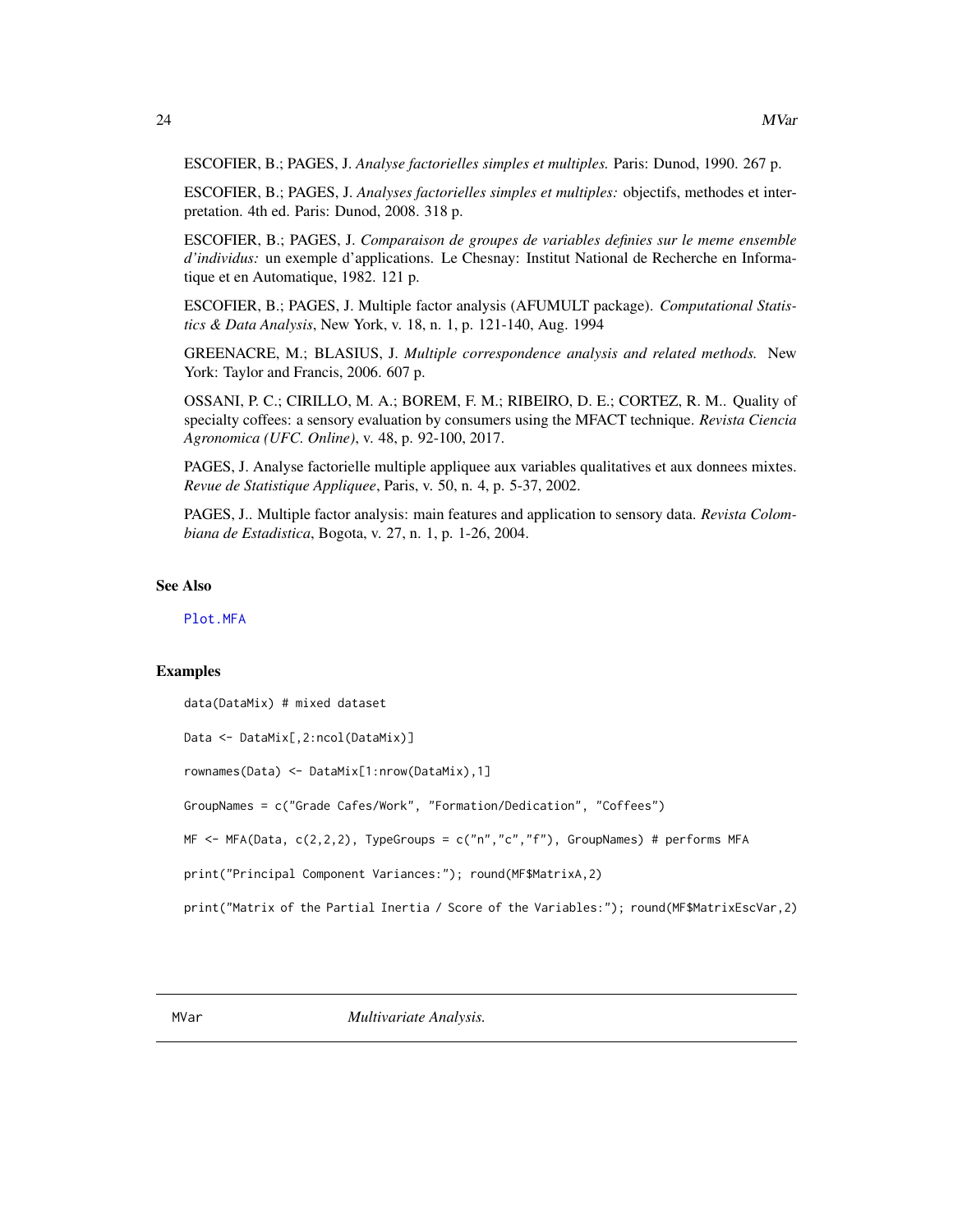#### MVar 25

#### **Description**

Package for multivariate analysis, having functions that perform simple correspondence analysis (CA) and multiple correspondence analysis (MCA), principal components analysis (PCA), canonical correlation analysis (CCA), factorial analysis (FA), multidimensional scaling (MDS), hierarchical and non-hierarchical cluster analysis, linear regression, multiple factor analysis (MFA) for quantitative, qualitative, frequency (MFACT) and mixed data, projection pursuit (PP), grant tour method and other useful functions for the multivariate analysis.

# Details

| Package:  | <b>MVar</b>   |  |
|-----------|---------------|--|
| Type:     | Package       |  |
| Version:  | 2.0.5         |  |
| Date:     | 2019-03-15    |  |
| License:  | $GPL(\geq 2)$ |  |
| LazyLoad: | yes           |  |

#### Author(s)

Paulo Cesar Ossani and Marcelo Angelo Cirillo.

Maintainer: Paulo Cesar Ossani <ossanipc@hotmail.com>

# References

ABDESSEMED, L. and ESCOFIER, B.; Analyse factorielle multiple de tableaux de frequencies: comparaison avec l'analyse canonique des correspondences. *Journal de la Societe de Statistique de Paris*, Paris, v. 137, n. 2, p. 3-18, 1996.

ABDI, H. Singular Value Decomposition (SVD) and Generalized Singular Value Decomposition (GSVD). In: SALKIND, N. J. (Ed.). *Encyclopedia of measurement and statistics.* Thousand Oaks: Sage, 2007. p. 907-912.

ABDI, H.; VALENTIN, D. Multiple factor analysis (MFA). In: SALKIND, N. J. (Ed.). *Encyclopedia of measurement and statistics.* Thousand Oaks: Sage, 2007. p. 657-663.

ABDI, H.; WILLIAMS, L. Principal component analysis. *WIREs Computational Statatistics*, New York, v. 2, n. 4, p. 433-459, July/Aug. 2010.

ABDI, H.; WILLIAMS, L.; VALENTIN, D. Multiple factor analysis: principal component analysis for multitable and multiblock data sets. *WIREs Computational Statatistics*, New York, v. 5, n. 2, p. 149-179, Feb. 2013.

ASIMOV, D. The Grand Tour: A Tool for Viewing Multidimensional Data. *SIAM Journal of Scientific and Statistical Computing*, 6(1), 128-143, 1985.

ASIMOV, D.; BUJA, A. The grand tour via geodesic interpolation of 2-frames. in Visual Data Exploration and Analysis. *Symposium on Electronic Imaging Science and Technology*, IS&T/SPIE. 1994.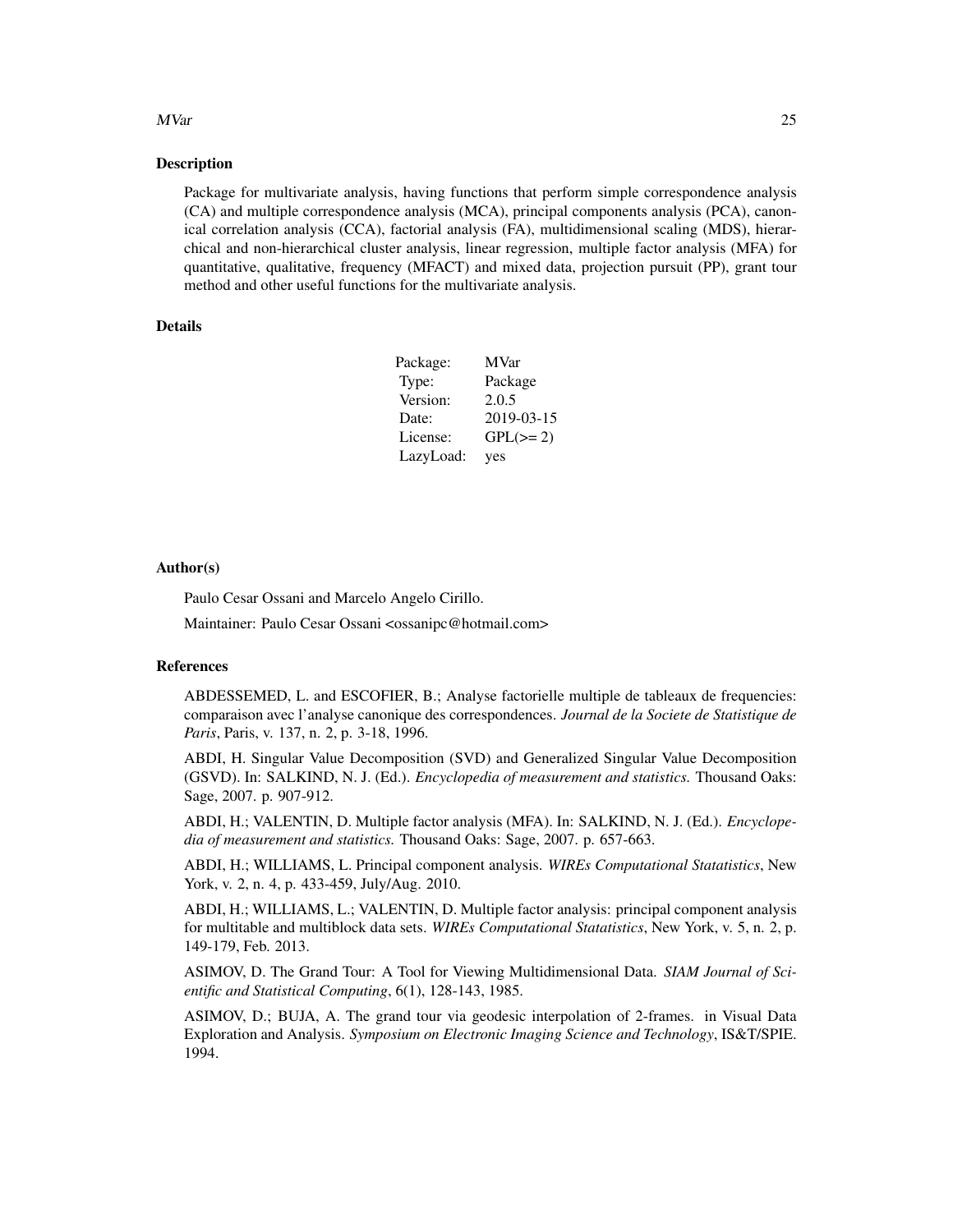BECUE-BERTAUT, M.; PAGES, J. A principal axes method for comparing contingency tables: MFACT. *Computational Statistics & Data Analysis*, New York, v. 45, n. 3, p. 481-503, Feb. 2004

BECUE-BERTAUT, M.; PAGES, J. Multiple factor analysis and clustering of a mixture of quantitative, categorical and frequency data. *Computational Statistics & Data Analysis*, New York, v. 52, n. 6, p. 3255-3268, Feb. 2008.

BENZECRI, J. Analyse de l'inertie intraclasse par l'analyse d'un tableau de contingence: intraclassinertia analysis through the analysis of a contingency table. *Les Cahiers de l'Analyse des Donnees*, Paris, v. 8, n. 3, p. 351-358, 1983.

BUJA, A.; ASIMOV, D. Grand tour methods: An outline. *Computer Science and Statistics*, 17:63- 67. 1986.

BUJA, A.; COOK, D.; ASIMOV, D.; HURLEY, C. Computational Methods for High-Dimensional Rotations in Data Visualization, in C. R. Rao, E. J. Wegman & J. L. Solka, eds, *"Handbook of Statistics: Data Mining and Visualization"*, Elsevier/North Holland, http://www.elsevier.com, pp. 391-413. 2005.

CHARNET, R., at al.. *Analise de modelos de regressao lienar,* 2a ed. Campinas: Editora da Unicamp, 2008. 357 p.

COOK, D., LEE, E. K., BUJA, A., WICKHAM, H.. Grand tours, projection pursuit guided tours and manual controls. In Chen, Chunhouh, Hardle, Wolfgang, Unwin, e Antony (Eds.), *Handbook of Data Visualization*, Springer Handbooks of Computational Statistics, chapter III.2, p. 295-314. Springer, 2008.

COOK, D., BUJA, A., CABRERA, J.. Projection pursuit indexes based on orthonormal function expansions. *Journal of Computational and Graphical Statistics*, 2(3):225-250, 1993.

COOK, D., BUJA, A., CABRERA, J., HURLEY, C.. Grand tour and projection pursuit, *Journal of Computational and Graphical Statistics*, 4(3), 155-172, 1995.

COOK, D., SWAYNE, D. F.. Interactive and Dynamic Graphics for Data Analysis: With R and GGobi. Springer. 2007.

ESCOFIER, B. Analyse factorielle en reference a un modele: application a l'analyse d'un tableau d'echanges. *Revue de Statistique Appliquee*, Paris, v. 32, n. 4, p. 25-36, 1984.

ESCOFIER, B.; DROUET, D. Analyse des differences entre plusieurs tableaux de frequence. *Les Cahiers de l'Analyse des Donnees*, Paris, v. 8, n. 4, p. 491-499, 1983.

ESCOFIER, B.; PAGES, J. *Analyse factorielles simples et multiples.* Paris: Dunod, 1990. 267 p.

ESCOFIER, B.; PAGES, J. *Analyses factorielles simples et multiples:* objectifs, methodes et interpretation. 4th ed. Paris: Dunod, 2008. 318 p.

ESCOFIER, B.; PAGES, J. *Comparaison de groupes de variables definies sur le meme ensemble d'individus:* un exemple d'applications. Le Chesnay: Institut National de Recherche en Informatique et en Automatique, 1982. 121 p.

ESCOFIER, B.; PAGES, J. Multiple factor analysis (AFUMULT package). *Computational Statistics & Data Analysis*, New York, v. 18, n. 1, p. 121-140, Aug. 1994

ESPEZUA, S., VILLANUEVA, E., MACIEL, C.D., CARVALHO, A.. A projection pursuit framework for supervised dimension reduction of high dimensional small sample datasets. *Neurocomputing*, 149, 767-776, 2015.

FERREIRA, D. F. *Estatistica multivariada.* 2. ed. rev. e ampl. Lavras: UFLA, 2011. 675 p.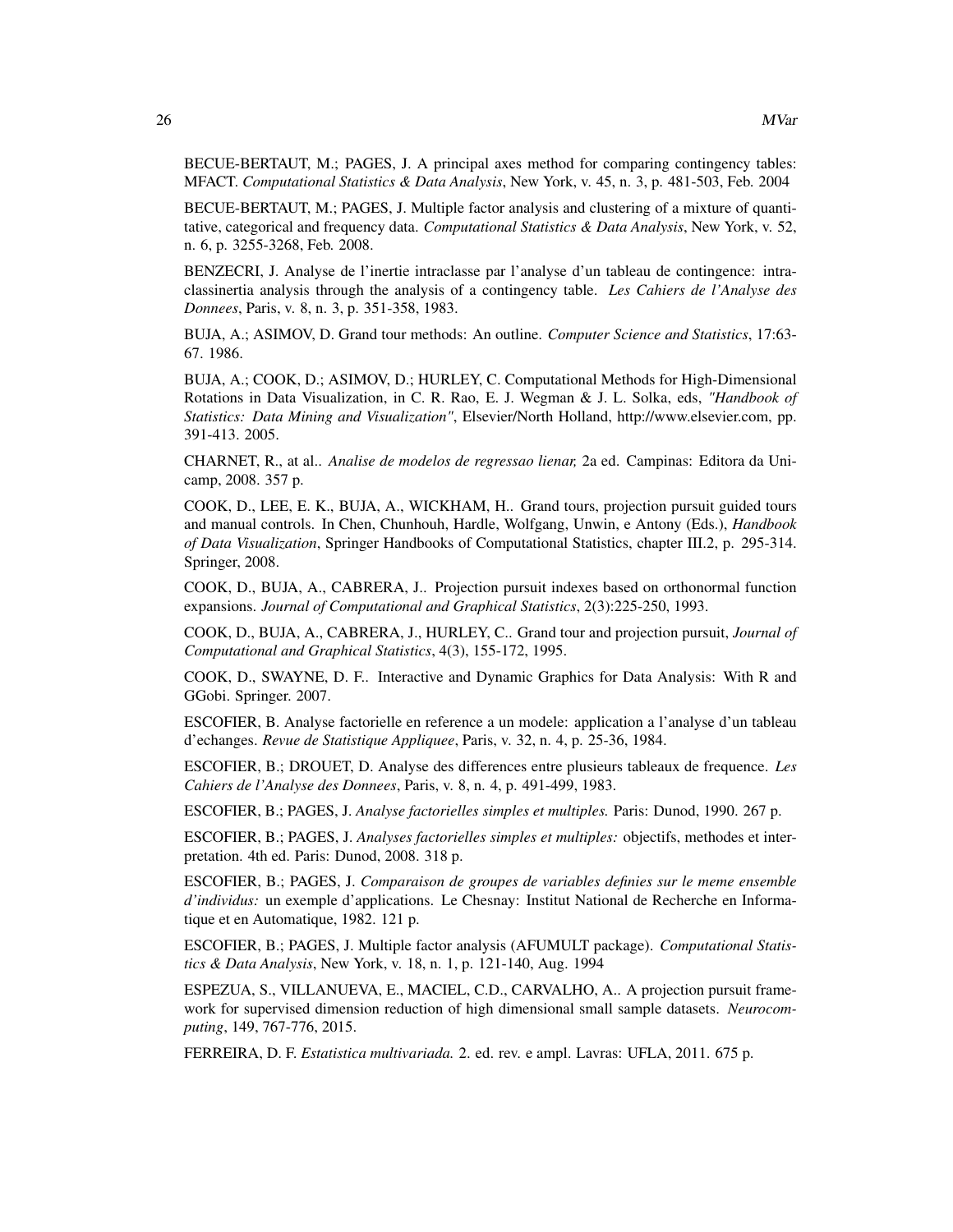MVar 27

FRIEDMAN, J. H., TUKEY, J. W. A projection pursuit algorithm for exploratory data analysis. *IEEE Transaction on Computers*, 23(9):881-890, 1974.

GREENACRE, M.; BLASIUS, J. *Multiple correspondence analysis and related methods.* New York: Taylor and Francis, 2006. 607 p.

HASTIE, T., BUJA, A., TIBSHIRANI, R.: Penalized discriminant analysis. *The Annals of Statistics*. 23(1), 73-102 . 1995.

HOTELLING, H. Analysis of a complex of statistical variables into principal components. *Journal of Educational Psychology*, Arlington, v. 24, p. 417-441, Sept. 1933.

HUBER, P. J.. Projection pursuit. *Annals of Statistics*, 13(2):435-475, 1985.

HURLEY, C.; BUJA, A. Analyzing high-dimensional data with motion graphics, *SIAM Journal of Scientific and Statistical Computing*, 11 (6), 1193-1211. 1990.

JOHNSON, R. A.; WICHERN, D. W. *Applied multivariate statistical analysis.* 6th ed. New Jersey: Prentice Hall, 2007. 794 p.

JONES, M. C., SIBSON, R.. What is projection pursuit, (with discussion), *Journal of the Royal Statistical Society*, Series A 150, 1-36, 1987.

LEE, E., COOK, D., KLINKE, S., LUMLEY, T.. Projection pursuit for exploratory supervised classification. *Journal of Computational and Graphical Statistics*, 14(4):831-846, 2005.

LEE, E. K., COOK, D.. A projection pursuit index for large p small n data. *Statistics and Computing*, 20(3):381-392, 2010.

MARTINEZ, W. L., MARTINEZ, A. R.; *Computational Statistics Handbook with MATLAB*, 2th. ed. New York: Chapman & Hall/CRC, 2007. 794 p.

MARTINEZ, W. L., MARTINEZ, A. R., SOLKA, J.; *Exploratory Data Analysis with MATLAB*, 2th. ed. New York: Chapman & Hall/CRC, 2010. 499 p.

MINGOTI, S. A. *Analise de dados atraves de metodos de estatistica multivariada:* uma abordagem aplicada. Belo Horizonte: UFMG, 2005. 297 p.

OSSANI, P. C.; CIRILLO, M. A.; BOREM, F. M.; RIBEIRO, D. E.; CORTEZ, R. M.. Quality of specialty coffees: a sensory evaluation by consumers using the MFACT technique. *Revista Ciencia Agronomica (UFC. Online)*, v. 48, p. 92-100, 2017.

OSSANI, P. C. *Qualidade de cafes especiais e nao especiais por meio da analise de multiplos fatores para tabelas de contingencias.* 2015. 107 p. Dissertacao (Mestrado em Estatistica e Experimentacao Agropecuaria) - Universidade Federal de Lavras, Lavras, 2015.

PAGES, J. Analyse factorielle multiple appliquee aux variables qualitatives et aux donnees mixtes. *Revue de Statistique Appliquee*, Paris, v. 50, n. 4, p. 5-37, 2002.

PAGES, J. Multiple factor analysis: main features and application to sensory data. *Revista Colombiana de Estadistica*, Bogota, v. 27, n. 1, p. 1-26, 2004.

PENA, D., PRIETO, F.. Cluster identification using projections. *Journal of the American Statistical Association*, 96(456):1433-1445, 2001.

POSSE, C.. Projection pursuit exploratory data analysis, *Computational Statistics and Data Analysis*, 29:669-687, 1995a.

POSSE, C.. Tools for two-dimensional exploratory projection pursuit, *Journal of Computational and Graphical Statistics*, 4:83-100, 1995b

RENCHER, A.C.; *Methods of Multivariate Analysis.* 2th. ed. New York: J.Wiley, 2002. 708 p.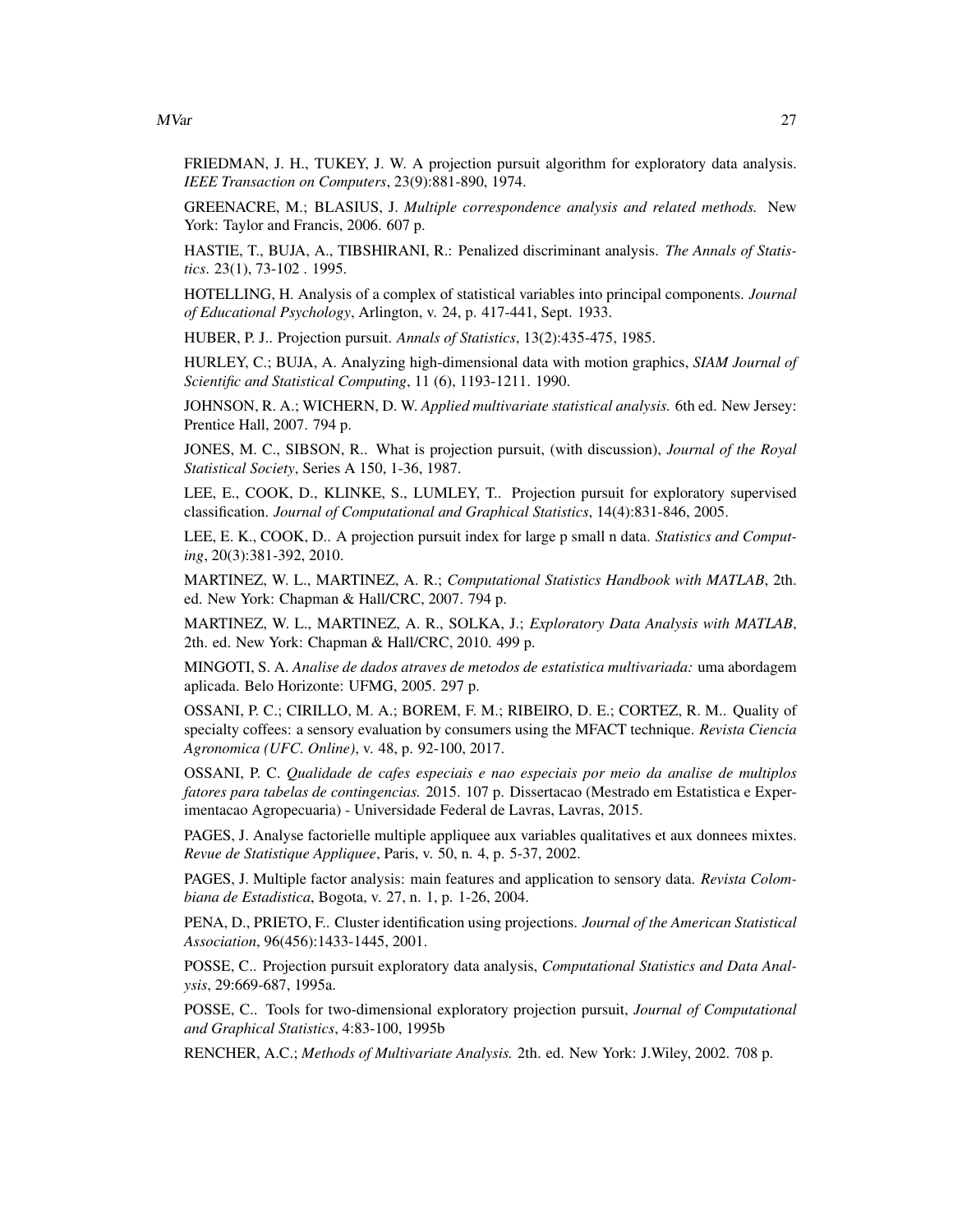<span id="page-27-0"></span>YOUNG, F. W.; RHEINGANS P. Visualizing structure in high-dimensional multivariate data, *IBM Journal of Research and Development*, 35:97-107, 1991.

YOUNG, F. W.; FALDOWSKI R. A.; McFARLANE M. M. *Multivariate statistical visualization, in Handbook of Statistics*, Vol 9, C. R. Rao (ed.), The Netherlands: Elsevier Science Publishers, 959-998, 1993.

NormData *Normalizes the data.*

#### Description

Function that normalizes the data globally, or by column.

#### Usage

NormData(Data, Type = 1)

#### Arguments

| Data | Data to be analyzed.            |
|------|---------------------------------|
| Type | 1 normalizes overall (default), |
|      | 2 normalizes per column.        |

#### Value

DataNorm Normalized data.

#### Author(s)

Paulo Cesar Ossani Marcelo Angelo Cirillo

# Examples

data(DataQuan) # set of quantitative data Data <- DataQuan[,2:8] Resp = NormData(Data, Type = 1) # normalizes the data globally Resp # Globally standardized data sd(Resp) # overall standard deviation mean(Resp) # overall mean

 $Resp = NormData(Data, Type = 2)$  # normalizes the data per column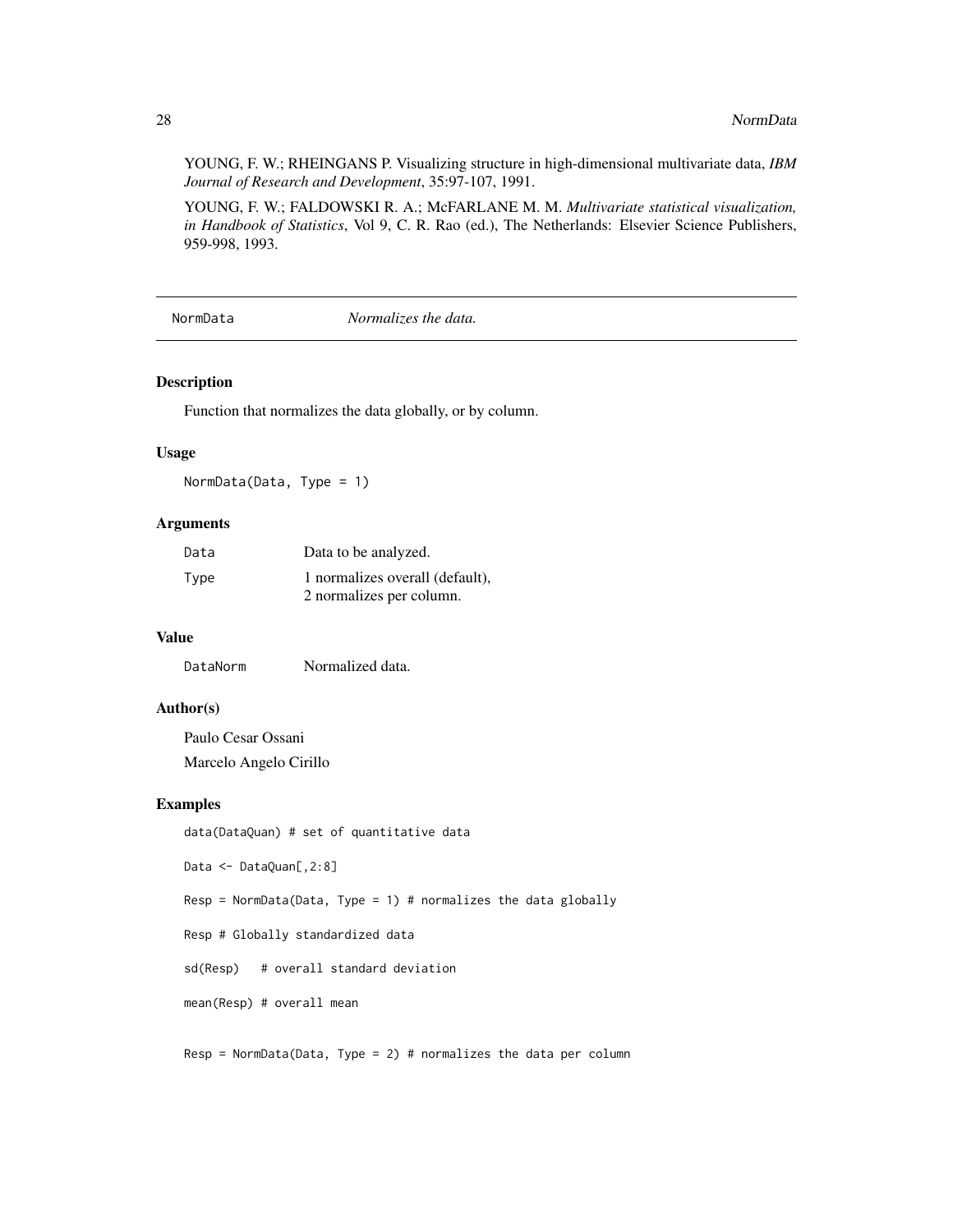#### <span id="page-28-0"></span>NormTest 29

Resp # standardized data per column apply(Resp, 2, sd) # standard deviation per column colMeans(Resp) # column averages

NormTest *Test of normality of the data.*

# Description

Check the normality of the data, based on the asymmetry coefficient test.

#### Usage

NormTest(Data, Sign = 0.05)

# Arguments

| Data | Data to be analyzed.                  |
|------|---------------------------------------|
| Sign | Test significance level (default 5%). |

# Value

| Statistic   | Observed Chi-square value, that is, the test statistic. |
|-------------|---------------------------------------------------------|
| ChiQuadrado | Chi-square value calculated.                            |
| GL          | Degree of freedom.                                      |
| p.Value     | p-value.                                                |

#### Author(s)

Paulo Cesar Ossani Marcelo Angelo Cirillo

#### References

MINGOTI, S. A. *Analise de dados atraves de metodos de estatistica multivariada:* uma abordagem aplicada. Belo Horizonte: UFMG, 2005. 297 p.

RENCHER, A. C. *Methods of Multivariate Analysis.* 2th. ed. New York: J.Wiley, 2002. 708 p.

FERREIRA, D. F. *Estatistica Multivariada.* 2a ed. revisada e ampliada. Lavras: Editora UFLA, 2011. 676 p.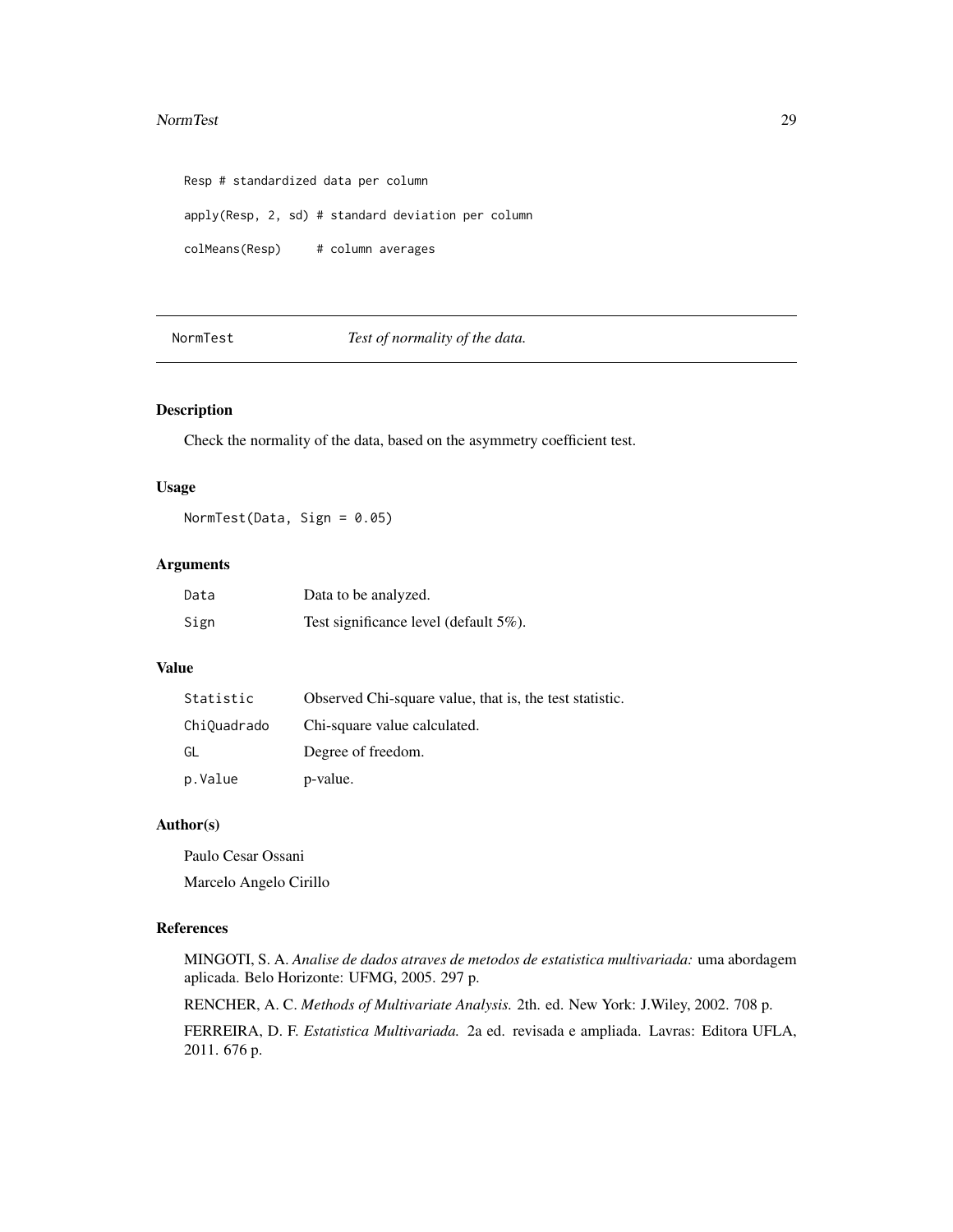# <span id="page-29-0"></span>Examples

```
Data <- cbind(rnorm(100,2,3), rnorm(100,1,2))
NormTest(Data)
plot(density(Data))
Data <- cbind(rexp(200,3), rexp(200,3))
NormTest(Data, Sign = 0.01)
plot(density(Data))
```
# <span id="page-29-1"></span>PCA *Principal Components Analysis (PCA).*

# Description

Performs principal component analysis (PCA) in a data set.

# Usage

PCA(Data, Type = 1)

# Arguments

| Data | Data to be analyzed.                                  |
|------|-------------------------------------------------------|
| Type | 1 for analysis using the covariance matrix (default), |
|      | 2 for analysis using the correlation matrix.          |

# Value

| MatrixMC      | Matrix of covariance or correlation according to "Type".                                 |
|---------------|------------------------------------------------------------------------------------------|
| MatrixAutoVlr | Matrix of eigenvalues (variances) with the proportions and proportions accumu-<br>lated. |
| MatrixAutoVec | Matrix of eigenvectors - principal components.                                           |
| MatrixVCP     | Matrix of covariance of the principal components with the original variables.            |
| MatrixCCP     | Matrix of correlation of the principal components with the original variables.           |
| MatrixEsc     | Matrix with scores of the principal components.                                          |

# Author(s)

Paulo Cesar Ossani Marcelo Angelo Cirillo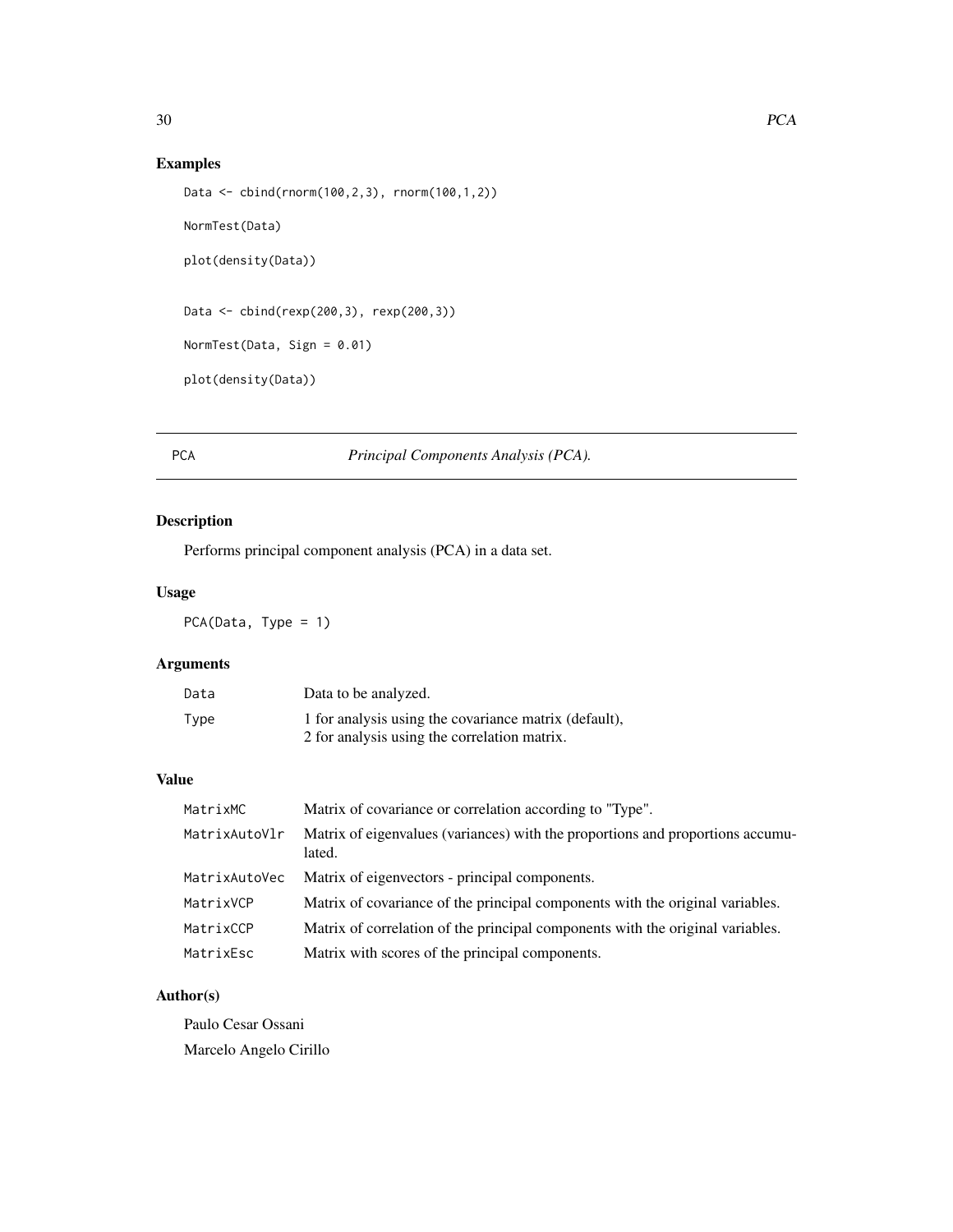#### <span id="page-30-0"></span>Plot.CA 31

#### References

HOTELLING, H. Analysis of a complex of statistical variables into principal components. *Journal of Educational Psychology*, Arlington, v. 24, p. 417-441, Sept. 1933.

MINGOTI, S. A. *Analise de dados atraves de metodos de estatistica multivariada:* uma abordagem aplicada. Belo Horizonte: UFMG, 2005. 297 p.

FERREIRA, D. F. *Estatistica Multivariada.* 2a ed. revisada e ampliada. Lavras: Editora UFLA, 2011. 676 p.

RENCHER, A. C. *Methods of Multivariate Analysis.* 2th. ed. New York: J.Wiley, 2002. 708 p.

#### See Also

[Plot.PCA](#page-35-1)

# Examples

data(DataQuan) # set of quantitative data

Data <- DataQuan[,2:8]

rownames(Data) <- DataQuan[1:nrow(DataQuan),1]

PC <- PCA(Data, 2) # performs the PCA

print("Covariance matrix / Correlation:"); round(PC\$MatrixMC,2)

print("Principal Components:"); round(PC\$MatrixAutoVec,2)

print("Principal Component Variances:"); round(PC\$MatrixAutoVlr,2)

print("Covariance of the Principal Components:"); round(PC\$MatrixVCP,2)

print("Correlation of the Principal Components:"); round(PC\$MatrixCCP,2)

print("Scores of the Principal Components:"); round(PC\$MatrixEsc,2)

<span id="page-30-1"></span>Plot.CA *Graphs of the simple (CA) and multiple correspondence analysis (MCA).*

# Description

Graphs of the simple (CA) and multiple correspondence analysis (MCA).

#### Usage

```
Plot.CA(CA, Titles = NA, xlabel = NA, ylabel = NA,
       Color = TRUE, LinLab = NA, Casc = TRUE)
```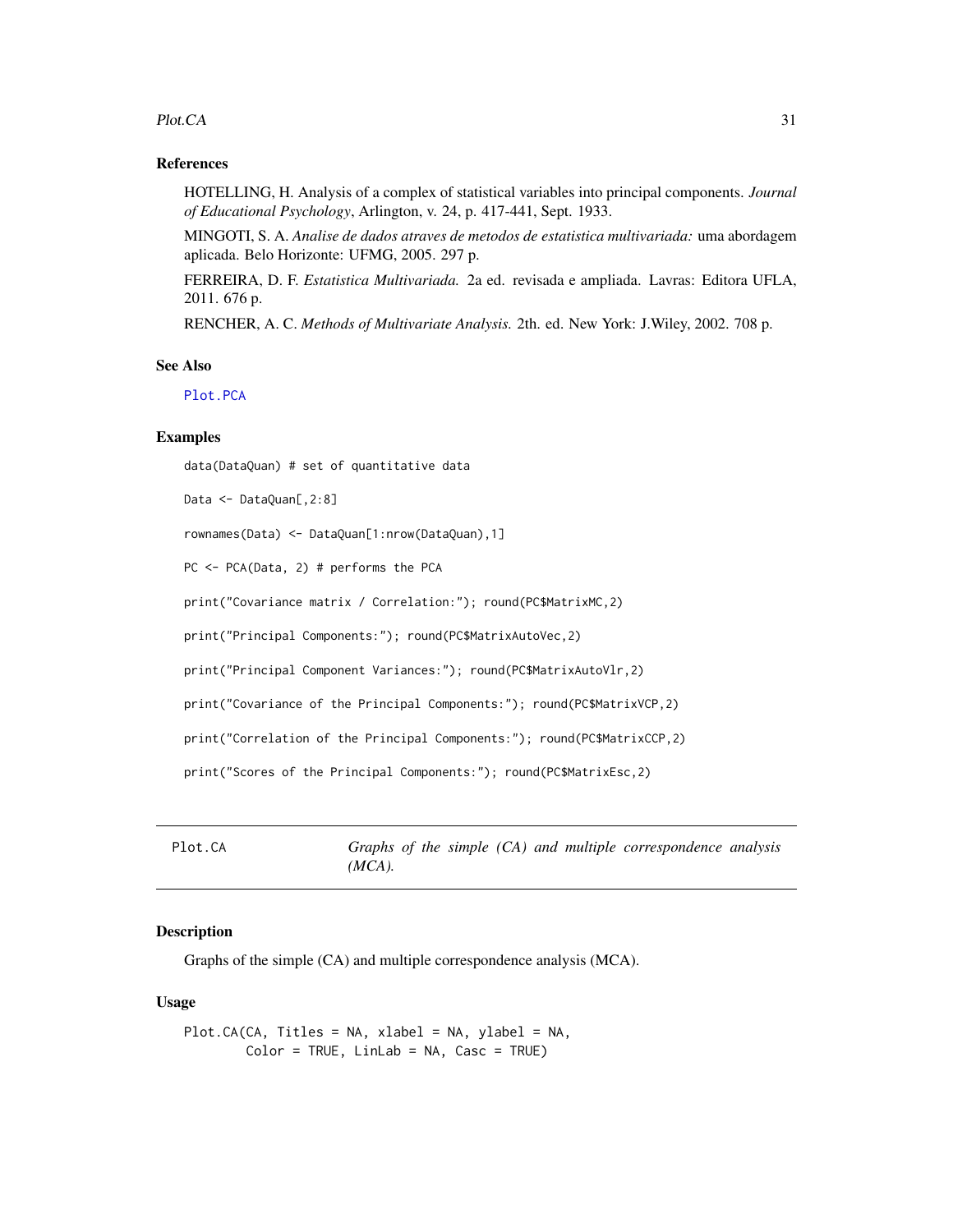#### <span id="page-31-0"></span>Arguments

| CA     | Data of the CA function.                                                                                  |
|--------|-----------------------------------------------------------------------------------------------------------|
| Titles | Titles of the graphics, if not set, assumes the default text                                              |
| xlabel | Names the X axis, if not set, assumes the default text.                                                   |
| ylabel | Names the Y axis, if not set, assumes the default text.                                                   |
| Color  | Colored graphics (default $= TRUE$ ).                                                                     |
| LinLab | Vector with the labels for the observations, for frequency data, if not set, assumes<br>the default text. |
| Casc   | Cascade effect in the presentation of the graphics (default $=$ TRUE).                                    |

### Value

Returns several graphs.

# Author(s)

Paulo Cesar Ossani Marcelo Angelo Cirillo

# See Also

**[CA](#page-2-1)** 

# Examples

```
data(DataFreq) # frequency data set
Data <- DataFreq[,2:ncol(DataFreq)]
rownames(Data) <- DataFreq[1:nrow(DataFreq),1]
Resp <- CA(Data, "f") # performs CA
Tit = c("Scree-plot","Observations", "Variables", "Observations / Variables")
Plot.CA(Resp, Titles = Tit, xlabel = NA, ylabel = NA,
       Color = TRUE, LinLab = NA, Casc = FALSE)
data(DataQuali) # qualitative data set
Data <- DataQuali[,2:ncol(DataQuali)]
Resp <- CA(Data, "c", "b") # performs CA
Tit = c("", "", "Graph of the variables")Plot.CA(Resp, Titles = Tit, xlabel = NA, ylabel = NA,
       Color = TRUE, Link = NA, Case = FALSE)
```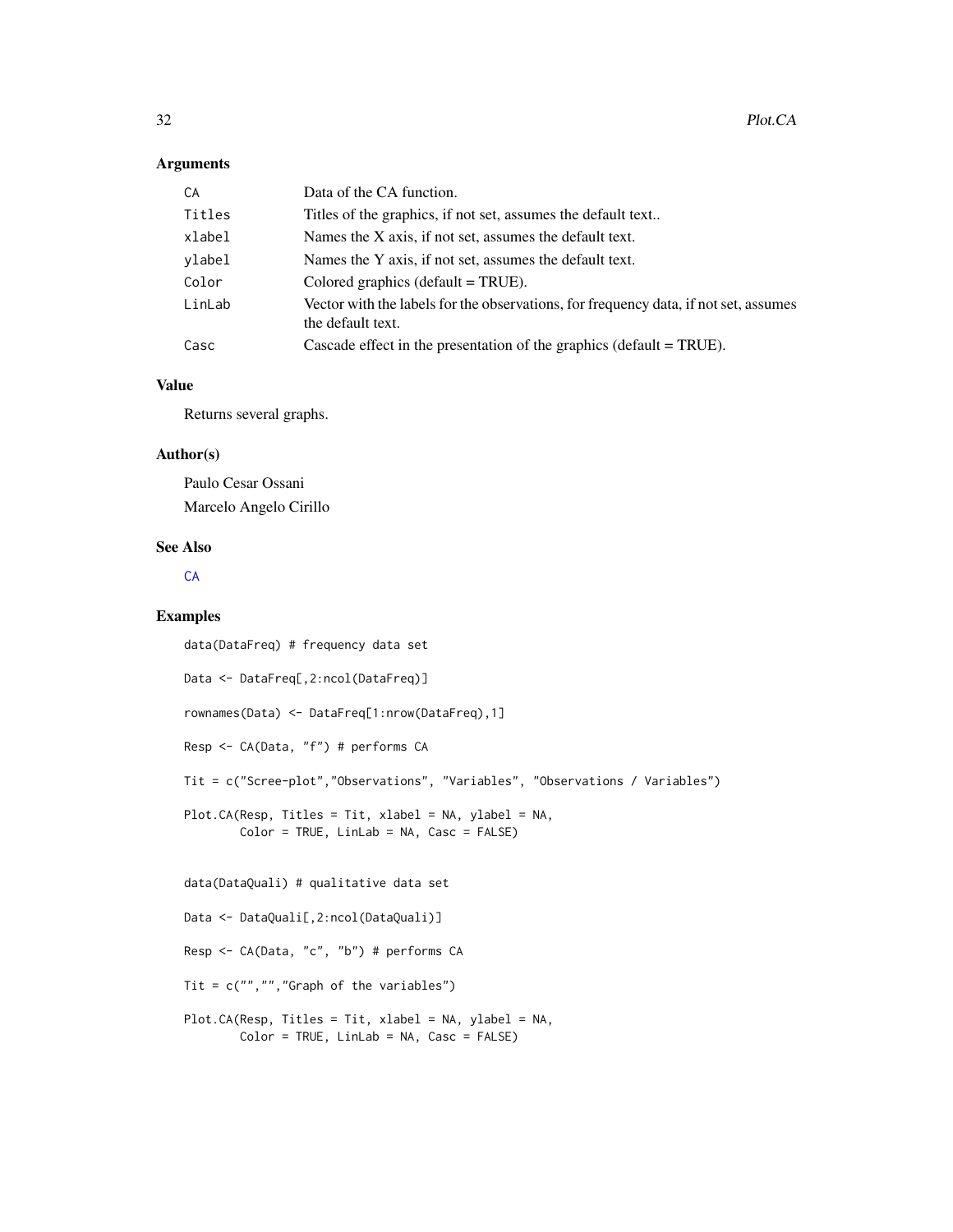<span id="page-32-1"></span><span id="page-32-0"></span>

# Description

Graphs of the Canonical Correlation Analysis (CCA).

#### Usage

```
Plot.CCA(CCA, Titles = NA, xlabel = NA, ylabel = NA,
         Color = TRUE, Casc = TRUE)
```
# Arguments

| <b>CCA</b> | Data of the CCA function.                                               |
|------------|-------------------------------------------------------------------------|
| Titles     | Titles of the graphics, if not set, assumes the default text.           |
| xlabel     | Names the X axis, if not set, assumes the default text.                 |
| ylabel     | Names the Y axis, if not set, assumes the default text.                 |
| Color      | Colored graphics (default $=$ TRUE).                                    |
| Casc       | Cascade effect in the presentation of the graphics (default $= TRUE$ ). |

#### Value

Returns several graphs.

# Author(s)

Paulo Cesar Ossani Marcelo Angelo Cirillo

#### See Also

**[CCA](#page-4-1)** 

# Examples

data(DataMix) # database

```
Data <- DataMix[,2:ncol(DataMix)]
rownames(Data) <- DataMix[,1]
X <- as.data.frame(NormData(Data[,1:2],2))
Y <- as.data.frame(NormData(Data[,5:6],2))
Resp <- CCA(X, Y, Type = 1, Test = "Bartlett", Sign = 0.05) # performs CCA
```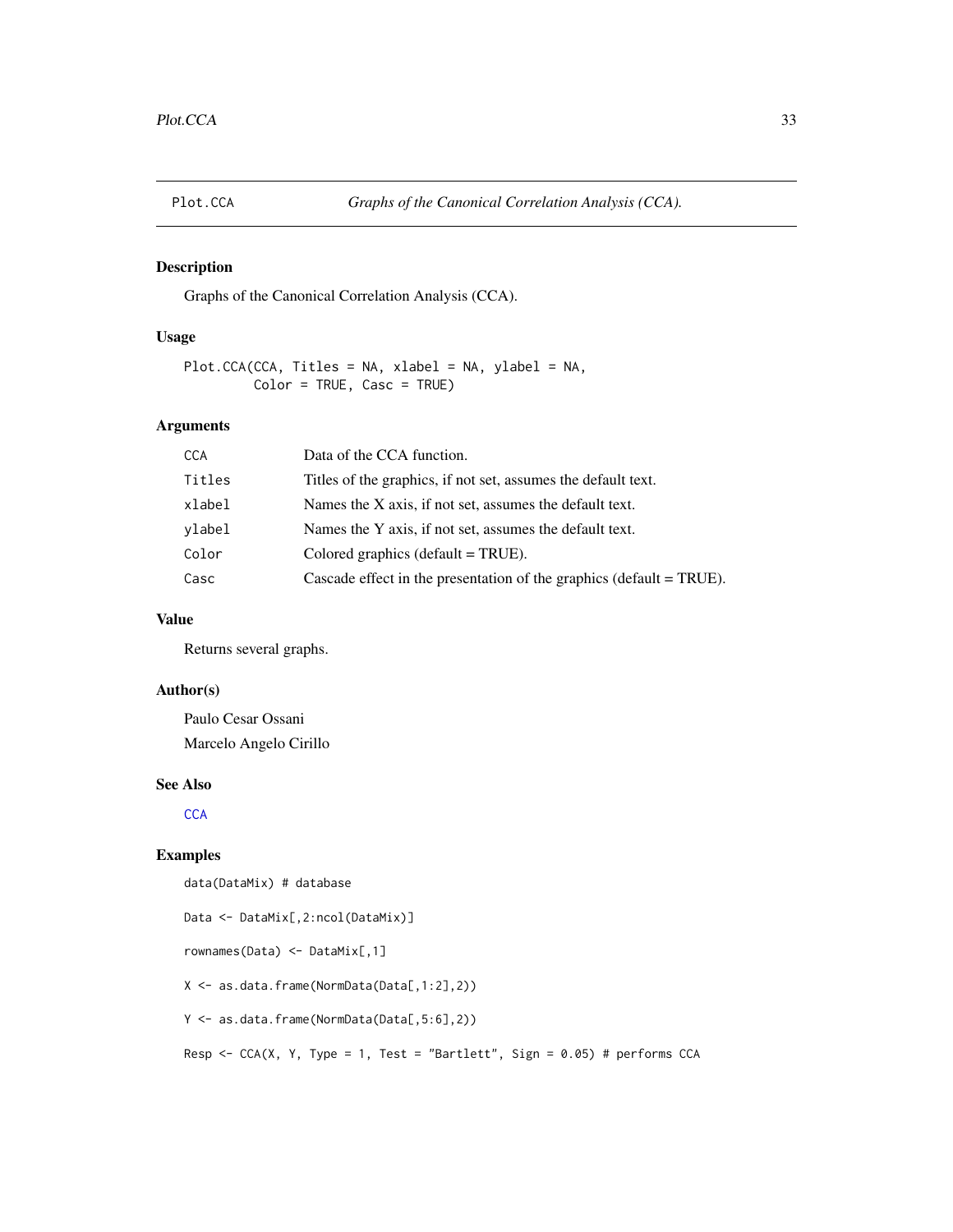```
Tit = c("Scree-plot","Correlations","Scores of the group X","Scores of the group Y")
```

```
Plot.CCA(Resp, Titles = Tit, xlabel = NA, ylabel = NA,
        Color = TRUE, Casc = TRUE)
```
<span id="page-33-1"></span>Plot.FA *Graphs of the Factorial Analysis (FA).*

# Description

Graphs of the Factorial Analysis (FA).

# Usage

Plot.FA(FA, Titles = NA, xlabel = NA, ylabel = NA, Color = TRUE, LinLab = NA, Casc = TRUE)

# Arguments

| FA     | Data of the FA function.                                                           |
|--------|------------------------------------------------------------------------------------|
| Titles | Titles of the graphics, if not set, assumes the default text.                      |
| xlabel | Names the X axis, if not set, assumes the default text.                            |
| vlabel | Names the Y axis, if not set, assumes the default text.                            |
| Color  | Colored graphics (default $=$ TRUE).                                               |
| LinLab | Vector with the labels for the observations, if not set, assumes the default text. |
| Casc   | Cascade effect in the presentation of the graphics (default $= TRUE$ ).            |

# Value

Returns several graphs.

# Author(s)

Paulo Cesar Ossani Marcelo Angelo Cirillo

# See Also

[FA](#page-13-1)

<span id="page-33-0"></span>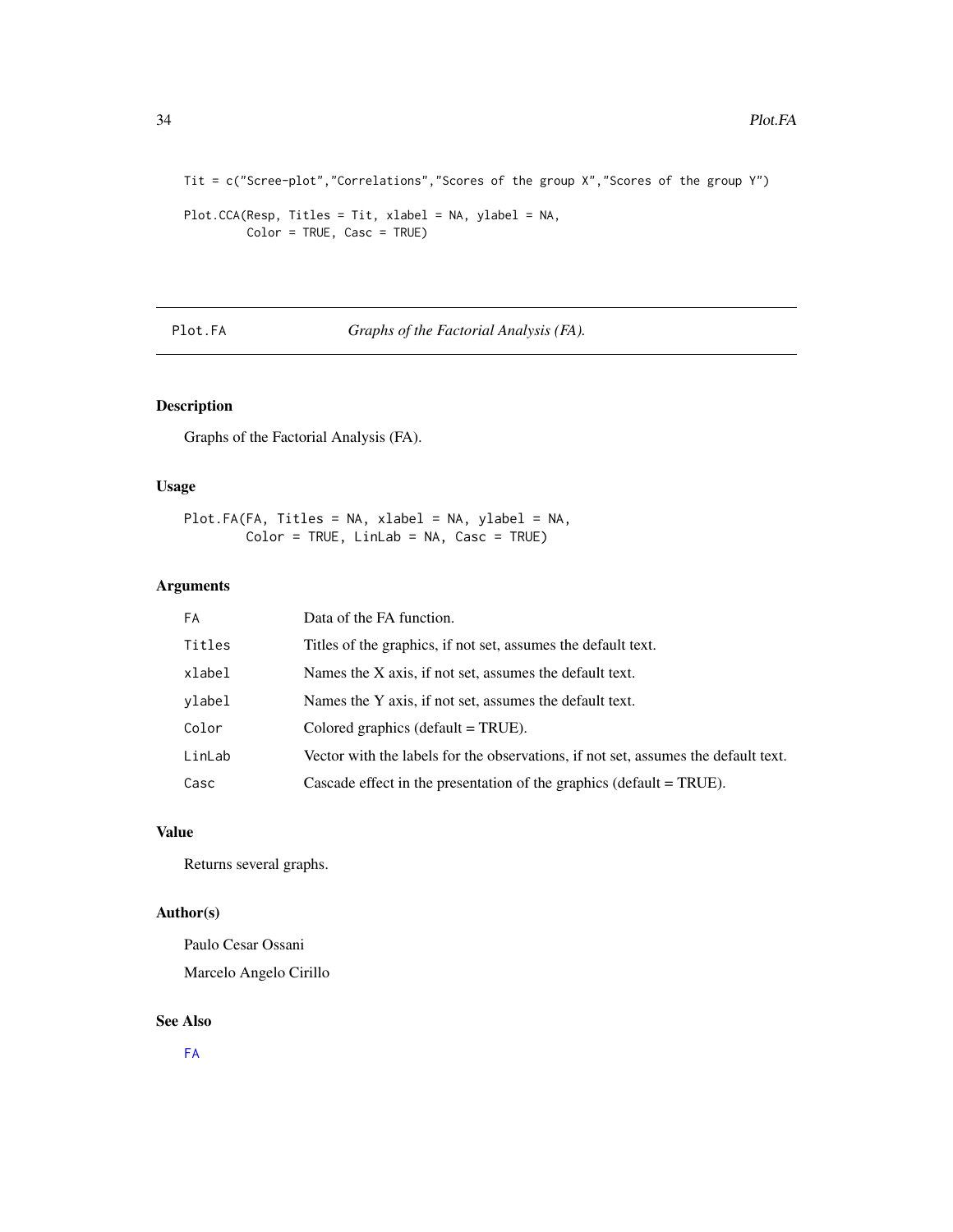#### <span id="page-34-0"></span>Plot.MFA 35

# Examples

```
data(DataQuan) # database
Data <- DataQuan[,2:ncol(DataQuan)]
rownames(Data) <- DataQuan[,1]
Resp \leq FA(Data, Method = "PC", Type = 2, NFactor = 3)
Tit = c("Scree-plot","Scores of the Observations","Factorial Loadings","Biplot")
Plot.FA(Resp, Titles = Tit, xlabel = NA, ylabel = NA,
       Color = TRUE, LinLab = rep("", nrow(Data)),
       Casc = TRUE)
```
<span id="page-34-1"></span>Plot.MFA *Graphics of the Multiple Factor Analysis (MFA).*

# Description

Graphics of the Multiple Factor Analysis (MFA).

#### Usage

```
Plot.MFA(MFA, Titles = NA, xlabel = NA, ylabel = NA,
        PosLeg = 2, BoxLeg = TRUE, Color = TRUE,
        NamArr = FALSE, Linkab = NA, Case = TRUE)
```
# Arguments

| <b>MFA</b> | Data of the MFA function.                                                                                                                                                            |
|------------|--------------------------------------------------------------------------------------------------------------------------------------------------------------------------------------|
| Titles     | Titles of the graphics, if not set, assumes the default text.                                                                                                                        |
| xlabel     | Names the X axis, if not set, assumes the default text.                                                                                                                              |
| ylabel     | Names the Y axis, if not set, assumes the default text.                                                                                                                              |
| PosLeg     | 1 for caption in the left upper corner,<br>2 for caption in the right upper corner (default),<br>3 for caption in the right lower corner,<br>4 for caption in the left lower corner. |
| BoxLeg     | Puts frame in legend (default = TRUE).                                                                                                                                               |
| Color      | Colored graphics (default $=$ TRUE).                                                                                                                                                 |
| NamArr     | Puts the points names in the cloud around the centroid in the graph correspond-<br>ing to the global analysis of the Individuals and Variables (default $=$ FALSE).                  |
| LinLab     | Vector with the labels for the observations, if not set, assumes the default text.                                                                                                   |
| Casc       | Cascade effect in the presentation of the graphics (default $=$ TRUE).                                                                                                               |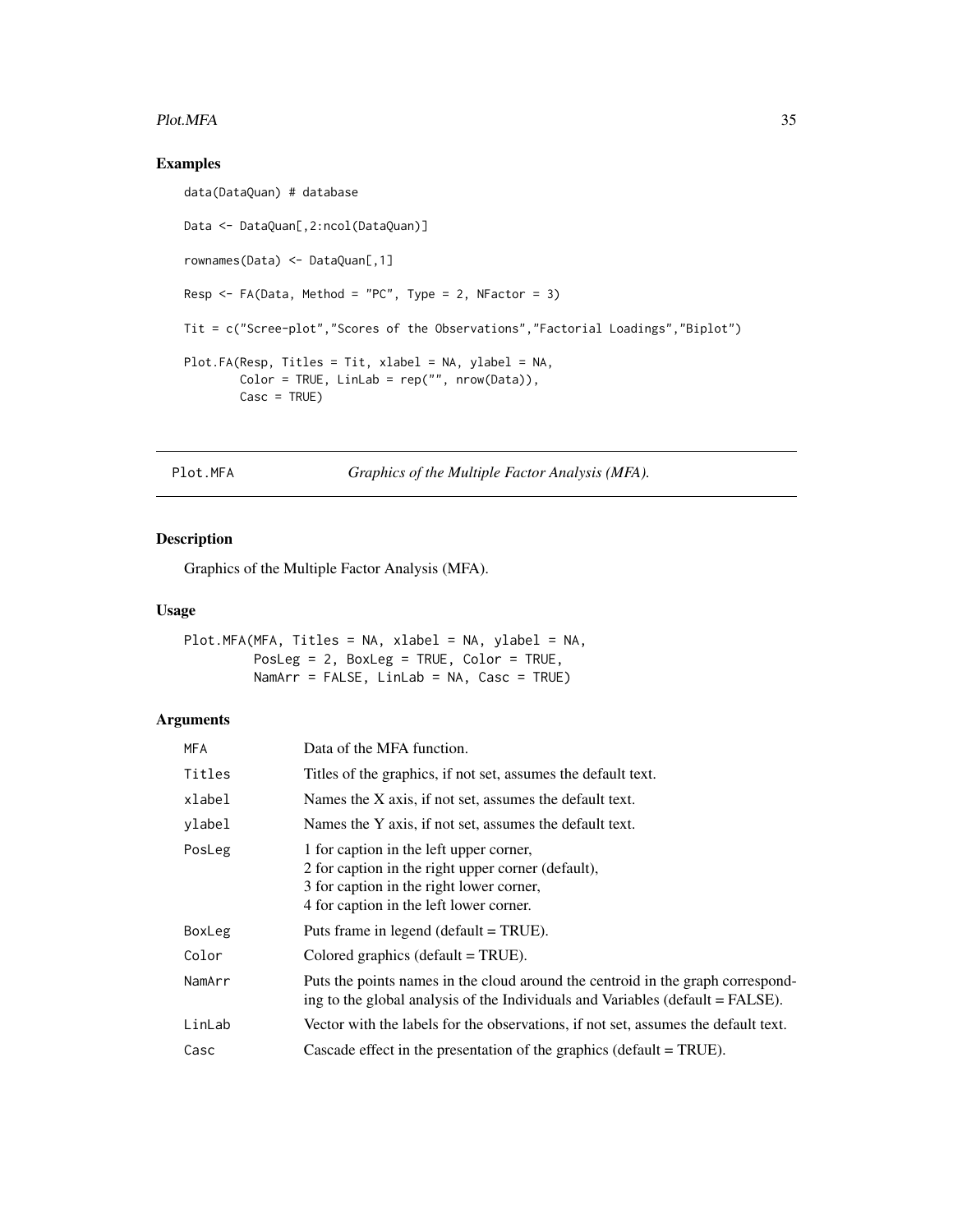# Value

Returns several graphs.

#### Author(s)

Paulo Cesar Ossani Marcelo Angelo Cirillo

#### See Also

**[MFA](#page-21-1)** 

#### Examples

data(DataMix) # set of mixed data Data <- DataMix[,2:ncol(DataMix)] rownames(Data) <- DataMix[1:nrow(DataMix),1] GroupNames = c("Grade Cafes/Work", "Formation/Dedication", "Coffees") MF <- MFA(Data, c(2,2,2), TypeGroups = c("n","c","f"), GroupNames) # performs MFA Tit = c("Scree-Plot","Observations","Observations/Variables","Inertia of the Variable Groups") Plot.MFA(MF, Titles = Tit, xlabel = NA, ylabel = NA, PosLeg = 2, BoxLeg = FALSE, Color = TRUE, NamArr = FALSE, LinLab = NA, Casc = FALSE) # plotting several graphs on the screen Plot.MFA(MF, Titles = Tit, xlabel = NA, ylabel = NA, PosLeg = 2, BoxLeg = FALSE, Color = TRUE, NamArr = FALSE, LinLab =  $rep("A?", 10)$ , Casc = FALSE) # plotting several graphs on the screen

<span id="page-35-1"></span>Plot.PCA *Graphs of the Principal Components Analysis (PCA).*

#### Description

Graphs of the Principal Components Analysis (PCA).

#### Usage

Plot.PCA(PC, Titles = NA, xlabel = NA, ylabel = NA, Color = TRUE, LinLab = NA, Casc = TRUE)

<span id="page-35-0"></span>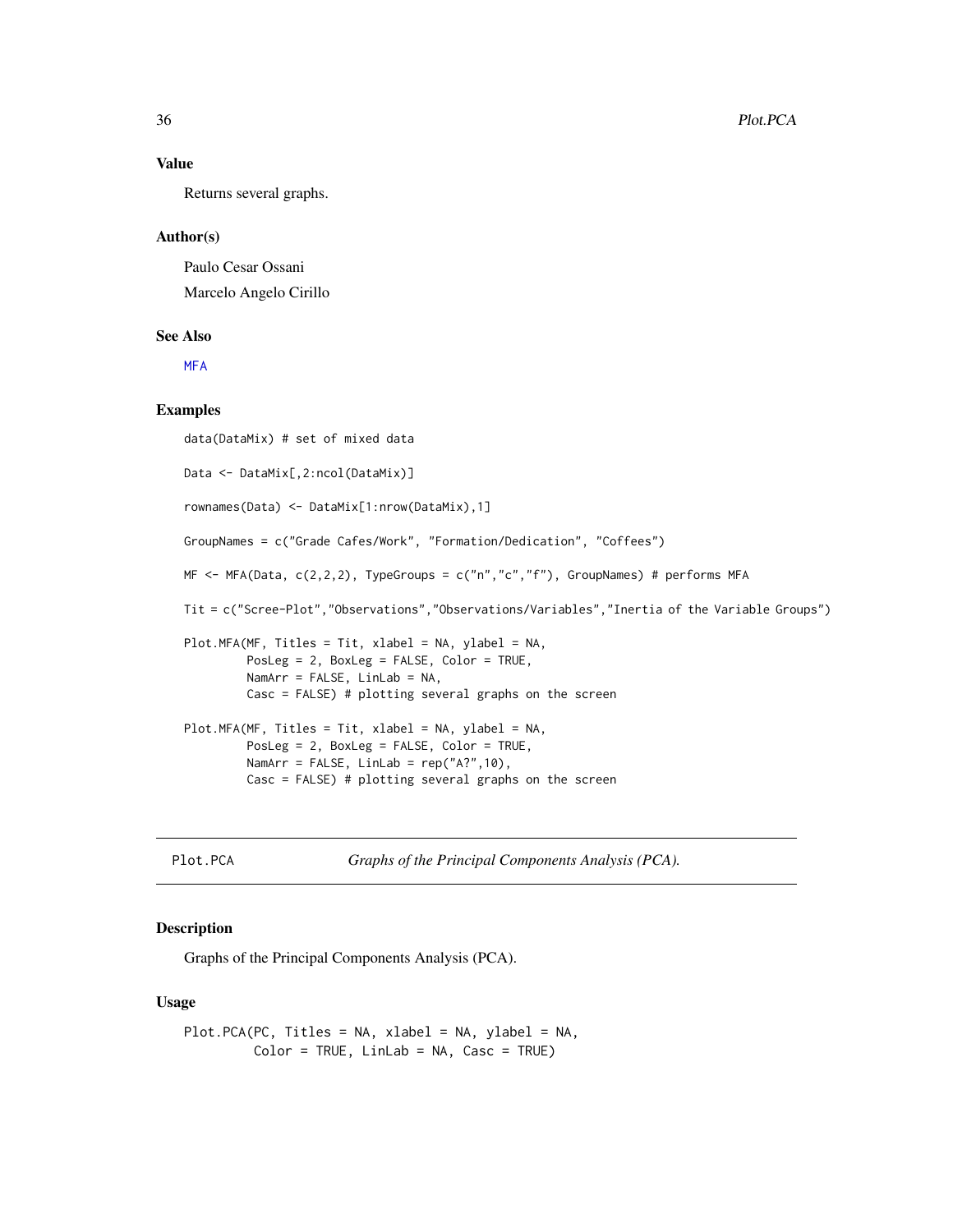#### <span id="page-36-0"></span>Plot.PP 37

#### Arguments

| PC.    | Data of the PCA function.                                                          |
|--------|------------------------------------------------------------------------------------|
| Titles | Titles of the graphics, if not set, assumes the default text.                      |
| xlabel | Names the X axis, if not set, assumes the default text.                            |
| ylabel | Names the Y axis, if not set, assumes the default text.                            |
| Color  | Colored graphics (default $=$ TRUE).                                               |
| LinLab | Vector with the labels for the observations, if not set, assumes the default text. |
| Casc   | Cascade effect in the presentation of the graphics (default $= TRUE$ ).            |

# Value

Returns several graphs.

# Author(s)

Paulo Cesar Ossani Marcelo Angelo Cirillo

# See Also

# **[PCA](#page-29-1)**

#### Examples

data(DataQuan) # set of quantitative data Data <- DataQuan[,2:8] rownames(Data) <- DataQuan[1:nrow(DataQuan),1] PC <- PCA(Data, 2) # performs the PCA Tit = c("Scree-plot","Graph of the Observations","Circle of Correlation") Plot.PCA(PC, Titles = Tit, xlabel = NA, ylabel = NA, Color = TRUE, LinLab = NA, Casc = TRUE)

<span id="page-36-1"></span>Plot.PP *Graphics of the Projection Pursuit (PP).*

# Description

Graphics of the Projection Pursuit (PP).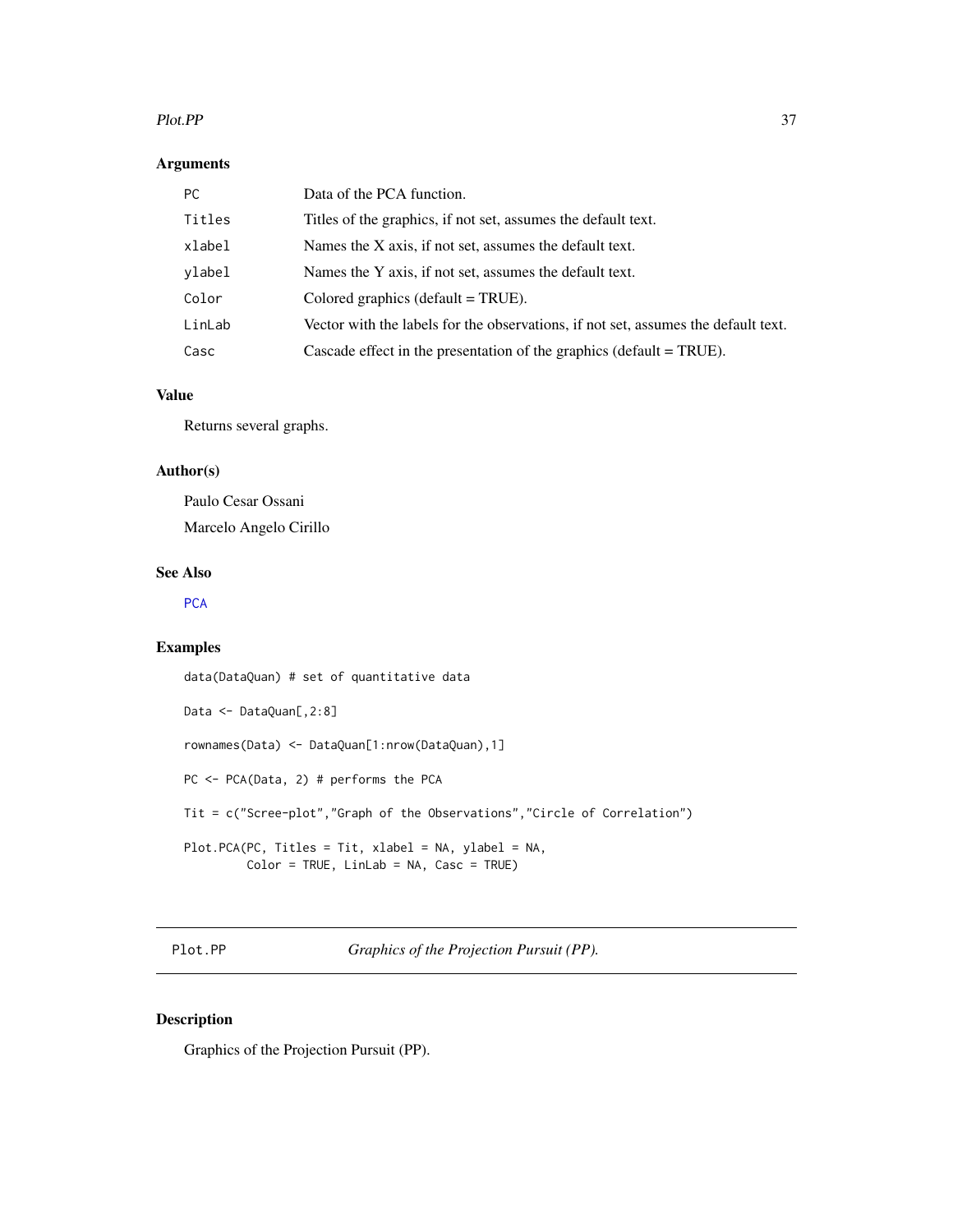# <span id="page-37-0"></span>Usage

```
Plot.PP(PP, Titles = NA, xlabel = NA, ylabel = NA,
        PosLeg = 2, BoxLeg = TRUE, Color = TRUE, Label = FALSE,
        LinLab = NA, AxisVar = TRUE, Axis = TRUE, Casc = TRUE)
```
#### Arguments

| <b>PP</b> | Data of the PP_Optimizer function.                                                                                                                                                                         |
|-----------|------------------------------------------------------------------------------------------------------------------------------------------------------------------------------------------------------------|
| Titles    | Titles of the graphics, if not set, assumes the default text.                                                                                                                                              |
| xlabel    | Names the X axis, if not set, assumes the default text.                                                                                                                                                    |
| ylabel    | Names the Y axis, if not set, assumes the default text.                                                                                                                                                    |
| PosLeg    | 0 with no caption,<br>1 for caption in the left upper corner,<br>2 for caption in the right upper corner (default),<br>3 for caption in the right lower corner,<br>4 for caption in the left lower corner. |
| BoxLeg    | Puts the frame in the caption (default $= TRUE$ ).                                                                                                                                                         |
| Color     | Colored graphics (default $= TRUE$ ).                                                                                                                                                                      |
| Label     | Puts the labels on observations (default = FALSE).                                                                                                                                                         |
| LinLab    | Vector with the labels for the observations, if not set, assumes the default text.                                                                                                                         |
| AxisVar   | Puts axes of rotation of the variables, only when $DimProj > 1$ (default = TRUE).                                                                                                                          |
| Axis      | Plots the X and Y axes (default = TRUE).                                                                                                                                                                   |
| Casc      | Cascade effect in the presentation of the graphics (default $= TRUE$ ).                                                                                                                                    |
|           |                                                                                                                                                                                                            |

# Value

Graph of the evolution of the indices, and graphs whose data were reduced in two dimensions.

#### Author(s)

Paulo Cesar Ossani Marcelo Angelo Cirillo

#### See Also

[PP\\_Optimizer](#page-43-1) and [PP\\_Index](#page-40-1)

# Examples

data(iris) # dataset

# Example 1 - Without the classes in the data Data  $\leftarrow$  iris[,1:4]

FcIndex <- "kurtosismax" # index function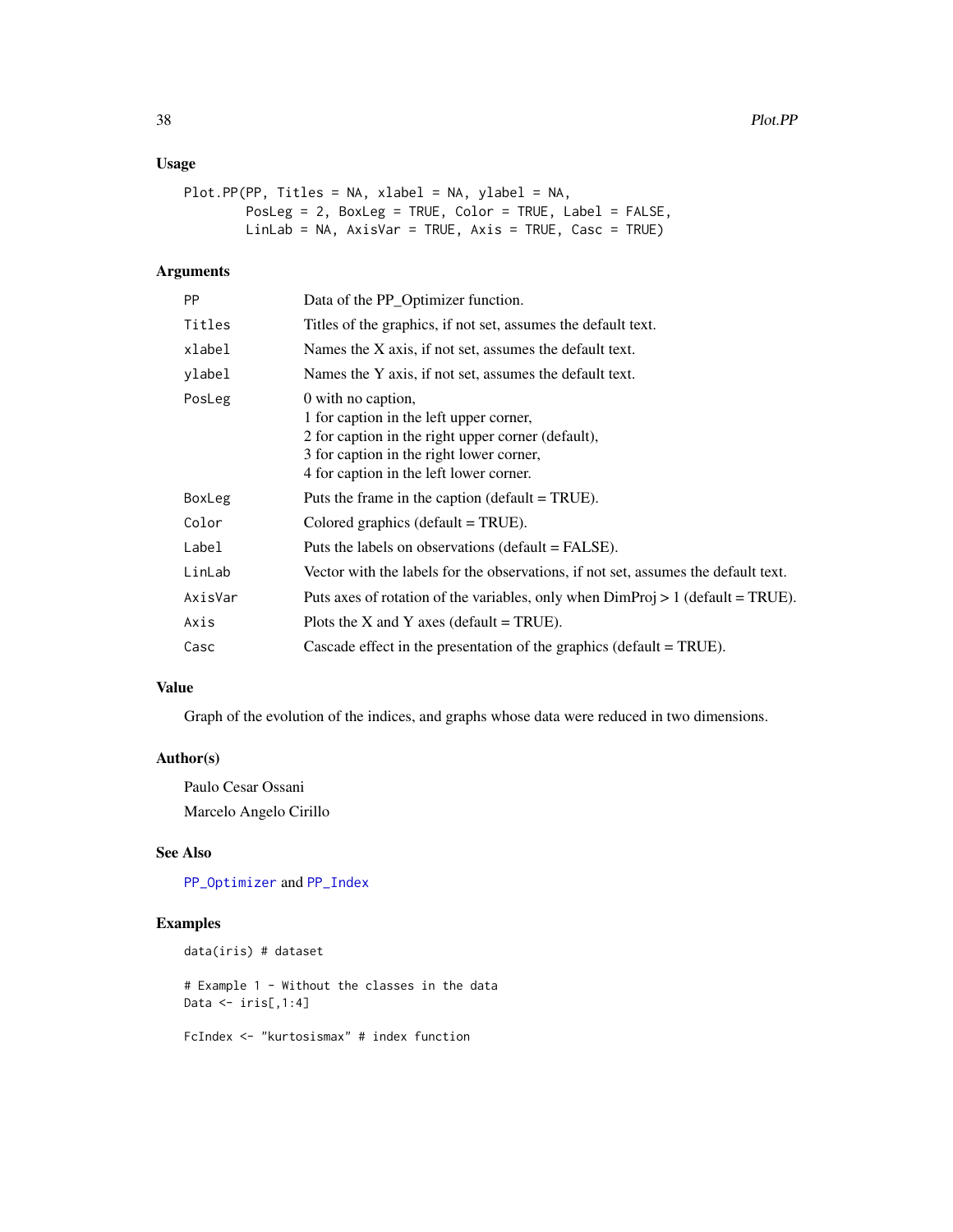#### Plot.PP 39

```
Dim <- 1 # dimension of data projection
Sphere <- TRUE # spherical data
Res <- PP_Optimizer(Data = Data, Class = NA, Findex = FcIndex,
                    OptMethod = "GTSA", DimProj = Dim, Sphere = Sphere,
                    Weight = TRUE, Lambda = 0.1, r = 1, Cooling = 0.9,
                    Eps = 1e-3, Maxiter = 500, Half = 30)
Plot.PP(Res, Titles = NA, PosLeg = 1, BoxLeg = FALSE, Color = TRUE,
        Label = FALSE, LinLab = NA, AxisVar = TRUE, Axis = TRUE,
        Casc = FALSE)
# Example 2 - With the classes in the data
Class <- iris[,5] # data class
Res <- PP_Optimizer(Data = Data, Class = Class, Findex = FcIndex,
                    OptMethod = "GTSA", DimProj = Dim, Sphere = Sphere,
                    Weight = TRUE, Lambda = 0.1, r = 1, Cooling = 0.9,
                    Eps = 1e-3, Maxiter = 500, Half = 30)
Tit \leq c(NA,"Graph example") # titles for the graphics
Plot.PP(Res, Titles = Tit, PosLeg = 1, BoxLeg = FALSE, Color = TRUE,
        Label = FALSE, LinLab = Class, AxisVar = TRUE, Axis = TRUE,
        Casc = FALSE)
# Example 3 - Without the classes in the data, but informing
# the classes in the plot function
Res <- PP_Optimizer(Data = Data, Class = NA, Findex = "Moment",
                    OptMethod = "GTSA", DimProj = 2, Sphere = Sphere,
                    Weight = TRUE, Lambda = 0.1, r = 1, Cooling = 0.9,
                    Eps = 1e-3, Maxiter = 500, Half = 30)
Class <- c(rep("a",50),rep("b",50),rep("c",50)) # data class
Plot.PP(Res, Titles = NA, PosLeg = 1, BoxLeg = FALSE, Color = TRUE,
        Label = FALSE, LinLab = Class, AxisVar = TRUE, Axis = TRUE,
        Casc = FALSE)
# Example 4 - With the classes in the data, but not informed in plot function
Class <- iris[,5] # data class
Dim <- 2 # dimension of data projection
FcIndex <- "lda" # index function
Res <- PP_Optimizer(Data = Data, Class = Class, Findex = FcIndex,
                    OptMethod = "GTSA", DimProj = Dim, Sphere = Sphere,
                    Weight = TRUE, Lambda = 0.1, r = 1, Cooling = 0.9,
```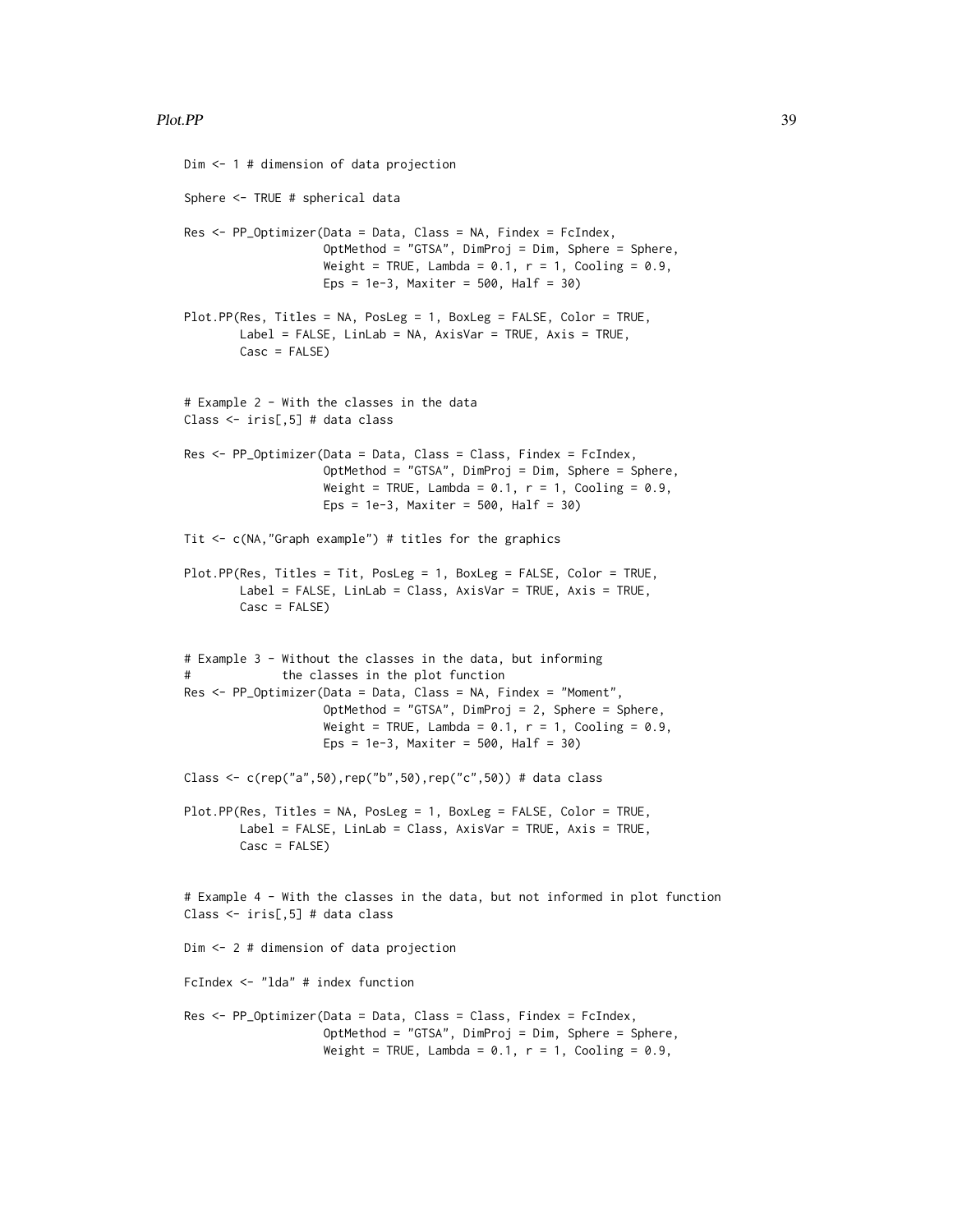```
Eps = 1e-3, Maxiter = 500, Half = 30)
Tit <- c("",NA) # titles for the graphics
Plot.PP(Res, Titles = Tit, PosLeg = 1, BoxLeg = FALSE, Color = TRUE,
        Label = FALSE, LinLab = NA, AxisVar = TRUE, Axis = TRUE,
        Casc = FALSE)
```
<span id="page-39-1"></span>Plot.Regr *Graphs of the linear regression results.*

### Description

Graphs of the linear regression results.

# Usage

```
Plot.Regr(Reg, TypeGraf = "Scatterplot", Title = NA,
          xlabel = NA, ylabel = NA, NameVarY = NA,
          NameVarX = NA, Color = TRUE, IntConf = TRUE,
          IntPrev = TRUE, Casc = TRUE)
```
# Arguments

| Reg      | Regression function data.                                                                                                                                                                                                                                                                                                                                 |
|----------|-----------------------------------------------------------------------------------------------------------------------------------------------------------------------------------------------------------------------------------------------------------------------------------------------------------------------------------------------------------|
| TypeGraf | Type of graphic:<br>"Scatterplot" - Scatterplot 2 to 2,<br>"Regression" - Graph of the linear regression,<br>"QQPlot" - Graph of the normal probability of the residues,<br>"Histogram" - Histogram of the residues,<br>"Fits" - Graph of the adjusted values versus residuals,<br>"Order" - Graph of the order of the observations versus the residuals. |
| Title    | Titles of the graphics, if not set, assumes the default text.                                                                                                                                                                                                                                                                                             |
| xlabel   | Names the X axis, if not set, assumes the default text.                                                                                                                                                                                                                                                                                                   |
| ylabel   | Names the Y axis, if not set, assumes the default text.                                                                                                                                                                                                                                                                                                   |
| NameVarY | Variable name Y, if not set, assumes the default text.                                                                                                                                                                                                                                                                                                    |
| NameVarX | Name of the variable, or variables X, if not set, assumes the default text.                                                                                                                                                                                                                                                                               |
| Color    | Colored graphics (default $= TRUE$ ).                                                                                                                                                                                                                                                                                                                     |
| IntConf  | Case TypeGraf = "Regression". Graphics with confidence interval (default =<br>TRUE).                                                                                                                                                                                                                                                                      |
| IntPrev  | Case TypeGraf = "Regression". Graphics with predictive interval (default =<br>TRUE).                                                                                                                                                                                                                                                                      |
| Casc     | Cascade effect in the presentation of the graphics (default $= TRUE$ ).                                                                                                                                                                                                                                                                                   |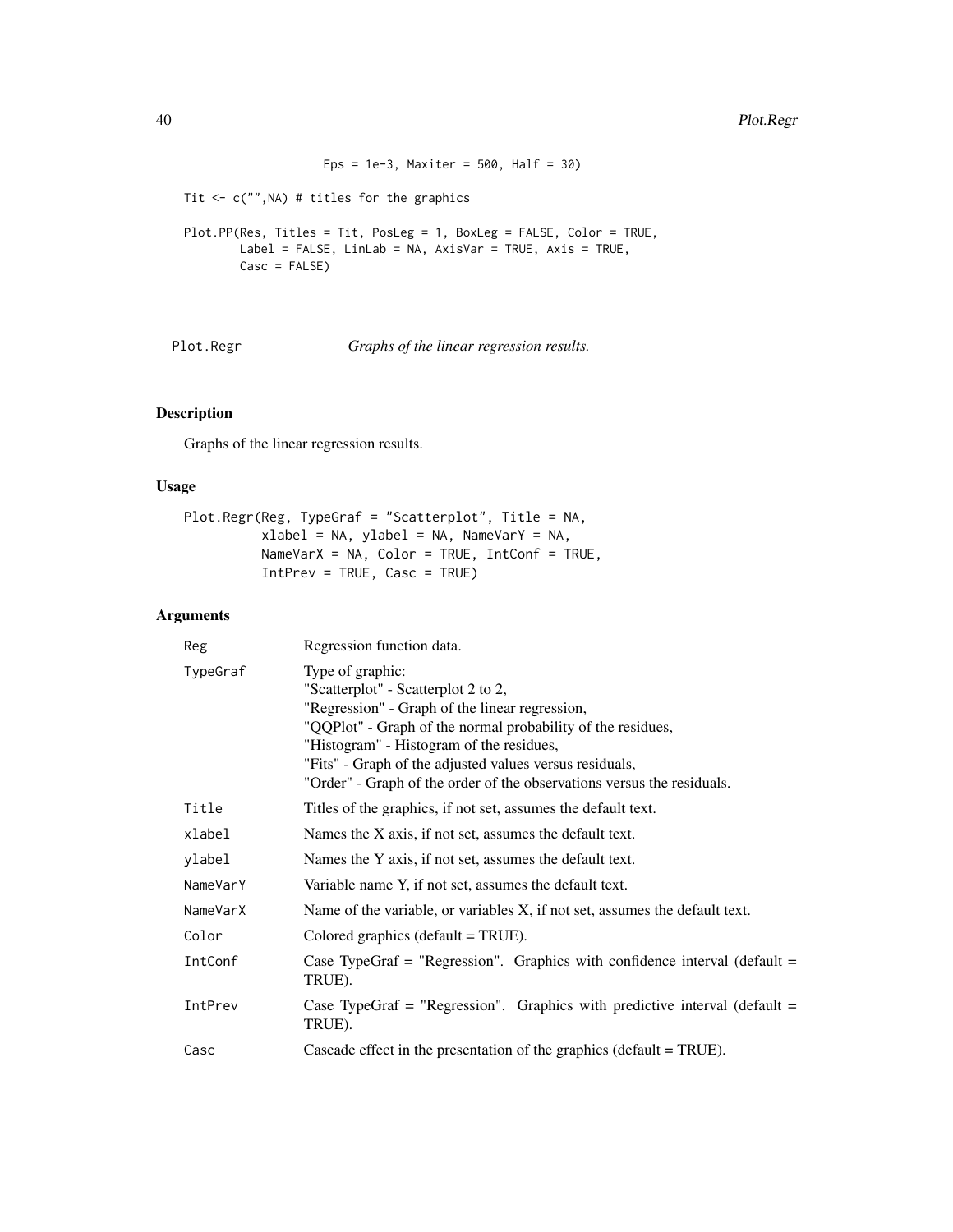<span id="page-40-0"></span> $PP\_Index$  41

# Value

Returns several graphs.

#### Author(s)

Paulo Cesar Ossani

#### See Also

[Regr](#page-46-1)

# Examples

```
data(DataMix)
Y <- DataMix[,2]
X <- DataMix[,7]
NomeY <- "Medium grade"
NomeX <- "Commercial coffees"
Res \leq Regr(Y, X, NameVarX = NomeX, Intercepts = TRUE, SigF = 0.05)
Tit <- c("Scatterplot")
Plot.Regr(Res, TypeGraf = "Scatterplot", Title = Tit,
          NameVarY = NomeY, NameVarX = NomeX, Color = TRUE)
Tit <- c("Scatterplot with the adjusted line")
Plot.Regr(Res, TypeGraf = "Regression", Title = Tit,
          xlabel = NomeX, ylabel = NomeY, Color = TRUE,
          IntConf = TRUE, IntPrev = TRUE)
dev.new() # necessary to not overlap the following graphs to the previous graph
par(mfrow = c(2,2))Plot.Regr(Res, TypeGraf = "QQPlot", Casc = FALSE)
Plot.Regr(Res, TypeGraf = "Histogram", Casc = FALSE)
Plot.Regr(Res, TypeGraf = "Fits", Casc = FALSE)
Plot.Regr(Res, TypeGraf = "Order", Casc = FALSE)
```
<span id="page-40-1"></span>PP\_Index *Function to find the Projection Pursuit indexes (PP).*

#### Description

Function used to find Projection Pursuit indexes (PP).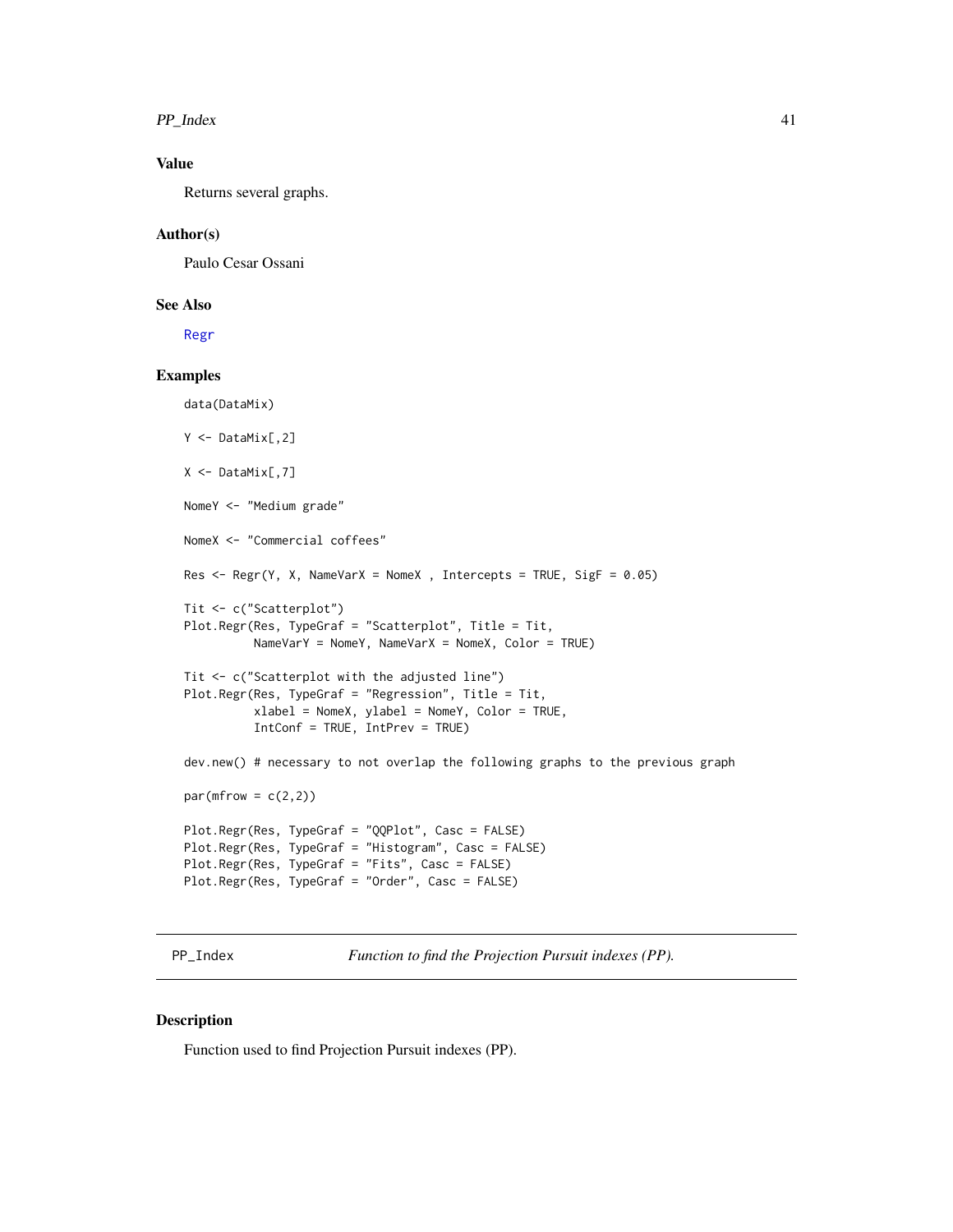# Usage

```
PP_Index(Data, Class = NA, Vector.Proj = NA,
        Findex = "HOLES", DimProj = 2, Weight = TRUE,
         Lambda = 0.1, r = 1, ck = NA)
```
# Arguments

| Data        | Numeric dataset without class information.                                                                                                                                                                                                                                                                                                                                                                                                                                                                                                                                                          |  |
|-------------|-----------------------------------------------------------------------------------------------------------------------------------------------------------------------------------------------------------------------------------------------------------------------------------------------------------------------------------------------------------------------------------------------------------------------------------------------------------------------------------------------------------------------------------------------------------------------------------------------------|--|
| Class       | Vector with names of data classes.                                                                                                                                                                                                                                                                                                                                                                                                                                                                                                                                                                  |  |
| Vector.Proj | Vector projection.                                                                                                                                                                                                                                                                                                                                                                                                                                                                                                                                                                                  |  |
| Findex      | Projection index function to be used:<br>"Ida" - LDA index,<br>"pda" - PDA index,<br>"lr" - Lr index.<br>"holes" - Holes index (default),<br>"cm" - Central Mass index,<br>"pca" - PCA index,<br>"friedmantukey" - Friedman Tukey index,<br>"entropy" - Entropy index,<br>"legendre" - Legendre index,<br>"laguerrefourier" - Laguerre Fourier index,<br>"hermite" - Hermite Index,<br>"naturalhermite" - Natural Hermite Index,<br>"kurtosismax" - Maximum kurtosis index,<br>"kurtosismin" - Minimum kurtosis index,<br>"moment" - Moment index,<br>"mf" - MF index,<br>"chi" - Chi-square index. |  |
| DimProj     | Dimension of data projection (default $= 2$ ).                                                                                                                                                                                                                                                                                                                                                                                                                                                                                                                                                      |  |
| Weight      | Used in index LDA, PDA and Lr to weight the calculations for the number of<br>elements in each class (default = TRUE).                                                                                                                                                                                                                                                                                                                                                                                                                                                                              |  |
| Lambda      | Used in the PDA index (default $= 0.1$ ).                                                                                                                                                                                                                                                                                                                                                                                                                                                                                                                                                           |  |
| r           | Used in the Lr index (default $= 1$ ).                                                                                                                                                                                                                                                                                                                                                                                                                                                                                                                                                              |  |
| ck          | Internal use of the CHI index function.                                                                                                                                                                                                                                                                                                                                                                                                                                                                                                                                                             |  |

# Value

| Num.Class   | Number of classes.                     |
|-------------|----------------------------------------|
| Class.Names | Class names.                           |
| Findex      | Projection index function used.        |
| Vector.Proj | Projection vectors found.              |
| Index       | Projection index found in the process. |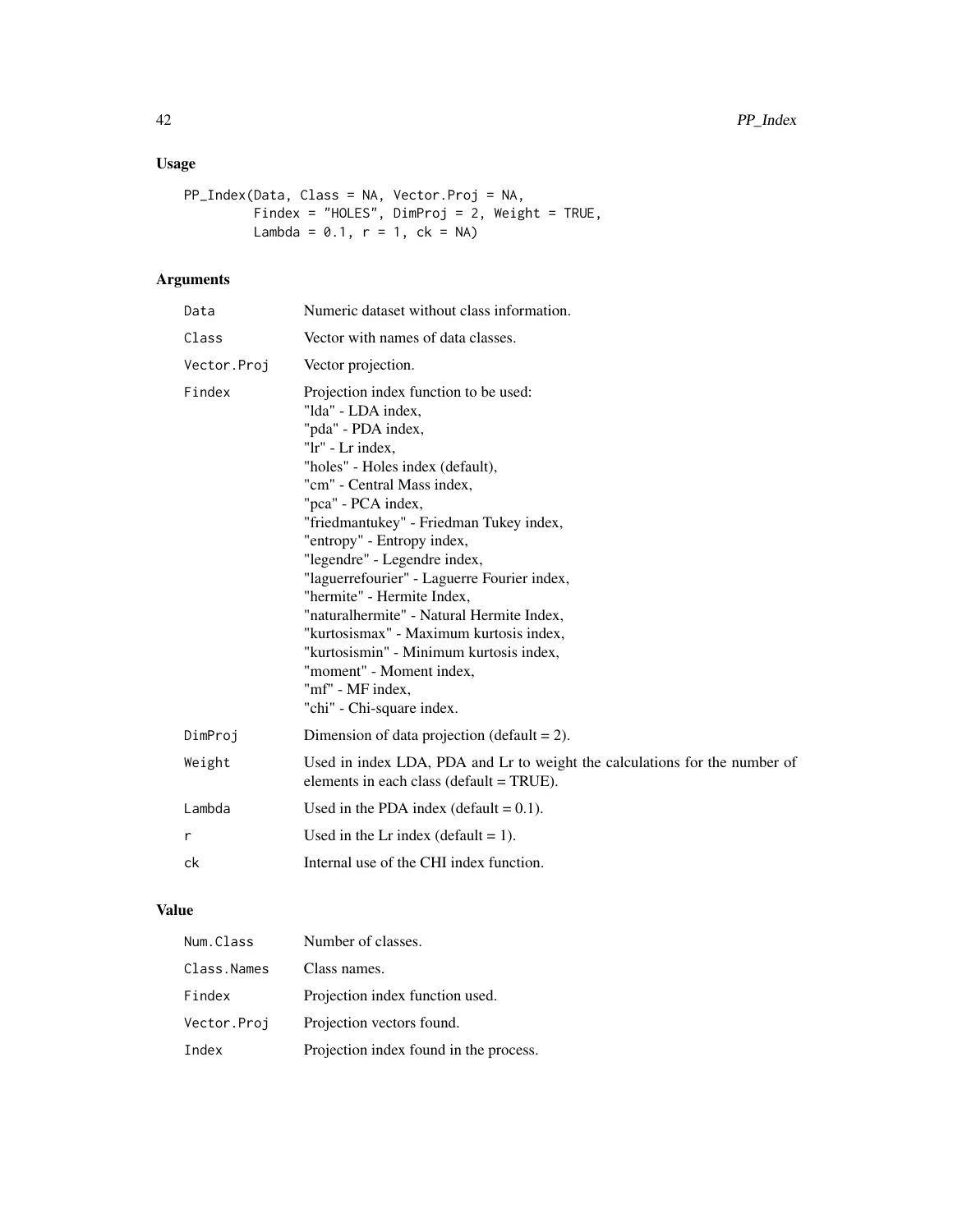<span id="page-42-0"></span>PP\_Index 43

#### Author(s)

Paulo Cesar Ossani

Marcelo Angelo Cirillo

#### References

COOK, D., BUJA, A., CABRERA, J.. Projection pursuit indexes based on orthonormal function expansions. *Journal of Computational and Graphical Statistics*, 2(3):225-250, 1993.

COOK, D., BUJA, A., CABRERA, J., HURLEY, C.. Grand tour and projection pursuit, *Journal of Computational and Graphical Statistics*, 4(3), 155-172, 1995.

COOK, D., SWAYNE, D. F.. Interactive and Dynamic Graphics for Data Analysis: With R and GGobi. Springer. 2007.

ESPEZUA, S., VILLANUEVA, E., MACIEL, C.D., CARVALHO, A.. A projection pursuit framework for supervised dimension reduction of high dimensional small sample datasets. *Neurocomputing*, 149, 767-776, 2015.

FRIEDMAN, J. H., TUKEY, J. W. A projection pursuit algorithm for exploratory data analysis. *IEEE Transaction on Computers*, 23(9):881-890, 1974.

HASTIE, T., BUJA, A., TIBSHIRANI, R.: Penalized discriminant analysis. *The Annals of Statistics*. 23(1), 73-102 . 1995.

HUBER, P. J.. Projection pursuit. *Annals of Statistics*, 13(2):435-475, 1985.

JONES, M. C., SIBSON, R.. What is projection pursuit, (with discussion), *Journal of the Royal Statistical Society*, Series A 150, 1-36, 1987.

LEE, E. K., COOK, D.. A projection pursuit index for large p small n data. *Statistics and Computing*, 20(3):381-392, 2010.

LEE, E., COOK, D., KLINKE, S., LUMLEY, T.. Projection pursuit for exploratory supervised classification. *Journal of Computational and Graphical Statistics*, 14(4):831-846, 2005.

MARTINEZ, W. L., MARTINEZ, A. R.; *Computational Statistics Handbook with MATLAB*, 2th. ed. New York: Chapman & Hall/CRC, 2007. 794 p.

MARTINEZ, W. L., MARTINEZ, A. R., SOLKA, J.; *Exploratory Data Analysis with MATLAB*, 2th. ed. New York: Chapman & Hall/CRC, 2010. 499 p.

PENA, D., PRIETO, F.. Cluster identification using projections. *Journal of the American Statistical Association*, 96(456):1433-1445, 2001.

POSSE, C.. Projection pursuit exploratory data analysis, *Computational Statistics and Data Analysis*, 29:669-687, 1995a.

POSSE, C.. Tools for two-dimensional exploratory projection pursuit, *Journal of Computational and Graphical Statistics*, 4:83-100, 1995b.

#### See Also

[PP\\_Optimizer](#page-43-1) and [Plot.PP](#page-36-1)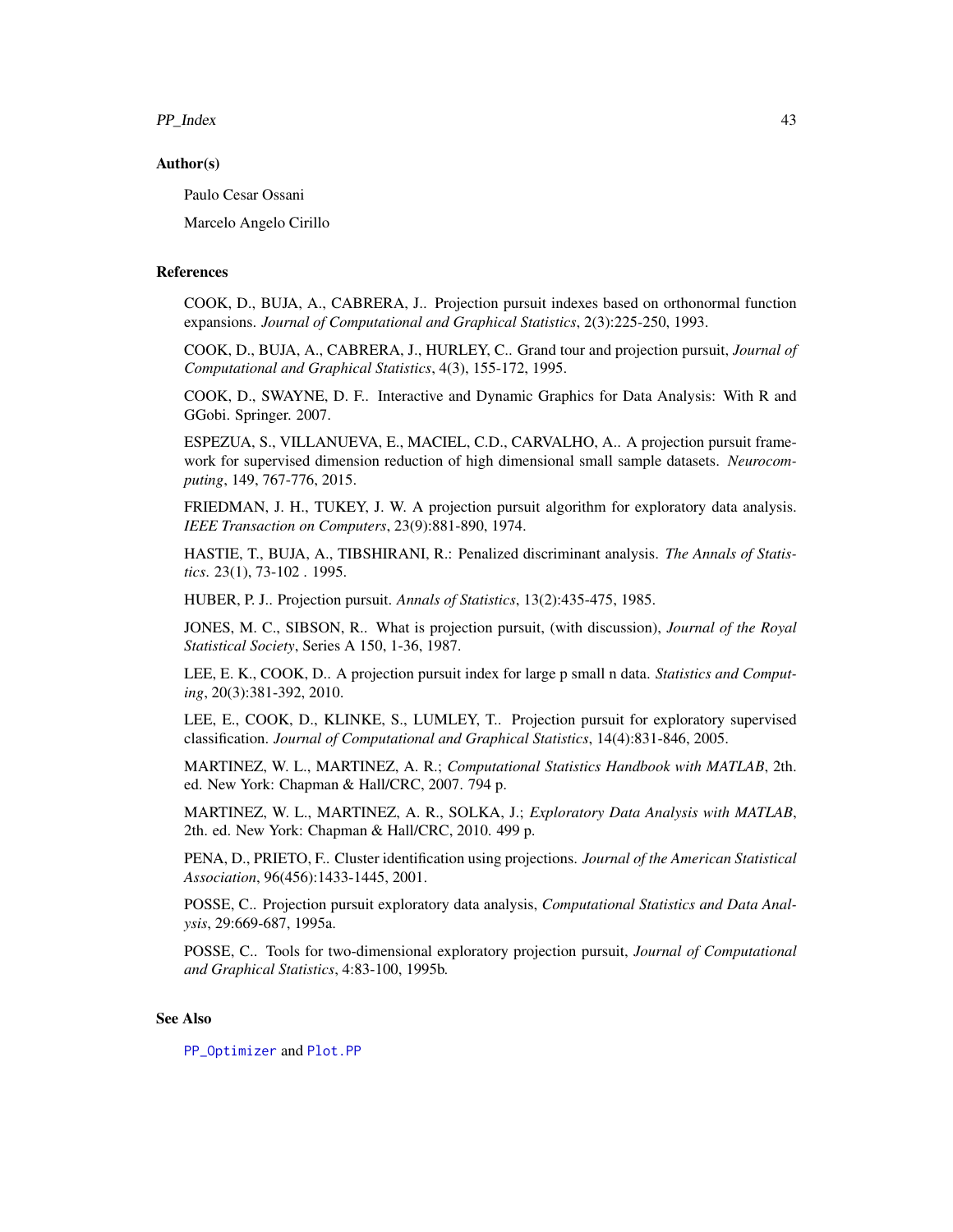#### Examples

```
data(iris) # data set
Data \le iris[,1:4]
# Example 1 - Without the classes in the data
Ind <- PP_Index(Data = Data, Class = NA, Vector.Proj = NA,
                Findex = "moment", DimProj = 2, Weight = TRUE,
                Lambda = 0.1, r = 1)
print("Number of classes:"); Ind$Num.Class
print("Class Names:"); Ind$Class.Names
print("Projection index function:"); Ind$Findex
print("Projection vectors:"); Ind$Vector.Proj
print("Projection Index:"); Ind$Index
# Example 2 - With the classes in the data
Class <- iris[,5] # data class
FcIndex <- "pda" # index function
Sphere <- TRUE # spherical data
Res <- PP_Optimizer(Data = Data, Class = Class, Findex = FcIndex,
                    OptMethod = "SA", DimProj = 2, Sphere = Sphere,
                    Weight = TRUE, Lambda = 0.1, r = 1, Cooling = 0.9,
                    Eps = 1e-3, Maxiter = 1000, Half = 30)
# Comparing the result obtained
if (match(toupper(FcIndex),c("LDA", "PDA", "LR"), nomatch = 0) > 0) {
  if (Sphere) {
     Data <- apply(predict(prcomp(Data)), 2, scale) # spherical data
  }
} else Data <- as.matrix(Res$Proj.Data[,1:Dim])
Ind <- PP_Index(Data = Data, Class = Class, Vector.Proj = Res$Vector.Opt,
                Findex = FcIndex, DimProj = 2, Weight = TRUE, Lambda = 0.1,
                r = 1print("Number of classes:"); Ind$Num.Class
print("Class Names:"); Ind$Class.Names
print("Projection index function:"); Ind$Findex
print("Projection vectors:"); Ind$Vector.Proj
print("Projection index:"); Ind$Index
print("Optimized Projection Index:"); Res$Index[length(Res$Index)]
```
<span id="page-43-1"></span>

PP\_Optimizer *Optimization function of the Projection Pursuit index (PP).*

<span id="page-43-0"></span>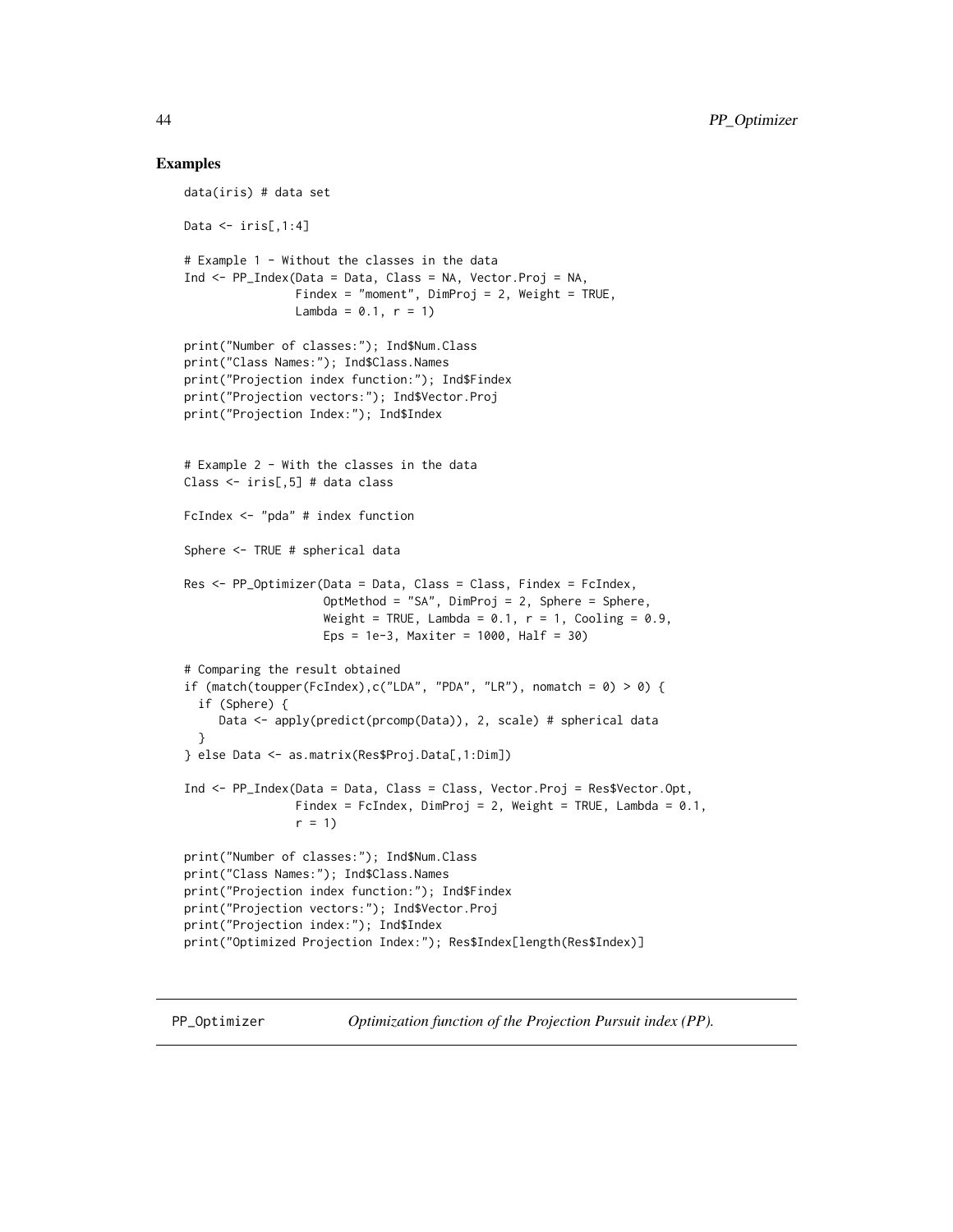# PP\_Optimizer 45

# Description

Optimization function of the Projection Pursuit index (PP).

# Usage

```
PP_Optimizer(Data, Class = NA, Findex = "HOLES",
            DimProj = 2, Sphere = TRUE, OptMethod = "GTSA",
            Weight = TRUE, Lambda = 0.1, r = 1, Cooling = 0.9,
            Eps = 1e-3, Maxiter = 3000, Half = 30)
```
# Arguments

| Data      | Numeric dataset without class information.                                                                                                                                                                                                                                                                                                                                                                                                                                                                                                                                                          |  |
|-----------|-----------------------------------------------------------------------------------------------------------------------------------------------------------------------------------------------------------------------------------------------------------------------------------------------------------------------------------------------------------------------------------------------------------------------------------------------------------------------------------------------------------------------------------------------------------------------------------------------------|--|
| Class     | Vector with names of data classes.                                                                                                                                                                                                                                                                                                                                                                                                                                                                                                                                                                  |  |
| Findex    | Projection index function to be used:<br>"Ida" - LDA index,<br>"pda" - PDA index,<br>"lr" - Lr index.<br>"holes" - Holes index (default),<br>"cm" - Central Mass index,<br>"pca" - PCA index,<br>"friedmantukey" - Friedman Tukey index,<br>"entropy" - Entropy index,<br>"legendre" - Legendre index,<br>"laguerrefourier" - Laguerre Fourier index,<br>"hermite" - Hermite Index,<br>"naturalhermite" - Natural Hermite Index,<br>"kurtosismax" - Maximum kurtosis index,<br>"kurtosismin" - Minimum kurtosis index,<br>"moment" - Moment index,<br>"mf" - MF index,<br>"chi" - Chi-square index. |  |
| DimProj   | Dimension of the data projection (default $= 2$ ).                                                                                                                                                                                                                                                                                                                                                                                                                                                                                                                                                  |  |
| Sphere    | Spherical data (default = TRUE).                                                                                                                                                                                                                                                                                                                                                                                                                                                                                                                                                                    |  |
| OptMethod | Optimization method GTSA - Grand Tour Simulated Annealing or SA - Simu-<br>lated Annealing (default $=$ "GTSA").                                                                                                                                                                                                                                                                                                                                                                                                                                                                                    |  |
| Weight    | Used in index LDA, PDA and Lr to weight the calculations for the number of<br>elements in each class (default = TRUE).                                                                                                                                                                                                                                                                                                                                                                                                                                                                              |  |
| Lambda    | Used in the PDA index (default $= 0.1$ ).                                                                                                                                                                                                                                                                                                                                                                                                                                                                                                                                                           |  |
| r         | Used in the Lr index (default $= 1$ ).                                                                                                                                                                                                                                                                                                                                                                                                                                                                                                                                                              |  |
| Cooling   | Cooling rate (default = $0.9$ ).                                                                                                                                                                                                                                                                                                                                                                                                                                                                                                                                                                    |  |
| Eps       | Approximation accuracy for Cooling (default = $1e-3$ ).                                                                                                                                                                                                                                                                                                                                                                                                                                                                                                                                             |  |
| Maxiter   | Maximum number of iterations of the algorithm (default $=$ 3000).                                                                                                                                                                                                                                                                                                                                                                                                                                                                                                                                   |  |
| Half      | Number of steps without incrementing the index, then decreasing the Cooling<br>value (default $=$ 30).                                                                                                                                                                                                                                                                                                                                                                                                                                                                                              |  |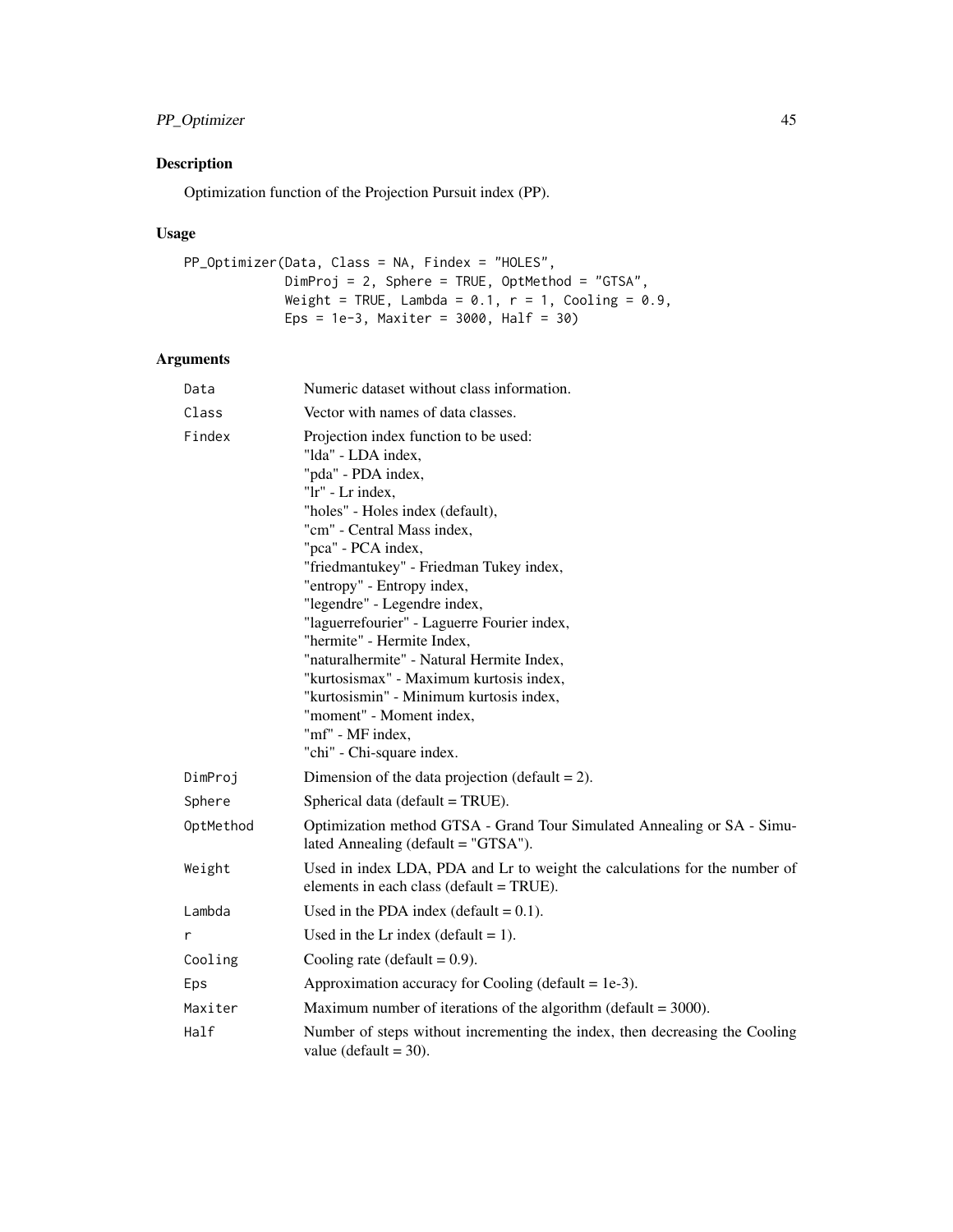### <span id="page-45-0"></span>Value

| Num.Class   | Number of classes.                                                                                       |
|-------------|----------------------------------------------------------------------------------------------------------|
| Class.Names | Class names.                                                                                             |
| Proj.Data   | Projected data.                                                                                          |
| Vector.Opt  | Projection vectors found.                                                                                |
| Index       | Vector with the projection indices found in the process, converging to the maxi-<br>mum, or the minimum. |
| Findex      | Projection index function used.                                                                          |

# Author(s)

Paulo Cesar Ossani

Marcelo Angelo Cirillo

#### References

COOK, D., LEE, E. K., BUJA, A., WICKHAM, H.. Grand tours, projection pursuit guided tours and manual controls. In Chen, Chunhouh, Hardle, Wolfgang, Unwin, e Antony (Eds.), *Handbook of Data Visualization*, Springer Handbooks of Computational Statistics, chapter III.2, p. 295-314. Springer, 2008.

LEE, E., COOK, D., KLINKE, S., LUMLEY, T.. Projection pursuit for exploratory supervised classification. *Journal of Computational and Graphical Statistics*, 14(4):831-846, 2005.

#### See Also

[Plot.PP](#page-36-1) and [PP\\_Index](#page-40-1)

#### Examples

```
data(iris) # data set
# Example 1 - Without the classes in the data
Data \le iris[,1:4]
Class <- NA # data class
FcIndex <- "kurtosismax" # index function
Dim <- 1 # dimension of data projection
Sphere <- TRUE # spherical data
Res <- PP_Optimizer(Data = Data, Class = Class, Findex = FcIndex,
                    OptMethod = "GTSA", DimProj = Dim, Sphere = Sphere,
                    Weight = TRUE, Lambda = 0.1, r = 1, Cooling = 0.9,
                    Eps = 1e-3, Maxiter = 1000, Half = 30)
```
print("Number of classes:"); Res\$Num.Class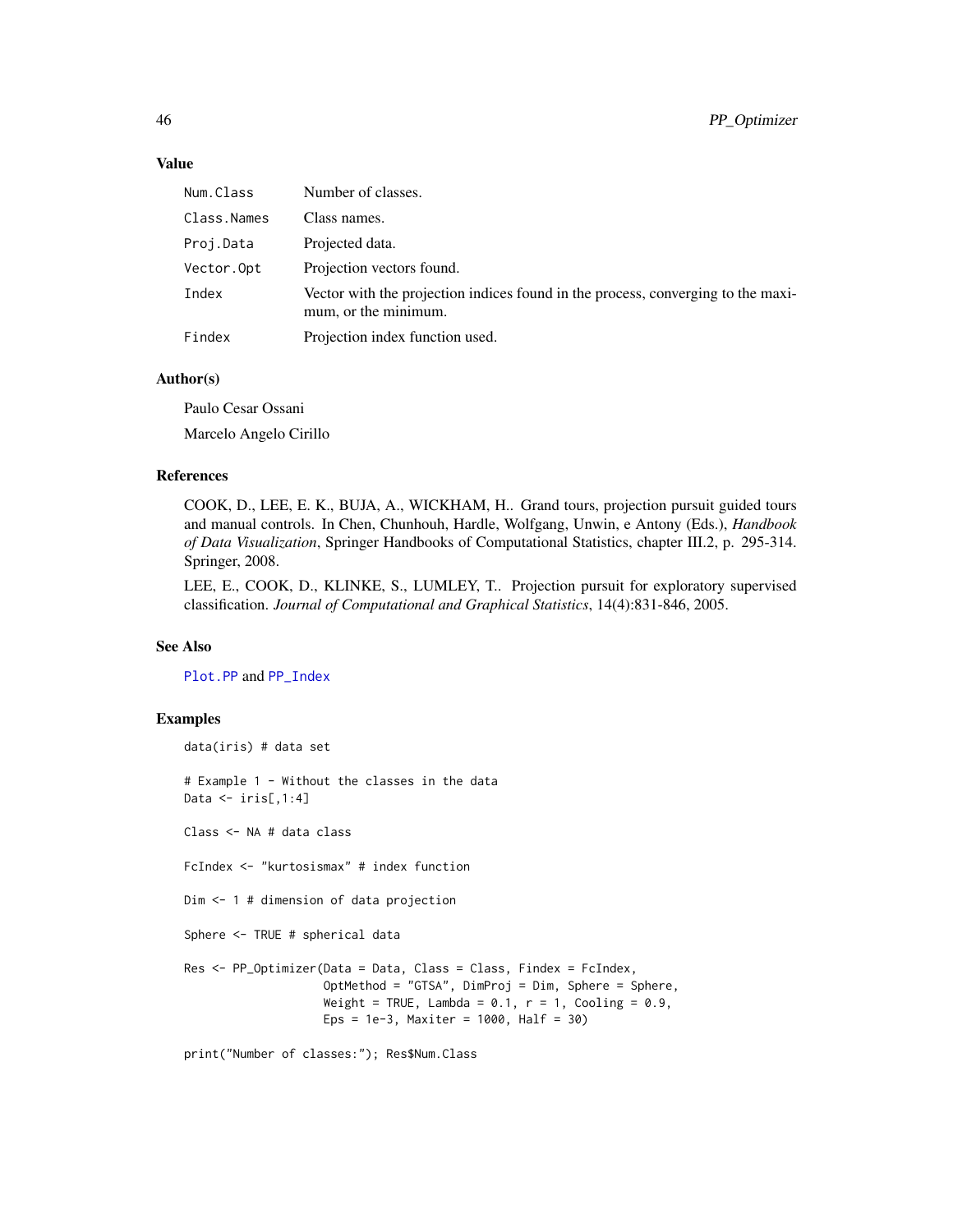#### <span id="page-46-0"></span> $Regr$  47

```
print("Class Names:"); Res$Class.Names
print("Projection index function:"); Res$Findex
print("Projected data:"); Res$Proj.Data
print("Projection vectors:"); Res$Vector.Opt
print("Projection index:"); Res$Index
# Example 2 - With the classes in the data
Class <- iris[,5] # classe dos dados
Res <- PP_Optimizer(Data = Data, Class = Class, Findex = FcIndex,
                    OptMethod = "GTSA", DimProj = Dim, Sphere = Sphere,
                    Weight = TRUE, Lambda = 0.1, r = 1, Cooling = 0.9,
                    Eps = 1e-3, Maxiter = 1000, Half = 30)
print("Number of classes:"); Res$Num.Class
print("Class Names:"); Res$Class.Names
print("Projection index function:"); Res$Findex
print("Projected data:"); Res$Proj.Data
print("Projection vectors:"); Res$Vector.Opt
print("Projection index:"); Res$Index
```
<span id="page-46-1"></span>

Regr *Linear regression.*

#### Description

Performs linear regression on a data set.

#### Usage

```
Regr(Y, X, NameVarX = NA, Intercepts = TRUE, SigF = 0.05)
```
# Arguments

|            | Variable response.                                                          |
|------------|-----------------------------------------------------------------------------|
| X          | Regression variables.                                                       |
| NameVarX   | Name of the variable, or variables X, if not set, assumes the default text. |
| Intercepts | Consider the intercept in the regression (default $= TRUE$ ).               |
| SigF       | Level of significance of residue tests (default = $5\%$ ).                  |

#### Value

| Betas    | Regression coefficients.                            |
|----------|-----------------------------------------------------|
| CovBetas | Covariance matrix of the regression coefficients.   |
| ICc      | Confidence interval of the regression coefficients. |
| Hip.Test | Hypothesis test of the regression coefficients.     |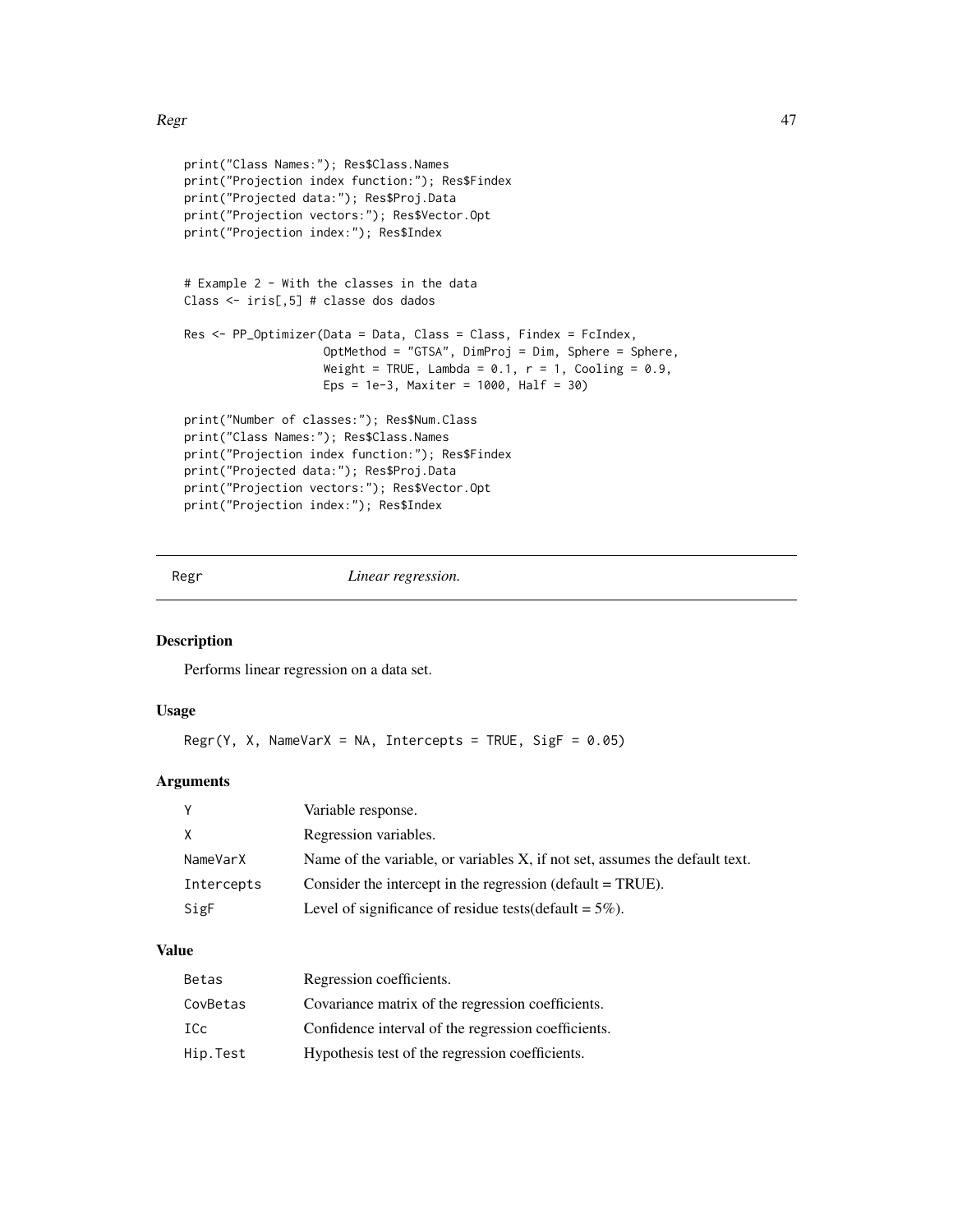<span id="page-47-0"></span>

| I | I           |
|---|-------------|
|   | I<br>×<br>٧ |

| ANOVA      | Regression analysis of the variance.                                                                                       |
|------------|----------------------------------------------------------------------------------------------------------------------------|
| R          | Determination coefficient.                                                                                                 |
| Rc         | Corrected coefficient of determination.                                                                                    |
| Ra         | Adjusted coefficient of determination.                                                                                     |
| OME        | Variance of the residues.                                                                                                  |
| ICOME      | Confidence interval of the residue variance.                                                                               |
| Prev       | Prediction of the regression fit.                                                                                          |
| IPp        | Predictions interval                                                                                                       |
| ICp        | Interval of prediction confidence                                                                                          |
| Error      | Residuals of the regression fit.                                                                                           |
| Error.Test | It returns to 5% of significance the test of independence, normality and homo-<br>geneity of the variance of the residues. |

# Author(s)

Paulo Cesar Ossani

# References

CHARNET, R.; at al.. *Analise de modelos de regressao lienar,* 2a ed. Campinas: Editora da Unicamp, 2008. 357 p.

RENCHER, A. C. *Methods of Multivariate Analysis.* 2th. ed. New York: J.Wiley, 2002. 708 p.

#### See Also

[Plot.Regr](#page-39-1)

#### Examples

```
data(DataMix)
Y <- DataMix[,2]
X <- DataMix[,6:7]
NomeY <- "Medias notas"
NomeX <- c("Special Coffees", "Commercial Coffees")
Res \leq Regr(Y, X, NameVarX = NomeX, Intercepts = TRUE, SigF = 0.05)
print("Regression Coefficients:"); round(Res$Betas,4)
print("Analysis of Variance:"); Res$ANOVA
print("Hypothesis test of regression coefficients:"); round(Res$Hip.Test,4)
print("Determination coefficient:"); round(Res$R,4)
print("Corrected coefficient of determination:"); round(Res$Rc,4)
print("Adjusted coefficient of determination:"); round(Res$Ra,4)
print("Tests of the residues"); Res$Error.Test
```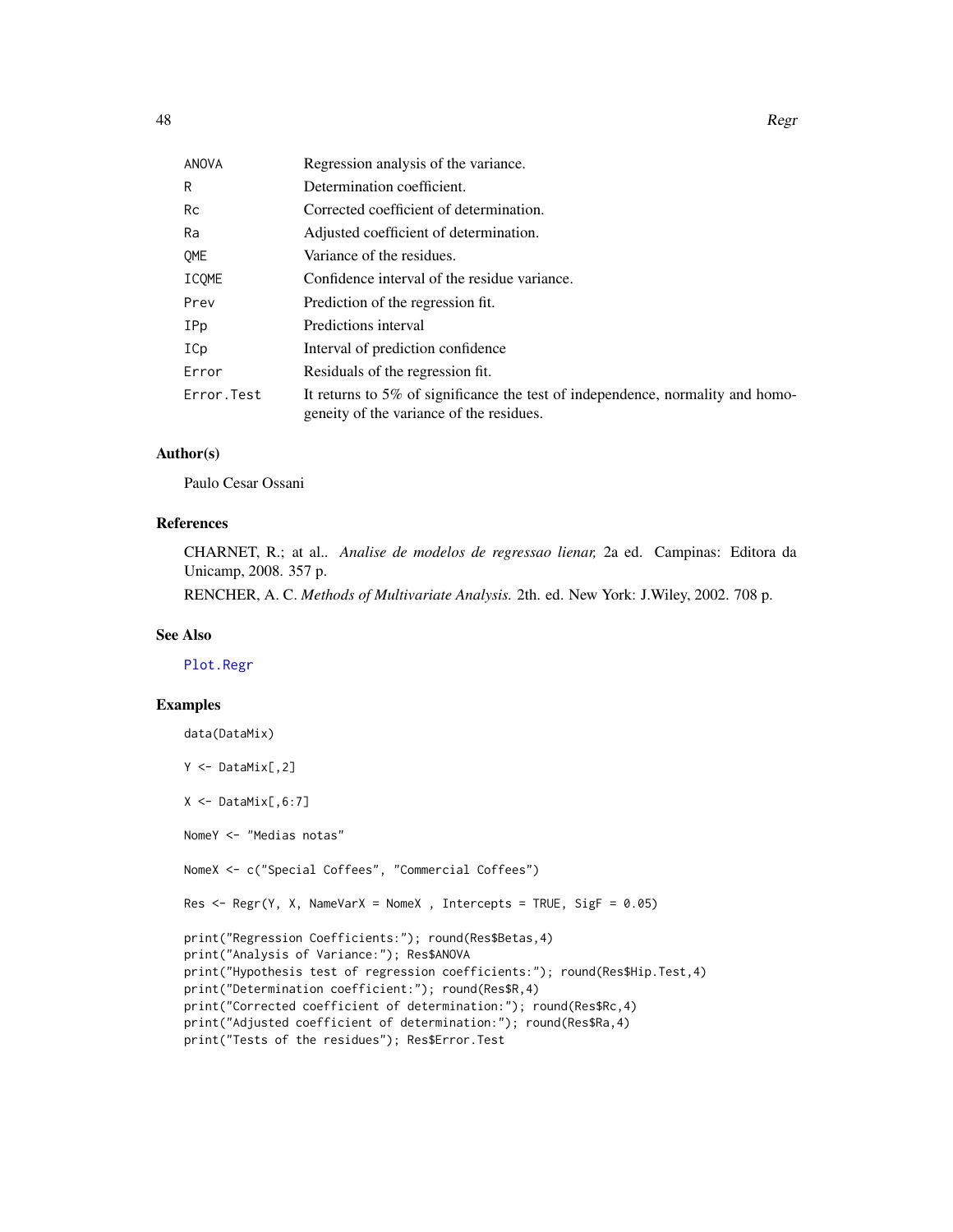# <span id="page-48-0"></span>Index

∗Topic Analysis of canonical correlation CCA, [5](#page-4-0) Plot.CCA, [33](#page-32-0) ∗Topic Biplot Biplot, [2](#page-1-0) ∗Topic CA CA, [3](#page-2-0) Plot.CA, [31](#page-30-0) ∗Topic CCA  $CCA, 5$  $CCA, 5$ Plot.CCA, [33](#page-32-0) ∗Topic Cluster Analysis Cluster, [7](#page-6-0) ∗Topic Cluster Cluster, [7](#page-6-0) ∗Topic CoefVar CoefVar, [9](#page-8-0) ∗Topic Coefficient of variation CoefVar, [9](#page-8-0) ∗Topic Correspondence Analysis Plot.CA, [31](#page-30-0) ∗Topic Data set DataCoffee, [10](#page-9-0) DataFreq, [11](#page-10-0) DataInd, [11](#page-10-0) DataMix, [12](#page-11-0) DataQuali, [13](#page-12-0) DataQuan, [14](#page-13-0) ∗Topic Dummy variables IM, [19](#page-18-0) ∗Topic FA FA, [14](#page-13-0) Plot.FA, [34](#page-33-0) ∗Topic Factor Analysis FA, [14](#page-13-0) Plot.FA, [34](#page-33-0) ∗Topic GSVD GSVD, [18](#page-17-0)

∗Topic Generalized Singular Value Decomposition GSVD, [18](#page-17-0) ∗Topic Grand Tour GrandTour, [16](#page-15-0) ∗Topic Indicator matrix IM, [19](#page-18-0) ∗Topic MCA CA, [3](#page-2-0) ∗Topic MDS MDS, [21](#page-20-0) ∗Topic MFACT MFA, [22](#page-21-0) Plot.MFA, [35](#page-34-0) ∗Topic MFA MFA, [22](#page-21-0) Plot.MFA, [35](#page-34-0) ∗Topic Multidimensional Scaling MDS, [21](#page-20-0) ∗Topic Multiple Correspondence Analysis CA, [3](#page-2-0) ∗Topic Multiple Factor Analysis MFA, [22](#page-21-0) Plot.MFA, [35](#page-34-0) ∗Topic Multivariate Analysis MVar, [24](#page-23-0) ∗Topic NormTest NormTest, [29](#page-28-0) ∗Topic Normalizes the data. NormData, [28](#page-27-0) ∗Topic PCA PCA, [30](#page-29-0) Plot.PCA, [36](#page-35-0) ∗Topic PP Plot.PP, [37](#page-36-0) PP\_Index, [41](#page-40-0) PP\_Optimizer, [44](#page-43-0) ∗Topic Principal Components